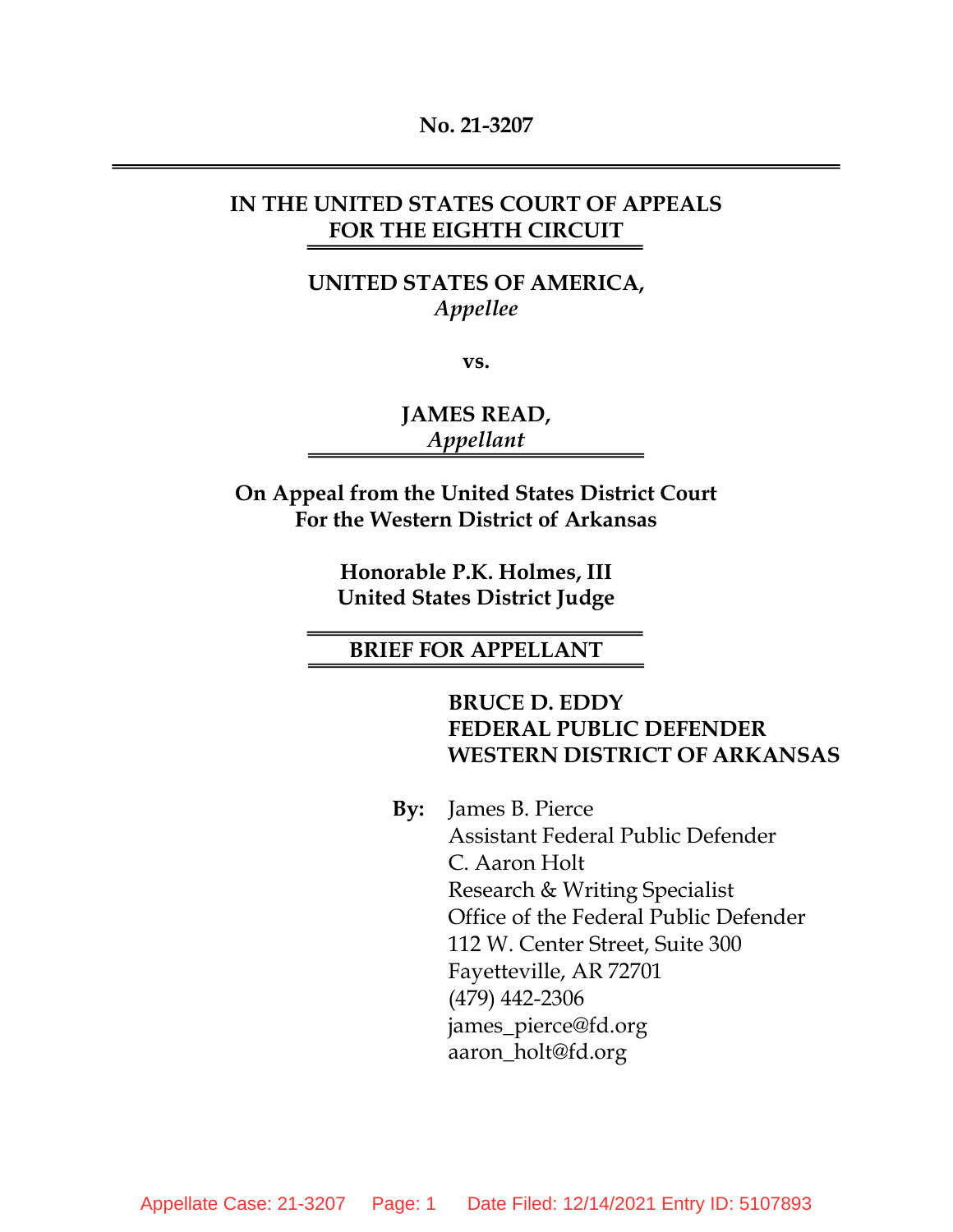#### **CASE SUMMARY AND REQUEST FOR ORAL ARGUMENT**

This appeal in a criminal case seeks to vacate the sentence imposed by the district court upon Appellant James Read and a remand for resentencing. Mr. Read waived indictment and pleaded guilty to a criminal information charging him with one count of making a false statement in violation of 18 U.S.C. § 1001(a)(3), one count of money laundering in violation of 18 U.S.C. § 1957, and one count of wire fraud in violation of 18 U.S.C. § 1343. He was sentenced to 63 months in prison on each count, such terms to run concurrently, at the bottom of the guideline range calculated by the court. Read argues that the district court erred by: (1) refusing to permit him to allocute via pre-recorded video, (2) imposing a substantively unreasonable total sentence, and (3) imposing a sentence in excess of the statutory maximum on his false statement conviction.

Because this appeal presents nonfrivolous issues and because it is believed that oral argument would aid the court in its decisional process, oral argument is respectfully requested. *See* Fed. R. App. P. 34(a)(2). Mr. Read submits that 15 minutes of argument per side (30 minutes total) will be needed.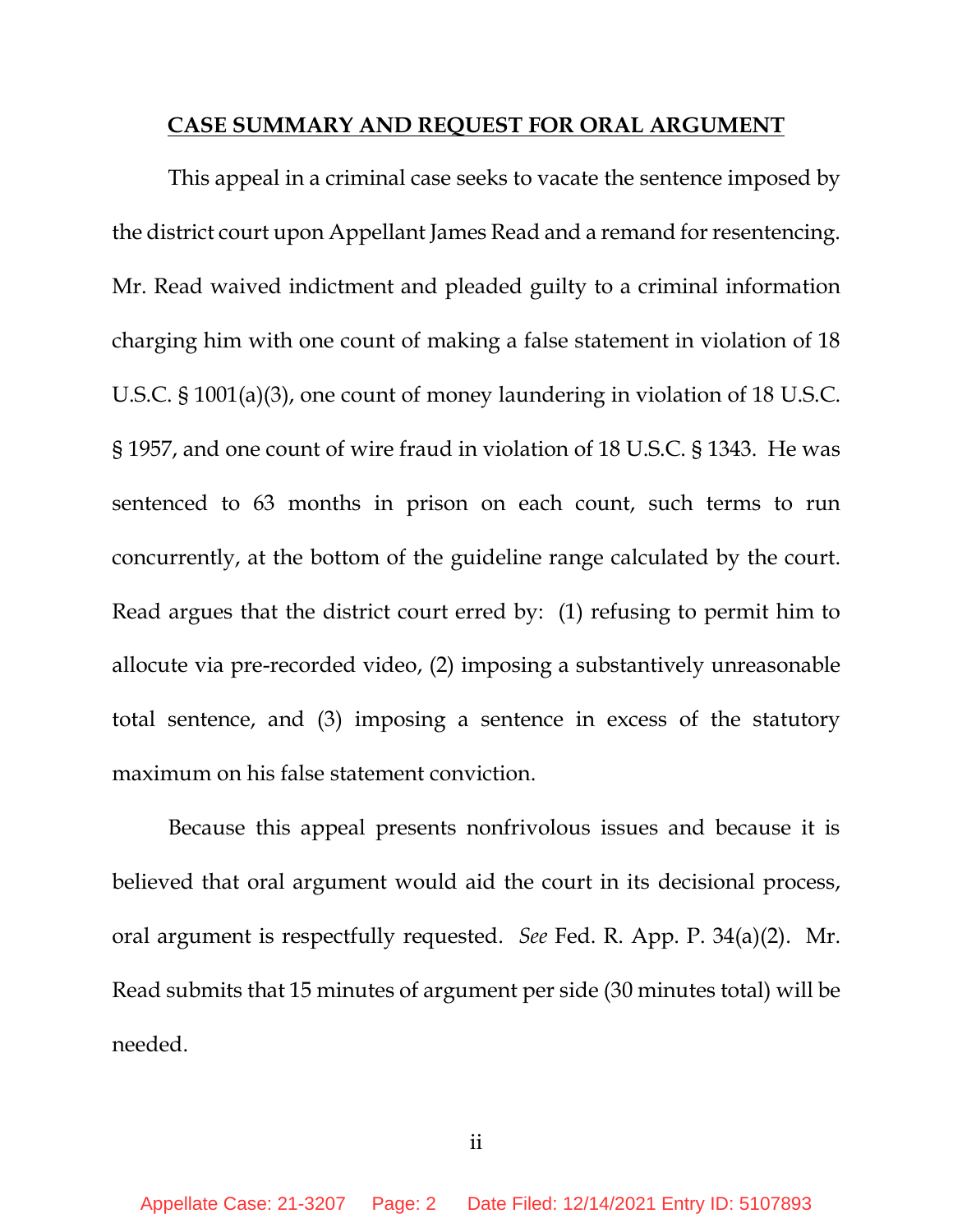# **TABLE OF CONTENTS**

| Item |                                                                                                                                           | Page(s) |
|------|-------------------------------------------------------------------------------------------------------------------------------------------|---------|
|      |                                                                                                                                           |         |
|      |                                                                                                                                           |         |
|      |                                                                                                                                           |         |
|      |                                                                                                                                           |         |
|      |                                                                                                                                           |         |
|      |                                                                                                                                           |         |
|      |                                                                                                                                           |         |
|      |                                                                                                                                           |         |
| I.   | The district court erred by refusing to permit Mr. Read to allocute                                                                       |         |
| Π.   | The district court abused its discretion by imposing a substantively                                                                      |         |
|      | III. The district court imposed a sentence in excess of the statutory<br>maximum on Mr. Read's conviction for making a false statement in |         |
|      |                                                                                                                                           |         |
|      |                                                                                                                                           |         |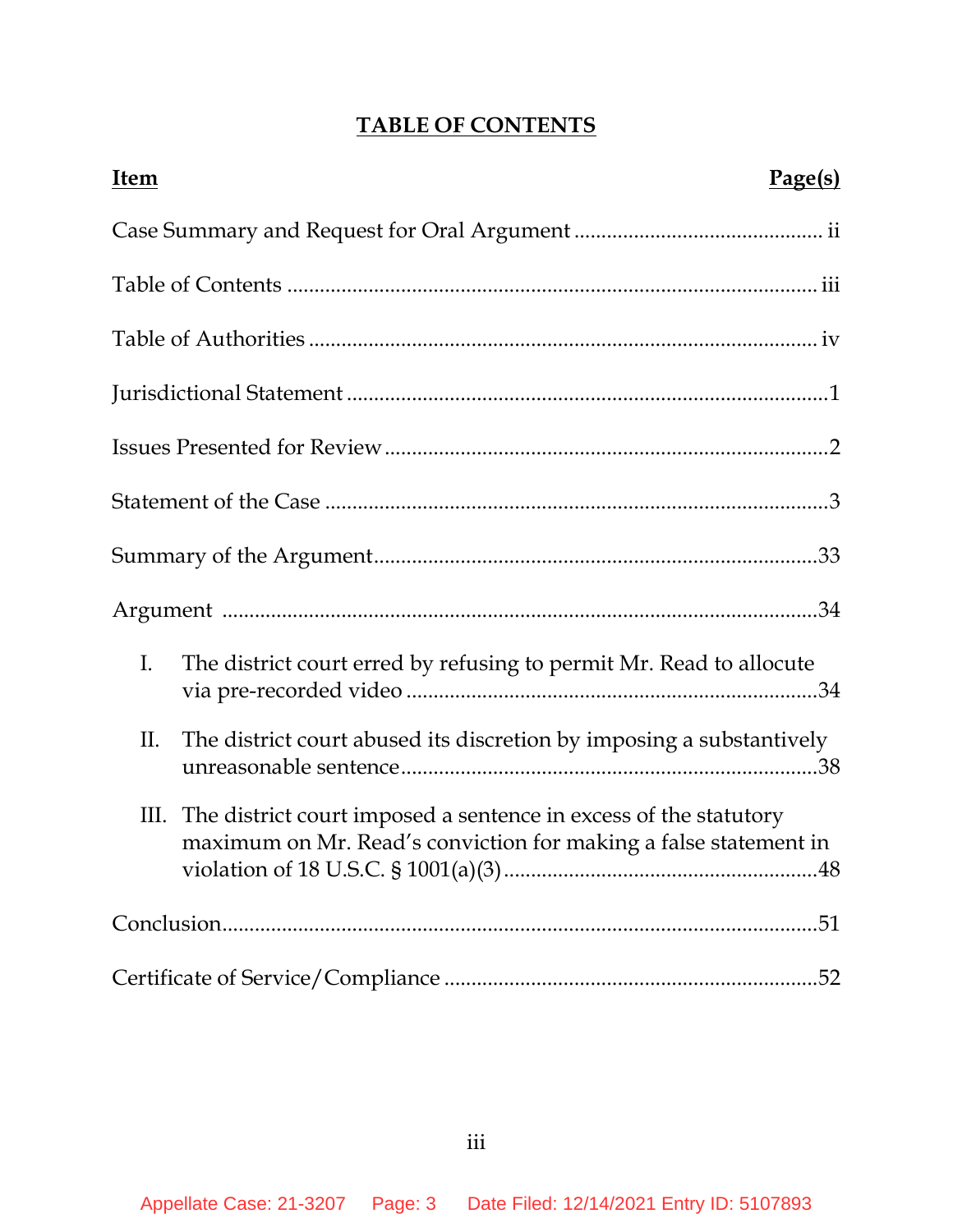## **TABLE OF AUTHORITIES**

| Page(s)<br><b>Cases</b>                                               |
|-----------------------------------------------------------------------|
|                                                                       |
|                                                                       |
| Rosales-Mireles v. United States, 138 S. Ct. 1897 (2018) 2, 49, 50    |
|                                                                       |
|                                                                       |
| United States v. Denton, No. 0:21-CR-60171-RS-1 (S.D. Fla. 2021) 45   |
| United States v. Garcia, No. 0:21-CR-60146-RKA-1 (S.D. Fla. 2021) 44  |
| United States v. Gifford, 991 F.3d 944 (8th Cir. 2021)  2, 49, 50     |
|                                                                       |
| United States v. Hayford, No. 4:20-CR-00088-CVE-1 (N.D. Okla. 2020)46 |
| United States v. Hines, No. 1:21-CR-20011-MGC-1 (S.D. Fla. 2021) 45   |
|                                                                       |
| United States v. Jafaar, No. 1:20-CR-00185-CMH-1 (E.D. Va. 2020) 46   |
|                                                                       |
|                                                                       |
|                                                                       |
|                                                                       |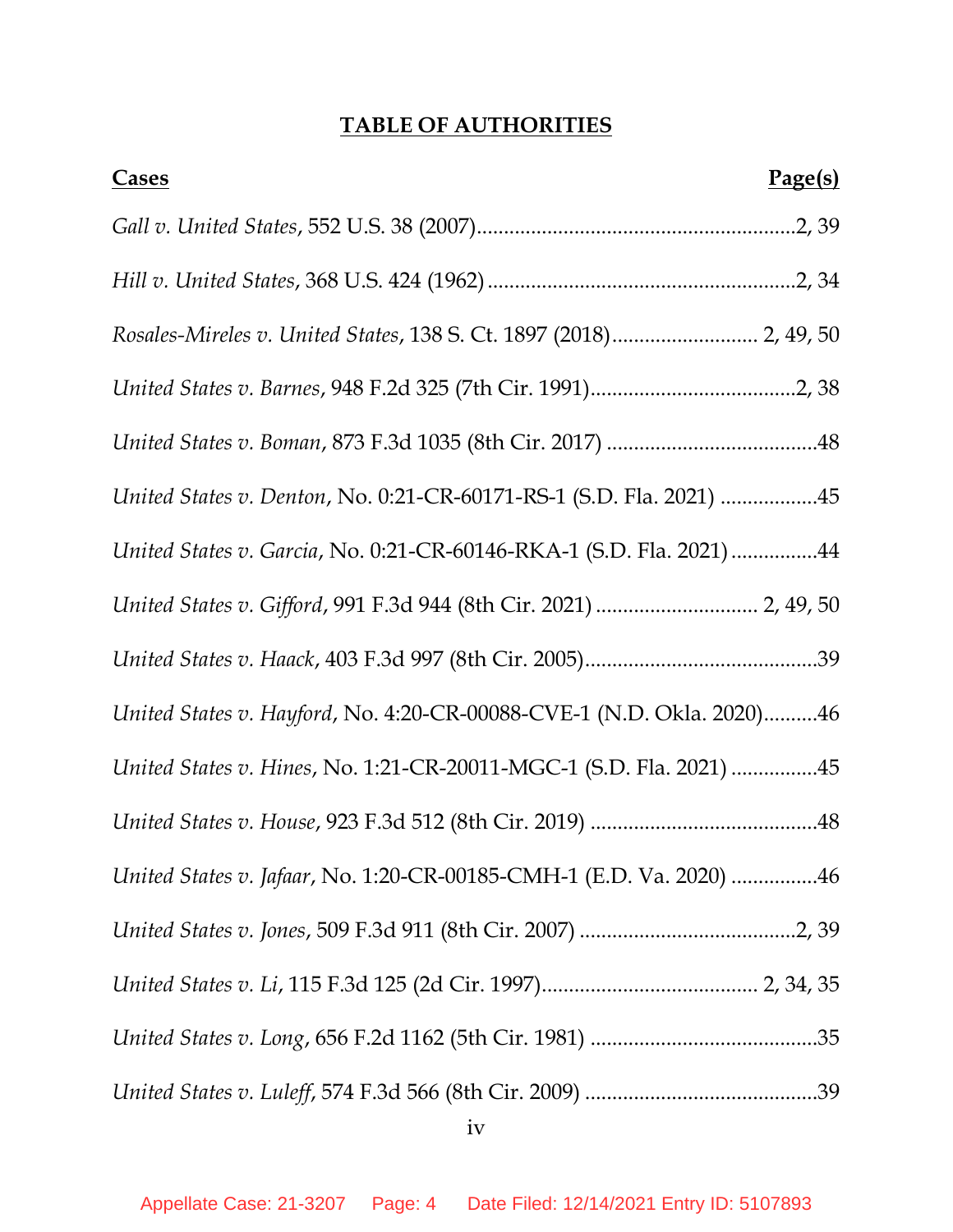| United States v. Rai, No. 1:21-CR-00009-MAC-CLS (E.D. Tex. 2021) 46 |  |
|---------------------------------------------------------------------|--|
|                                                                     |  |
| United States v. Thurmond, 914 F.3d 612 (8th Cir. 2019) 34          |  |
| United States v. Washington, 515 F.3d 861 (8th Cir. 2008)39         |  |

# **Statutes**

| <b>Rules</b> |  |
|--------------|--|
|              |  |
|              |  |
| $\mathbf V$  |  |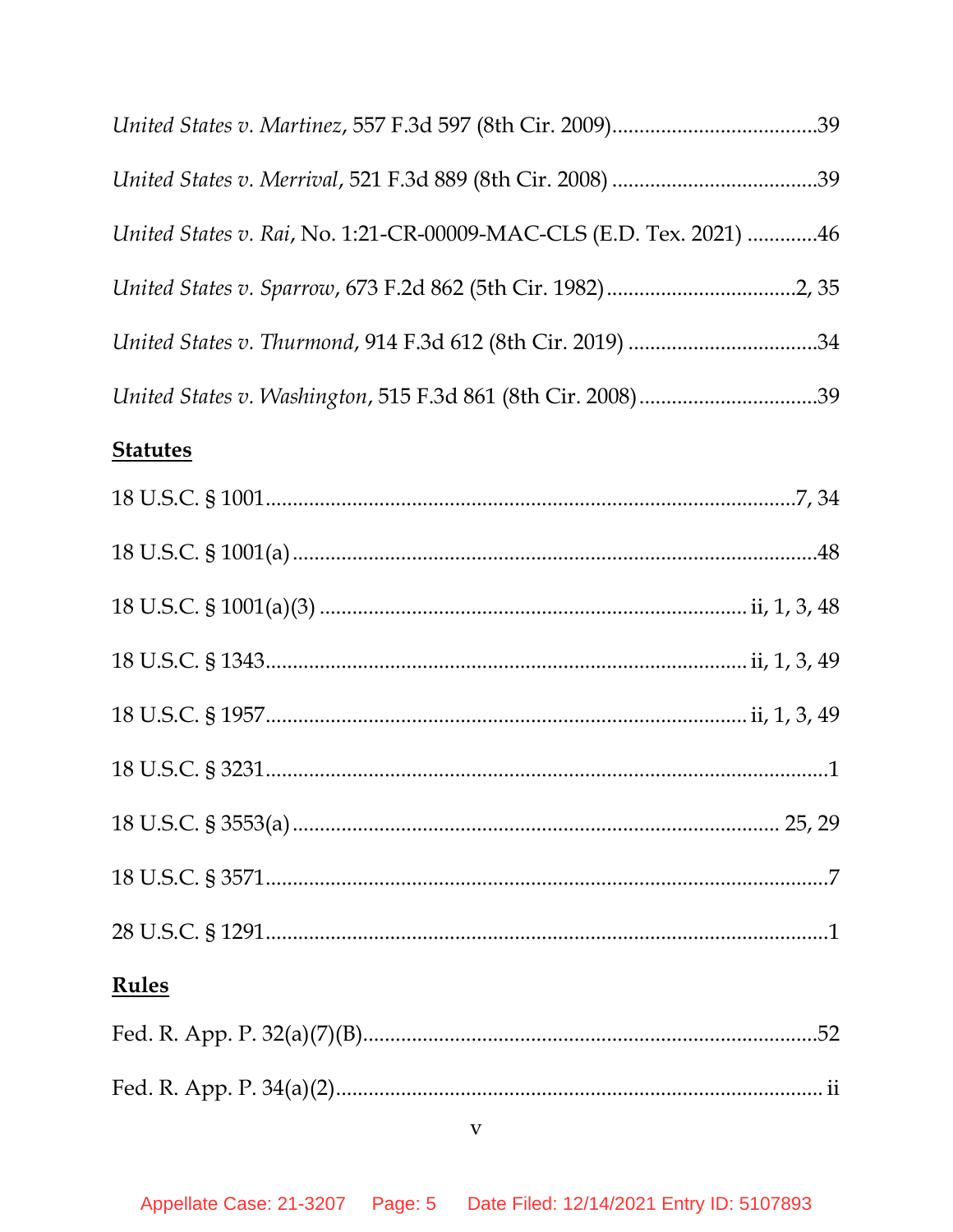| <b>Sentencing Guidelines</b> |  |  |  |
|------------------------------|--|--|--|
|                              |  |  |  |
|                              |  |  |  |
|                              |  |  |  |
|                              |  |  |  |
|                              |  |  |  |
|                              |  |  |  |
|                              |  |  |  |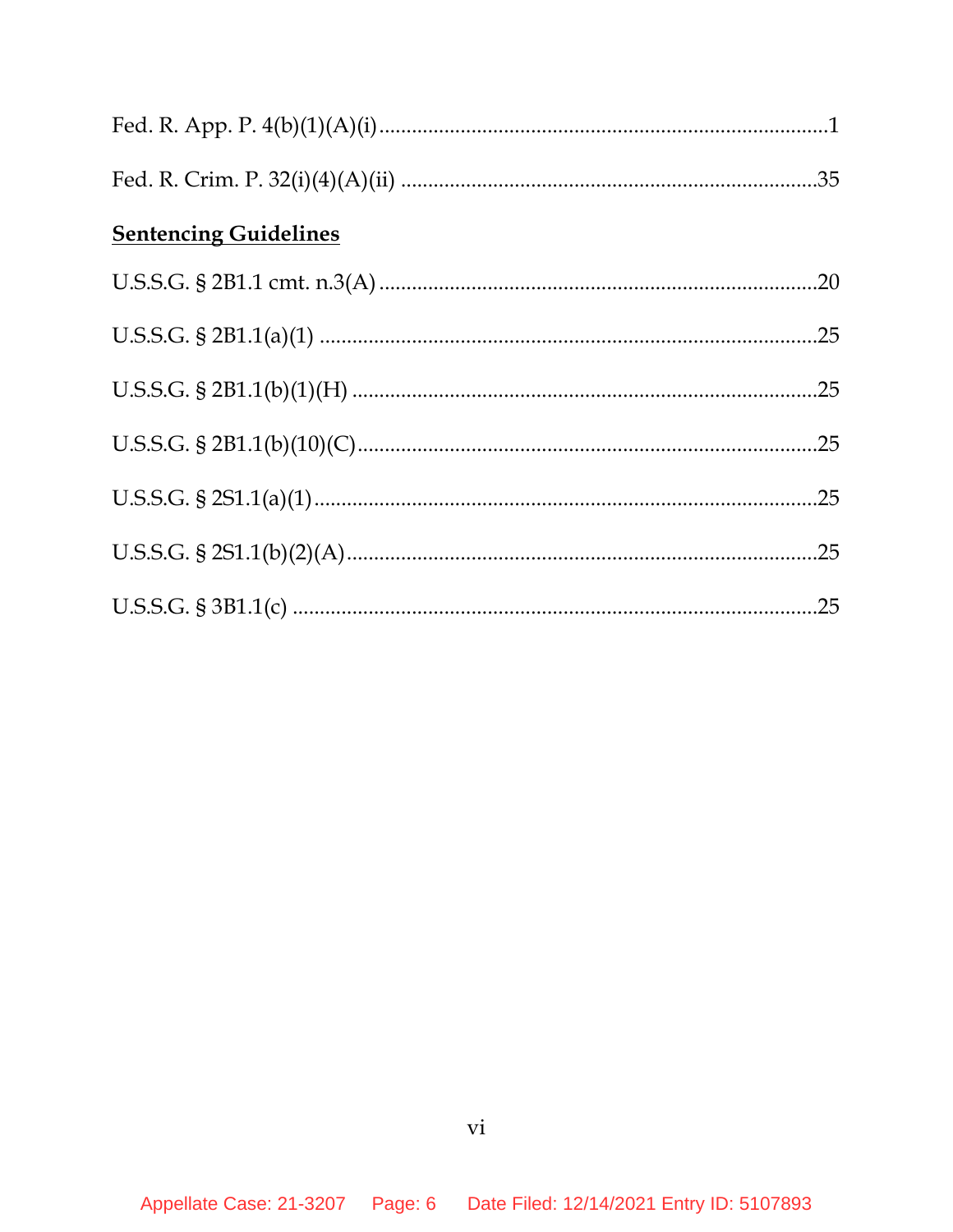#### **JURISDICTIONAL STATEMENT**

This appeal in a criminal case seeks relief from the final judgment entered by the Honorable P.K. Holmes, III, United States District Judge, Western District of Arkansas. The Appellant, James Read, waived indictment and pleaded guilty to a criminal information charging him with one count of making a false statement in violation of 18 U.S.C. § 1001(a)(3), one count of money laundering in violation of 18 U.S.C. § 1957, and one count of wire fraud in violation of 18 U.S.C. § 1343. On September 20, 2021, Mr. Read was sentenced to 63 months in prison per count (to run concurrently), 3 years of supervised release per count (to run concurrently), \$277,827 in restitution, and a \$300 special assessment. (R. Doc. 30).

The final judgment was entered on September 21, 2021. (R. Doc. 31; Add. 4). A notice of appeal was timely filed on October 4, 2021. (R. Doc. 35). The district court had subject-matter jurisdiction pursuant to 18 U.S.C. § 3231. This Court possesses jurisdiction pursuant to 28 U.S.C. § 1291, which gives it jurisdiction over all final decisions of the district courts of the United States. *See also* Fed. R. App. P. 4(b)(1)(A)(i).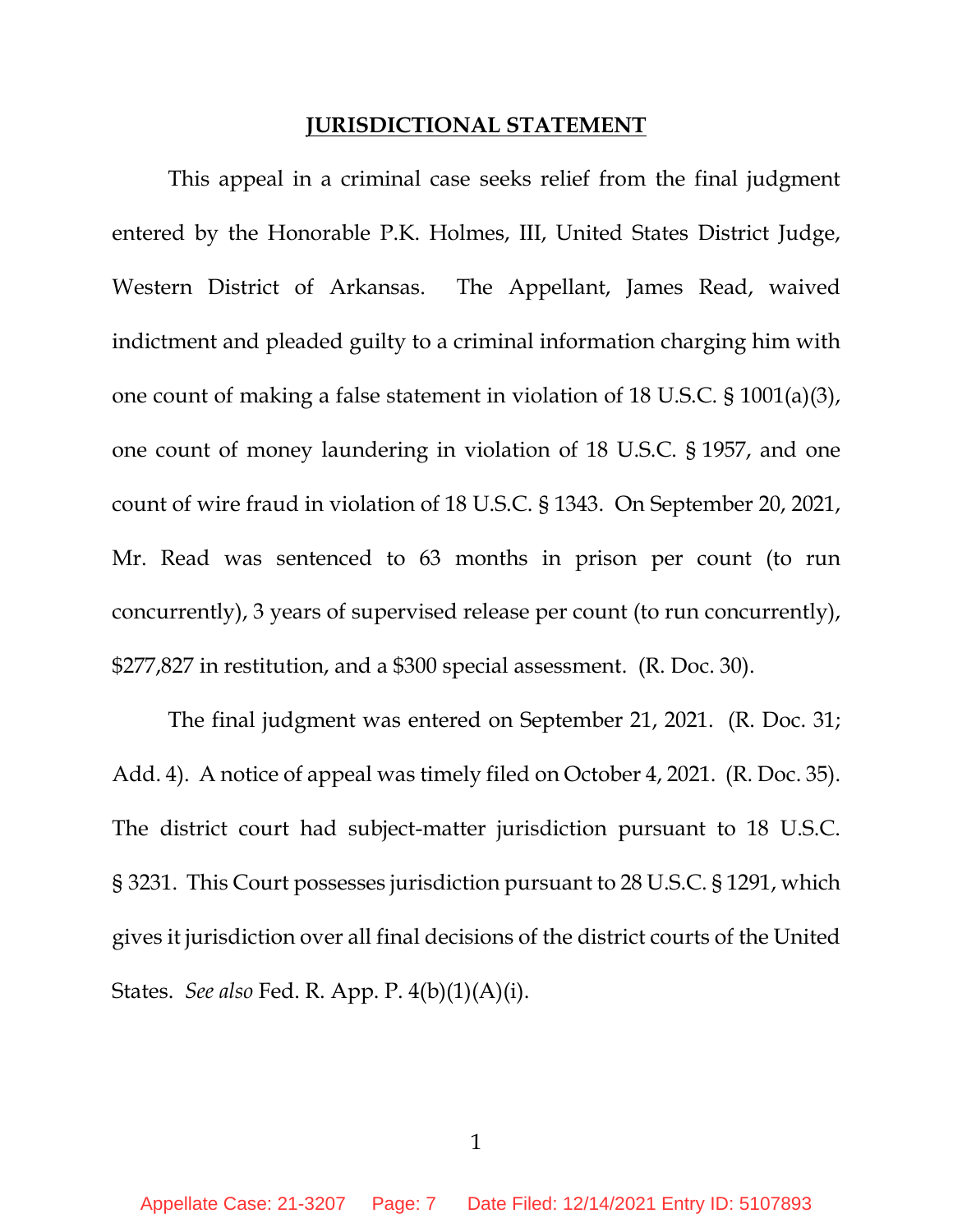### **ISSUES PRESENTED FOR REVIEW**

### **I. The district court erred by refusing to permit Mr. Read to allocute via pre-recorded video.**

Apposite Cases

*Hill v. United States*, 368 U.S. 424 (1962)

*United States v. Li*, 115 F.3d 125 (2d Cir. 1997)

*United States v. Sparrow*, 673 F.2d 862 (5th Cir. 1982)

*United States v. Barnes*, 948 F.2d 325 (7th Cir. 1991)

## **II. The district court abused its discretion by imposing a substantively unreasonable sentence.**

Apposite Cases

*Gall v. United States*, 552 U.S. 38 (2007)

*United States v. Jones*, 509 F.3d 911 (8th Cir. 2007)

**III. The district court imposed a sentence in excess of the statutory maximum on Mr. Read's conviction for making a false statement in violation of 18 U.S.C. § 1001(a)(3).**

Apposite Cases

*Rosales-Mireles v. United States*, 138 S. Ct. 1897 (2018)

*United States v. Gifford*, 991 F.3d 944 (8th Cir. 2021)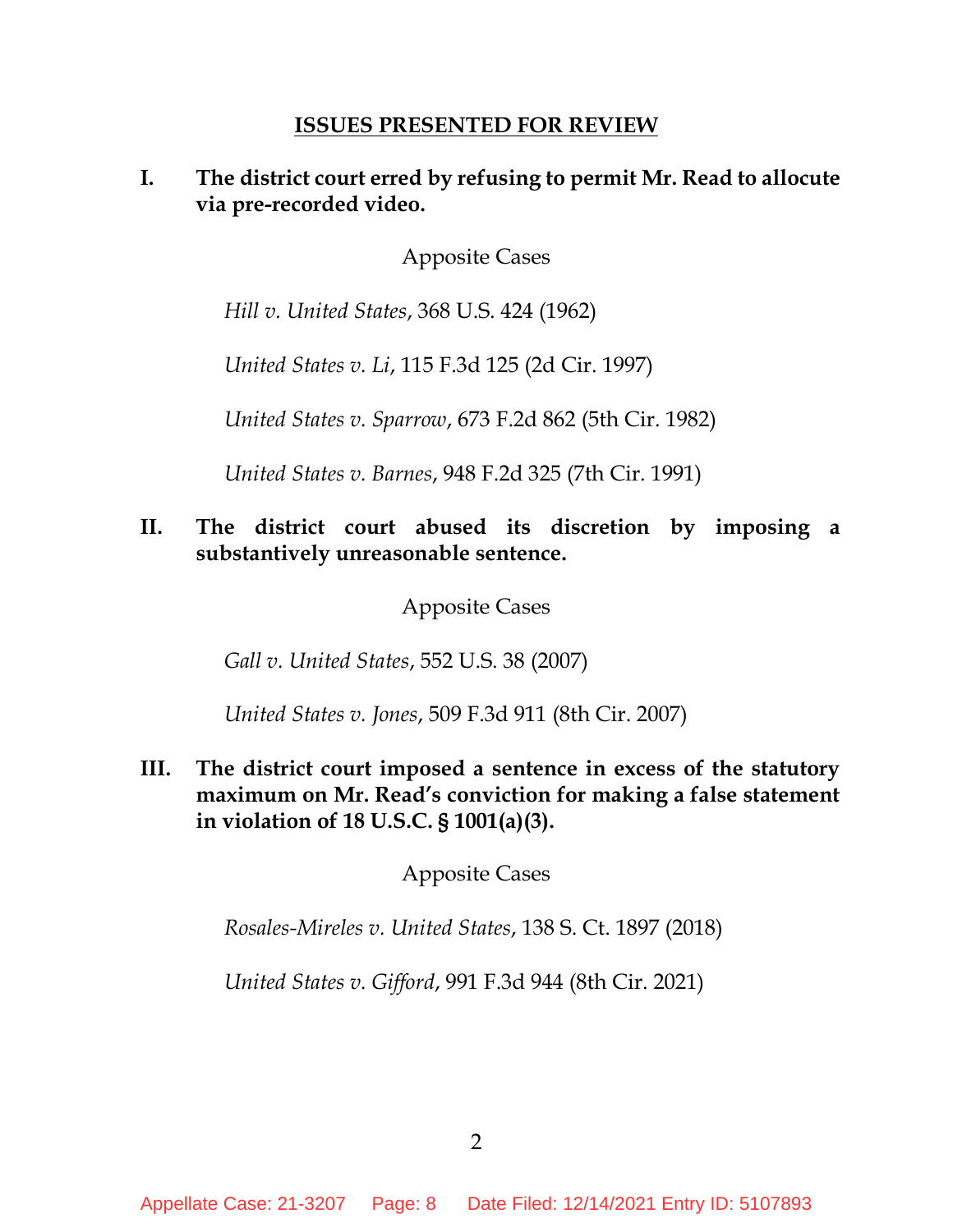#### **STATEMENT OF THE CASE**

On March 17, 2021, James Read appeared with appointed counsel before the Honorable Mark E. Ford, United States Magistrate Judge, via video conference for a waiver of indictment and change of plea hearing. (R. Doc. 6). A waiver of personal appearance executed by Mr. Read and his attorney pursuant to the CARES Act of 2020 was also filed with the court that same day. (R. Doc. 5). By execution of this waiver, Read consented to allow court hearings in his case to proceed via video teleconferencing or by telephone, including a change-of-plea hearing. (R. Doc. 5). Pursuant to a written plea agreement with the Government (which was also filed on March 17), Read consented to proceed with entry of a guilty plea before a magistrate judge, waived his right to the formal indictment process, and pleaded guilty to a three-count information charging him with one count of making a false statement in violation of 18 U.S.C. § 1001(a)(3), one count of money laundering in violation of 18 U.S.C. § 1957, and one count of wire fraud in violation of 18 U.S.C. § 1343. (R. Doc. 2, 3, 6, 7). Judge Ford issued and filed a report and recommendation recommending that the court accept Read's guilty plea. (R. Doc. 10; Add. 1). Read was permitted to remain free on a \$5,000 signature bond pending presentence investigation and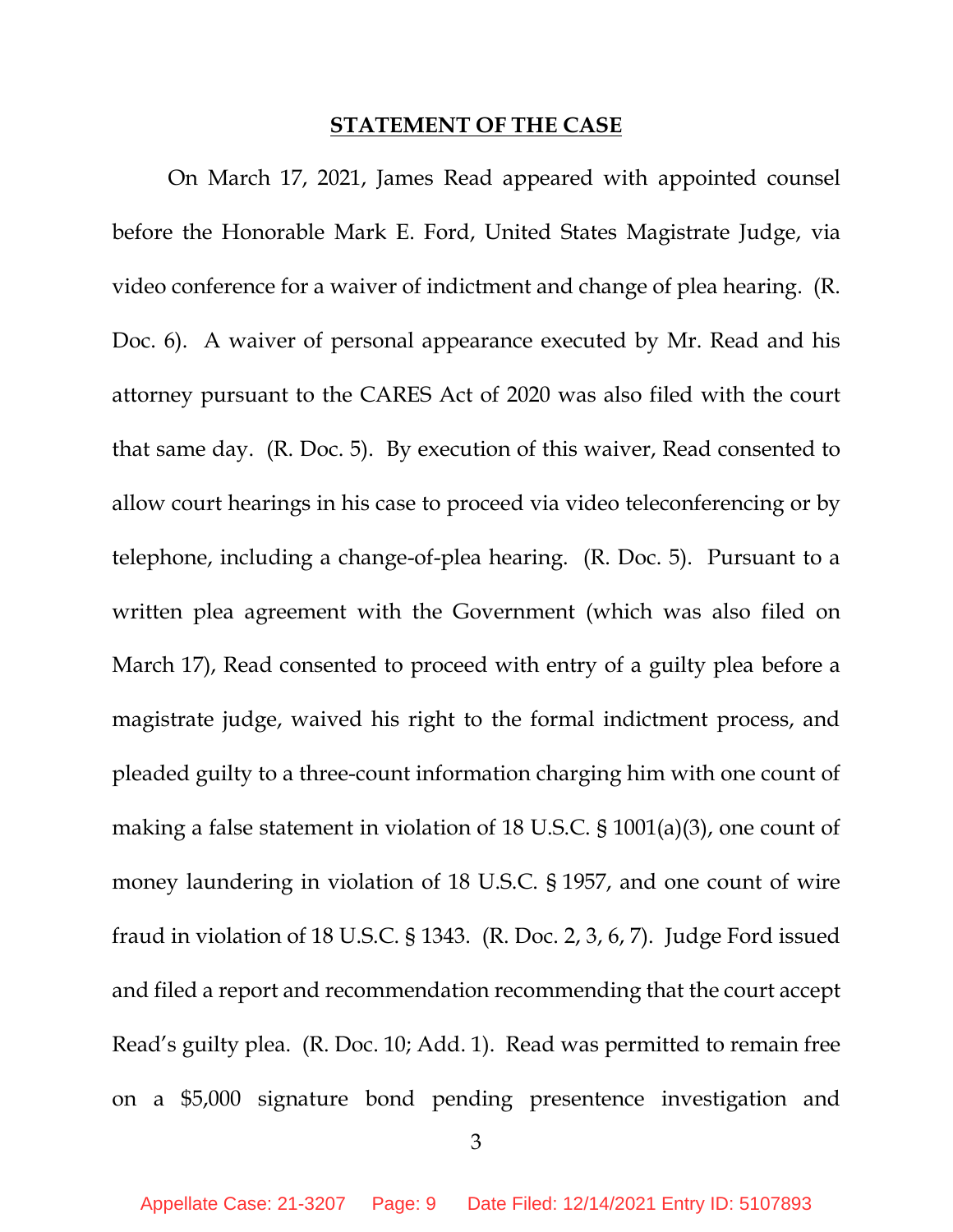sentencing. (R. Doc. 6, 8). On August 26, 2021, the Honorable P.K. Holmes, III, United States District Judge, entered an order adopting the report and recommendation and adjudging Read guilty of the offenses to which he had pled. (R. Doc. 28; Add. 3).

A presentence investigation report ("PSR") was prepared by the U.S. Probation Office; the initial disclosure copy was filed with the court on May 11, 2021, and the revised final version was filed on August 16, 2021. (R. Doc. 11, 27). The PSR described Mr. Read's offense conduct. (PSR, pp. 4-21). The offense conduct generally involved using falsified information to apply for certain government-guaranteed loans. On March 27, 2020, the United States Government enacted the Coronavirus Aid, Relief, and Economic Security ("CARES") Act, which provided economic stimulus for individuals and businesses affected by the COVID-19 pandemic. (PSR, ¶ 9). The CARES Act included the Paycheck Protection Program ("PPP") and Economic Injury Disaster Loans ("EIDL") program, both of which are guaranteed by the Small Business Administration ("SBA"), an agency of the U.S. Government. (PSR, ¶¶ 10, 14). The PPP provided small businesses with funds in the form of loans that would be fully forgiven when used for certain specified purposes, such as payroll costs, interest on mortgages, rent, and utilities.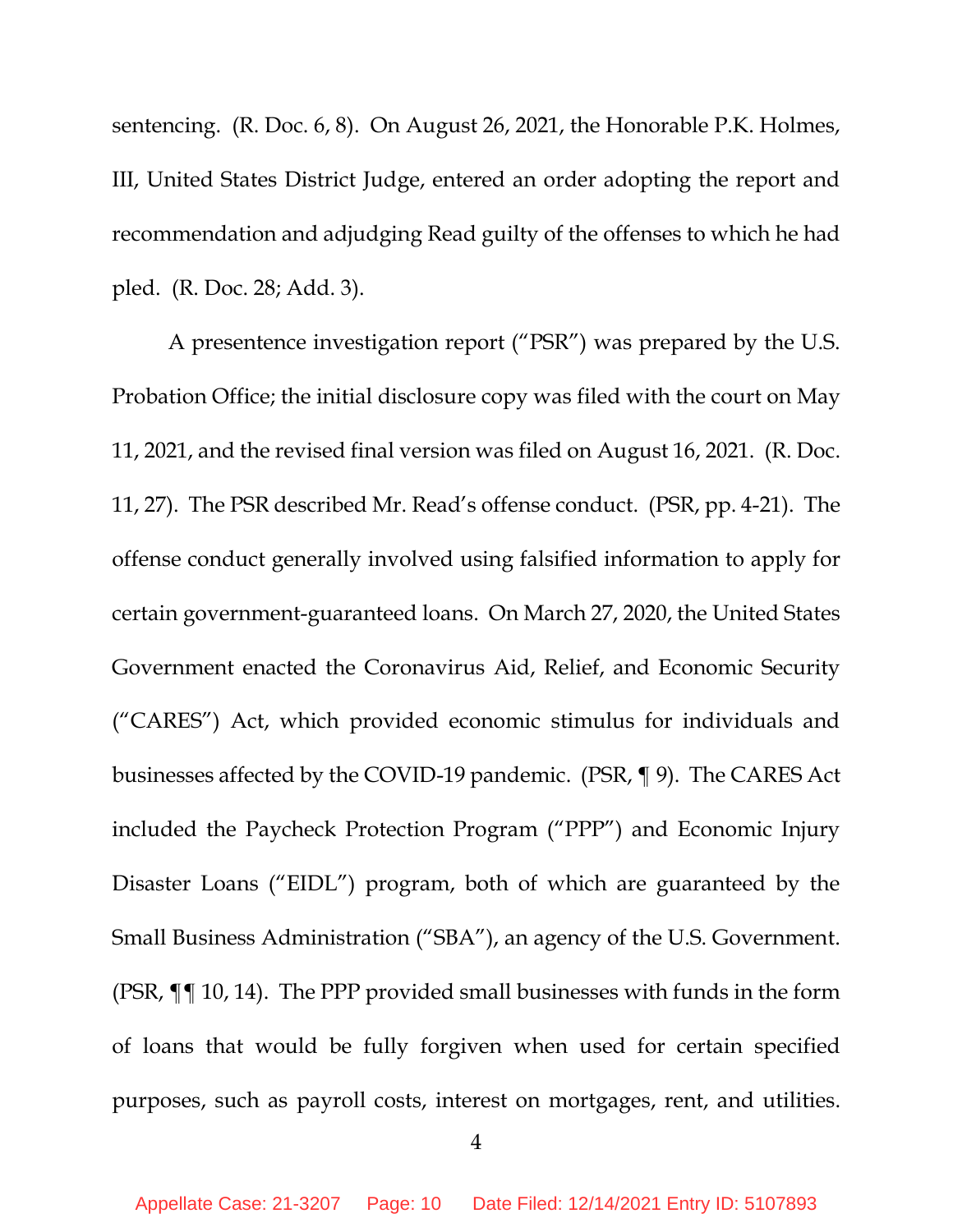(PSR, ¶ 13). In order to obtain a PPP loan, a qualifying business was required to submit a PPP loan application signed by an authorized representative of the business. (PSR, ¶ 11). The authorized representative was required to acknowledge the program rules and to make certain affirmative certifications in order to establish eligibility for a PPP loan. (*Id.*). In a PPP loan application, the small business was required to state its average monthly payroll expense and number of employees—figures which were used to calculate the amount of money the small business was eligible to receive under the PPP. (*Id.*). Applying businesses were also required to provide documentation showing their payroll expenses. (*Id.*). PPP loan applications were processed by participating lenders; if a PPP loan application was approved, the participating lender funded the PPP loan using its own monies, which were 100% guaranteed by the SBA. (PSR, ¶ 12).

The purpose of EIDLs was to allow small businesses to pay for expenses that could have been met had the public health emergency not occurred. (PSR, ¶ 14). The proceeds of EIDLs were to be used toward working capital and normal operating expenses, such as continuation of health care benefits, rent, utilities, and fixed debt payments. (*Id.*). Unlike PPP loans, EIDLs were not forgivable. (*Id.*). However, as part of the EIDL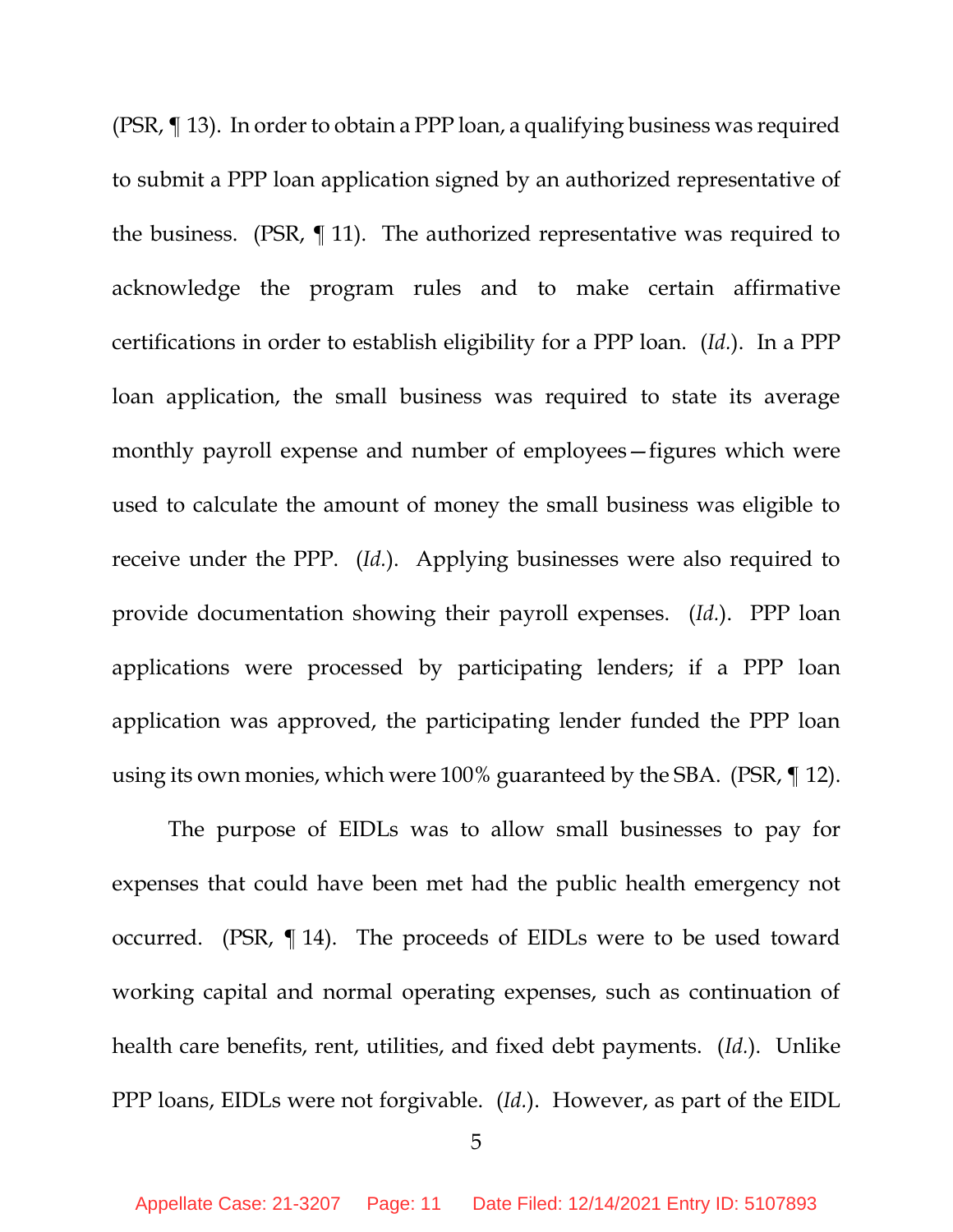program, an applicant was sometimes eligible to receive an EIDL Advance of up to \$10,000 upon applying for an EIDL. (PSR, ¶ 15). The advance was forgivable and did not have to be repaid. (*Id.*). Recipients of EIDL advances did not have to be approved for an EIDL loan to receive the advance. (*Id.*).

On May 27, 2020, Mr. Read made an application for a PPP loan to Celtic Bank Corporation, an online bank, from an IP address located in Mountain Home, Arkansas. (PSR, ¶ 22). The application was submitted on behalf of "James Read," with Read's home address listed as the business address. (*Id.*). The application noted that Read was the sole owner of the business and that the business was an employer of zero employees with an average monthly payroll of \$8,041. (*Id.*). Read initialed the form to demonstrate that he understood that "the [loan] funds will be used to retain workers and maintain payroll or make mortgage interest payments, lease payments, and utility payments as specifi[ed] under the PPP Rule," and that "if the funds are knowingly used for unauthorized purposes, the federal government may hold me legally liable, such as for charges of fraud." (PSR, ¶ 23). Read also initialed a section stating that "the information provided in this application and the information in all supporting documents and forms is true and accurate in all material respects," and acknowledging that "knowingly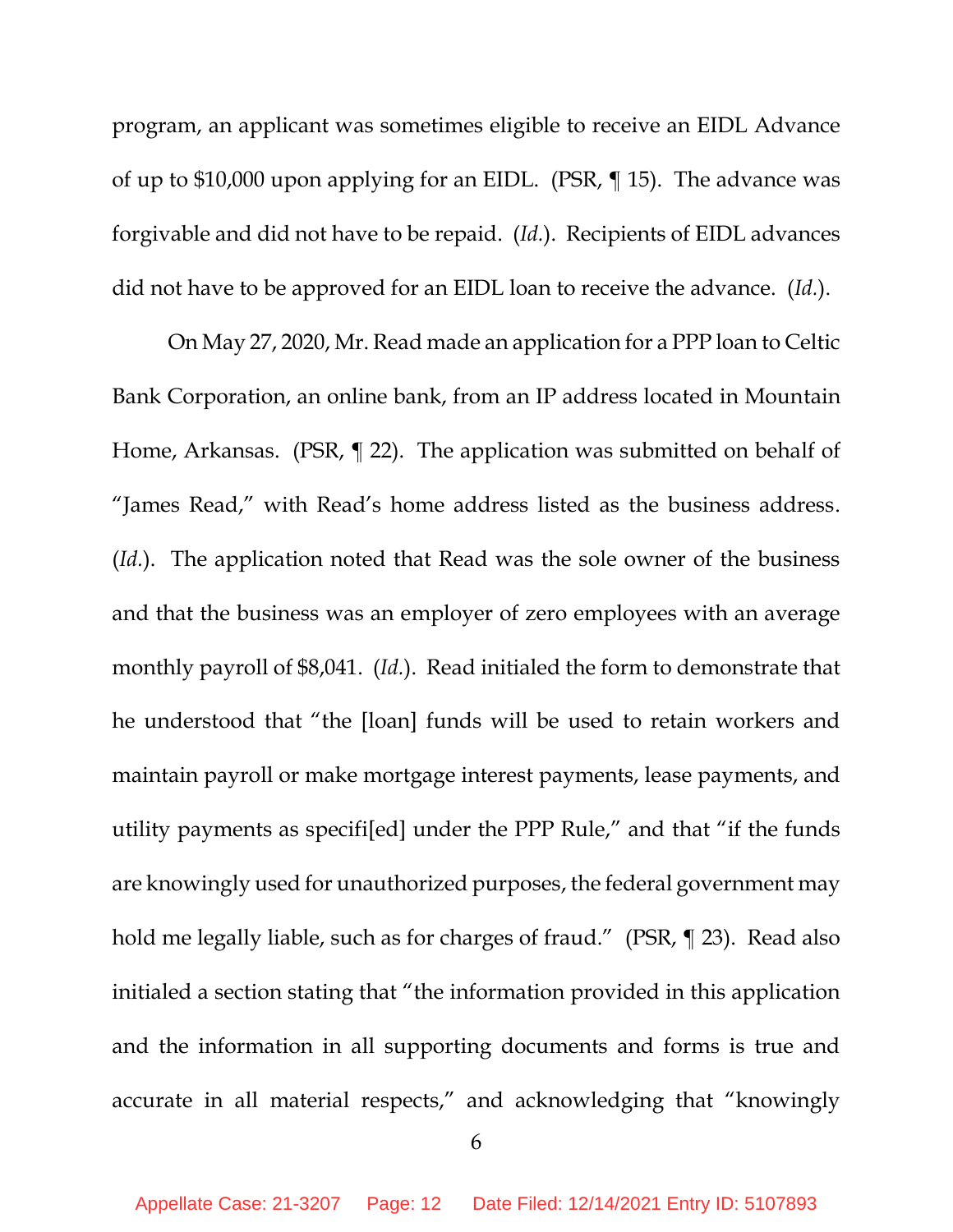making a false statement to obtain a guaranteed loan from SBA is punishable under the law, including under 18 U.S.C. §§ 1001 and 3571." (PSR, ¶ 24). Along with the application, Read submitted a falsified IRS Schedule C (Profit or Loss from Business) which represented that "James Read" (which was identified as a weather forecaster—agriculture business) had \$128,500 in gross sales in 2019 and a net profit of \$96,500. (PSR, ¶ 25). According to the PSR, Read also submitted a fraudulent Spending Account Statement for February 2020 from a Chime account number ending in 8424. (PSR, ¶ 26). The statement showed a beginning balance of \$0.78, purchases of \$346.55, transfers of \$346.57, and an ending balance of \$0.80. (*Id.*). Read also submitted a void Bancorp Bank check reflecting an account number ending in 8424 in the name of James Read. (*Id.*). Based on Read's representations, BlueVine—a lender acting on behalf of Celtic—approved Read's application and transferred \$20,102 to Read's Bancorp account ending in 8424 on May 27, 2020. (PSR, ¶ 27).

On June 8, 2020, Mr. Read made an application for a PPP loan to Ready Capital, an online bank, from an IP address located in Mountain Home, Arkansas. (PSR, ¶ 29). The application was submitted on behalf of "James Read," with an address in West Monroe, Louisiana listed as the business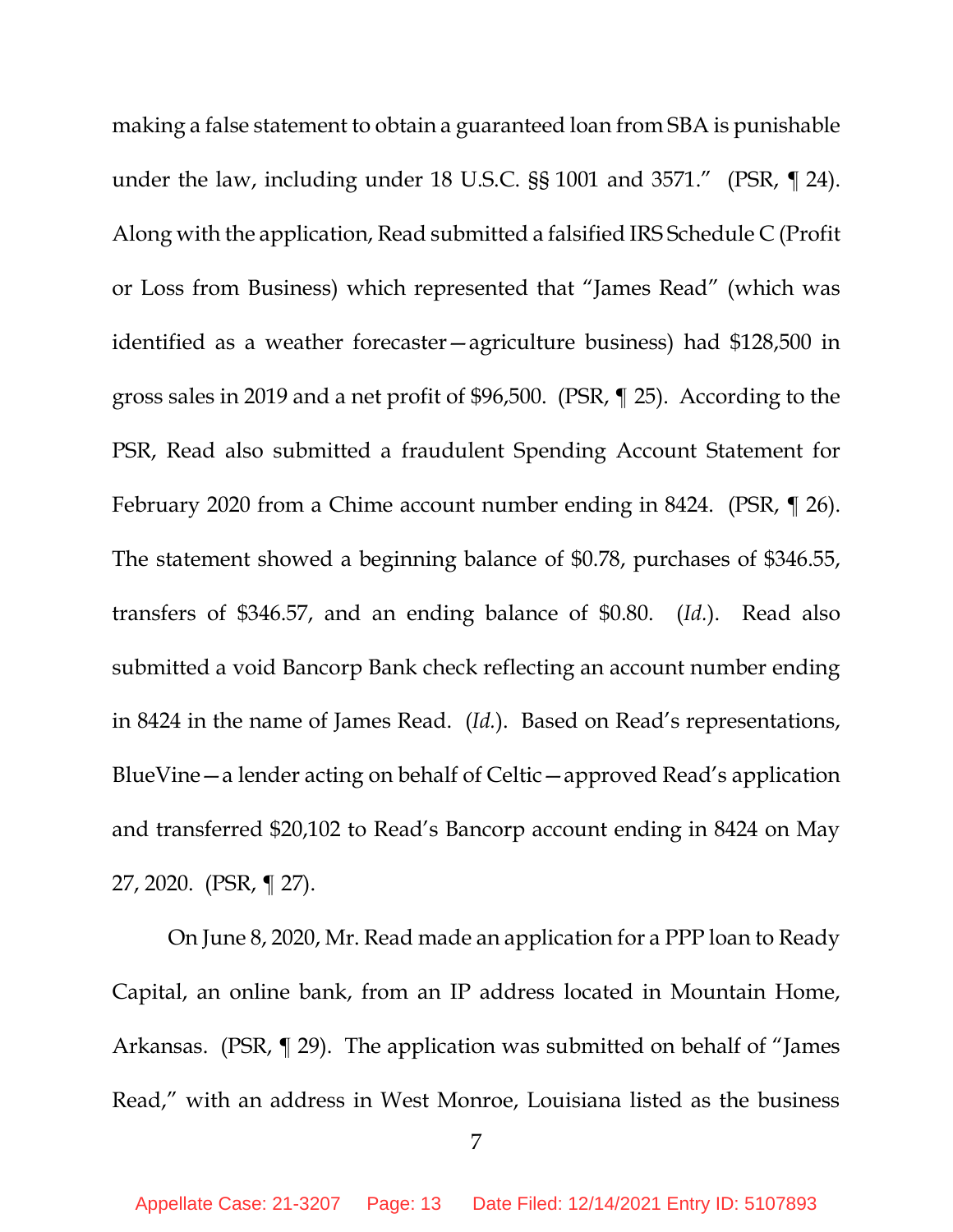address. (*Id.*). Read initialed the form to indicate his understanding of the same terms that had been included in his initial application for a  $PPP$  -i.e., that the loan funds would be used only for permissible purposes, that he could be held legally liable for fraud if the funds were knowingly used for unauthorized purposes, that the information provided in the application and supporting documents was true and accurate in all material respects, and that knowingly making a false statement to obtain a loan guaranteed by the SBA is punishable under federal law. (PSR, ¶¶ 30-31). Along with the application, Read submitted a falsified IRS Schedule C which represented that "James Read" (identified as an agriculture—legal services business) had \$136,500 in gross sales in 2019 and a net profit of \$98,500. (PSR, ¶ 32). Based on Read's representations, Customers Bank—a lender acting on behalf of Ready Capital—approved Read's application and wire-transferred \$20,500 to Read's Bancorp Bank account ending in 8424 on June 17, 2020. (PSR, ¶ 34).

On June 22, 2020, Mr. Read applied for an EIDL. (PSR, ¶ 41). After being notified on that same date that his application was being declined due to unsatisfactory credit history, Read requested an EIDL advance in the amount of \$10,000 to his Centennial Bank account ending in 8107; however, the advance was declined on that same date "due to a duplicated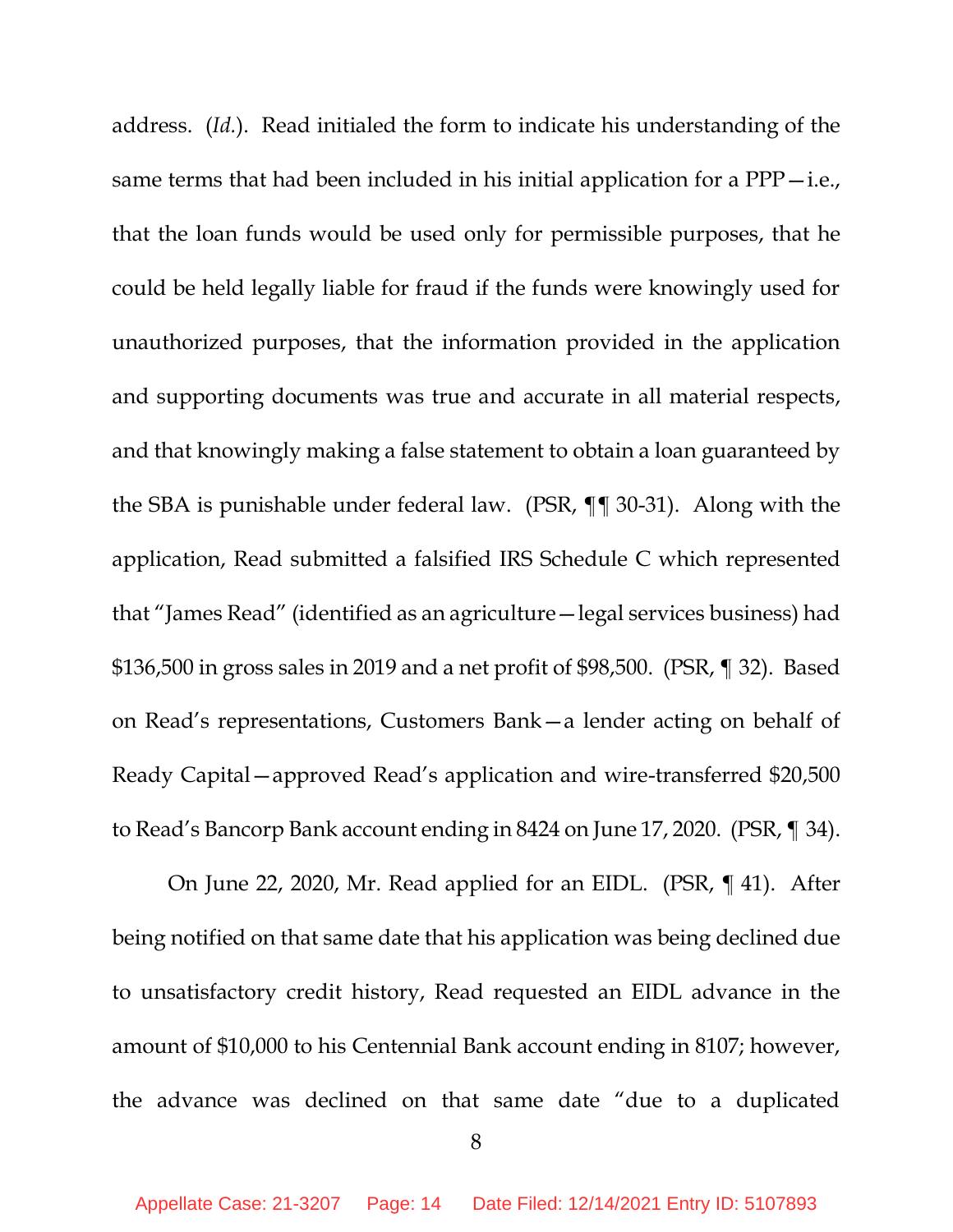application." (*Id.*). The request was again denied on that same date as Read's bank account could not be verified. (*Id.*).

On June 24, 2020, Mr. Read made an application for a PPP loan to WebBank, an online bank, from an IP address located in Mountain Home, Arkansas. (PSR, ¶ 42). The application was submitted on behalf of "Snowbirdbob LLC," which the application indicated was an employer of 15 employees with an average monthly payroll of \$22,308. (*Id.*). Read indicated that he was the sole owner of Snowbirdbob LLC, and the paperwork indicated that he was applying for \$161,875 in PPP loans. (*Id.*). Again, Read initialed the form to indicate his understanding of the terms surrounding and governing his PPP loan application—i.e., that the loan funds would be used only for permissible purposes, that he could be held legally liable for fraud if the funds were knowingly used for unauthorized purposes, that the information provided in the application and supporting documents was true and accurate in all material respects, and that knowingly making a false statement to obtain a loan guaranteed by the SBA is punishable under federal law. (PSR, ¶¶ 43-44). Along with the application, Read submitted a falsified IRS Schedule C which represented that Snowbirdbob LLC had \$1.2 million in gross sales in 2019 and a net profit of \$267,700. (PSR, ¶ 45). Read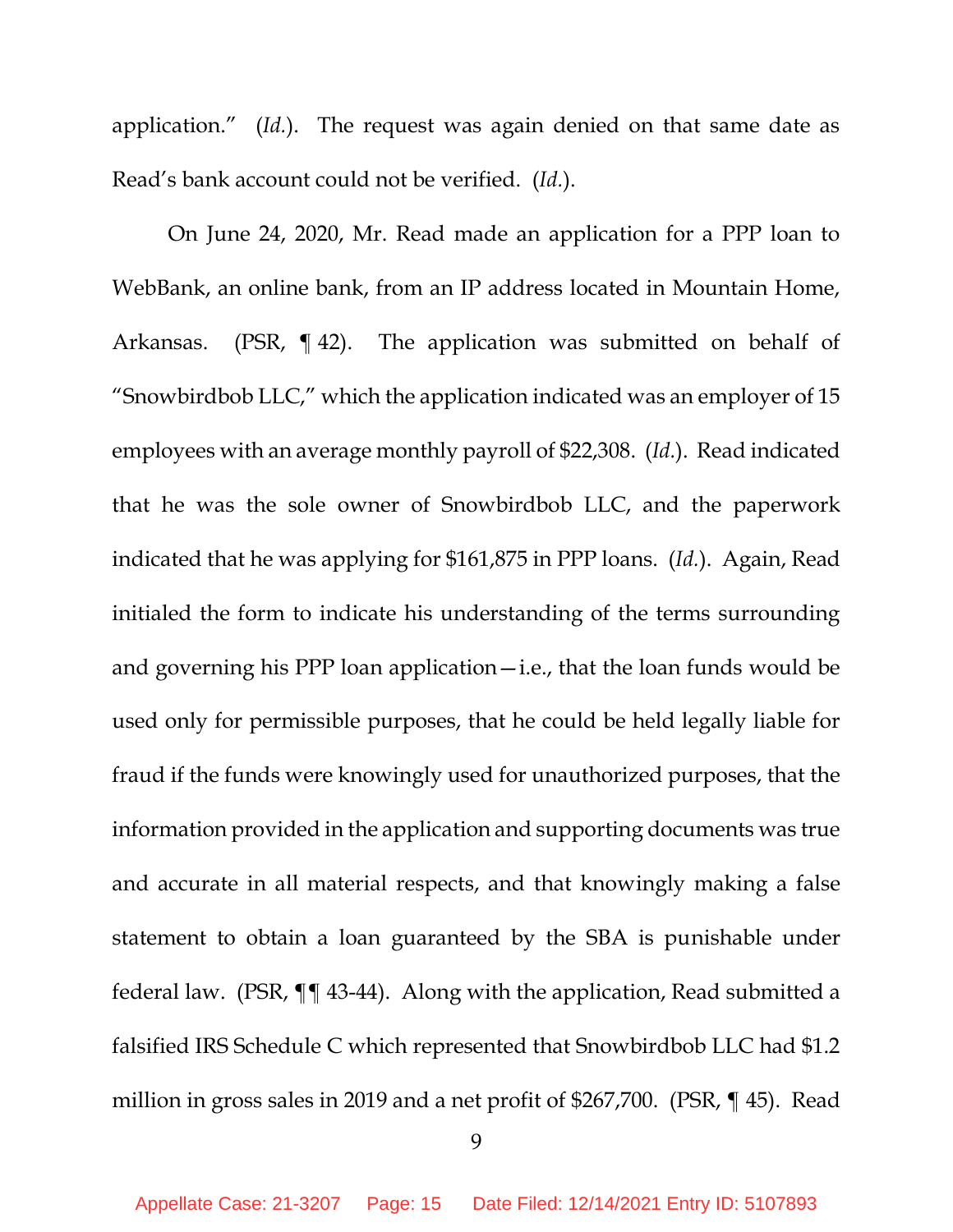also submitted a fraudulent 2020 1st quarter IRS Form 941 claiming that he had paid wages in the amount of \$300,000 for his 15 employees. (*Id.*). Read also submitted a fraudulent Spending Account Statement from a Centennial Bank account ending in 3302 for February 2020. (PSR, ¶ 46). The statement reflected a beginning balance of \$264,235.86, \$79,453.92 in deposits, purchases of \$85,830.42, and an ending balance of \$251,471.91. (*Id.*). Based on Read's representations, WebBank approved the application and wiretransferred \$55,770 to Read's Centennial Bank account ending in 3302 on June 29, 2020. (PSR, ¶ 47).

On June 30, 2020, Mr. Read made an application for a PPP loan to Meridian, an online bank, from an IP address located in Mountain Home, Arkansas. (PSR, ¶ 48). The application was submitted on behalf of "James Read," with a social security number that belonged to Read's deceased father. (*Id.*). The application indicated that this business was an employer of one employee with an average monthly payroll of \$8,208. (*Id.*). Read noted in the application that he was the sole owner of the business and listed the business's address as being in West Monroe, Louisiana. (*Id.*). Again, Read initialed the form to indicate his understanding of the terms surrounding and governing his PPP loan application as he had in the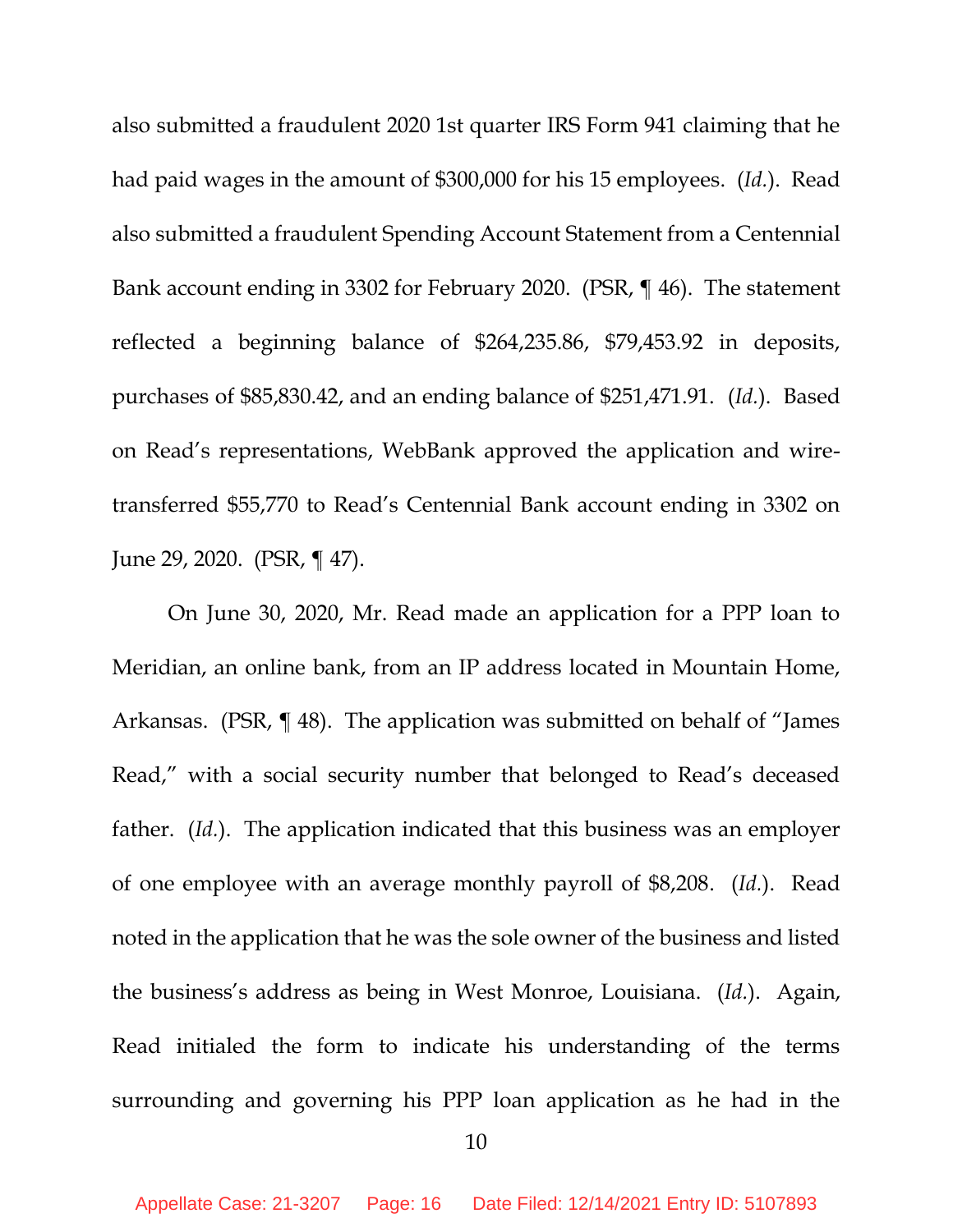previous applications. (PSR, ¶¶ 49-50). Along with the application, Read submitted a falsified IRS Schedule C which represented that "James Read" was a "farming services – sciecntific [sic] studies" business that had \$136,500 in gross sales in 2019 and a net profit of \$98,500. (PSR, ¶ 51). Read also submitted fraudulent Spending Account Statements from Centennial Bank for February through May 2020; the May statement reflected a beginning balance of \$460,537.92 and an ending balance of \$458,263.45. (PSR, ¶ 52). A Louisiana driver's license was also submitted that apparently belonged to Read's deceased father, James R. Read; the license listed Read's date of birth as November 20, 1947, and the last two digits of the license's expiration date were altered so that it read "11-11-2020." (PSR, ¶ 53). Based on Read's representations, MBE Capital Partners, a lender acting on behalf of Meridian, approved the application and wire-transferred \$20,520 to Read's Bancorp Bank account ending in 8424 on July 14, 2020. (PSR, ¶ 54).

On July 1, 2020, Mr. Read purchased a 2017 GMC Sierra pickup truck from Lakeview Auto Dealership in Mountain Home for \$34,900. (PSR, ¶¶ 55-56). Read paid for the truck using credit for a vehicle trade-in along with a cashier's check from Centennial Bank for \$26,000 payable to Lakeview Auto Sales that was issued shortly after Read received a wire transfer of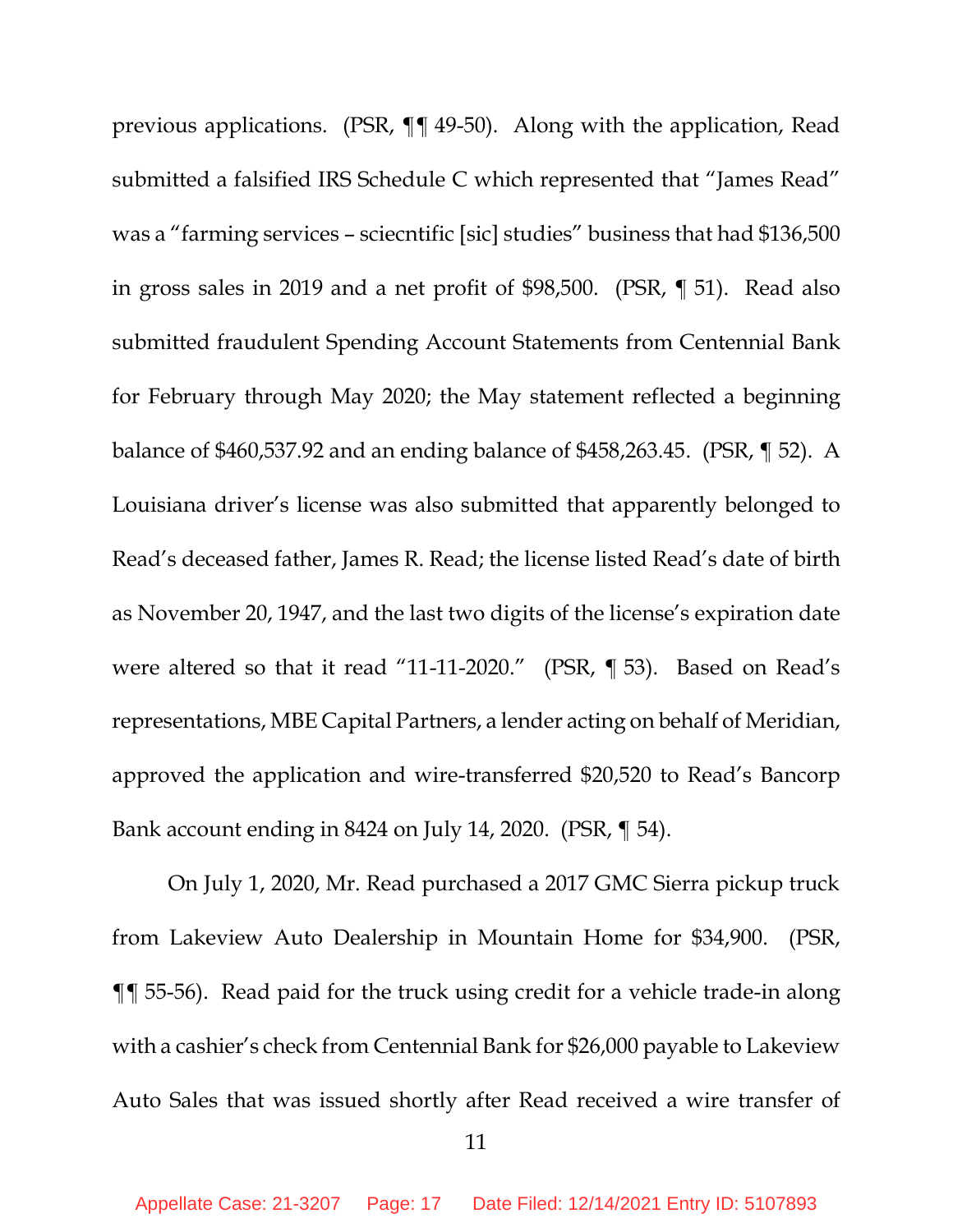\$55,770 in PPP loan funds from WebBank. (PSR, ¶ 56). It was later determined that the vehicle Read traded in to purchase the 2017 GMC truck had also been purchased by Read using PPP funds. (*Id.*).

On July 23, 2020, Mr. Read made an application for a PPP loan to Radius Bank, an online bank, from an IP address located in Mountain Home, Arkansas. (PSR, ¶ 70). The application was submitted on behalf of "Bobs Lawnmower Repair," which the application indicated was an employer of one employee with an average monthly payroll of \$8,141. (*Id.*). The application indicated that Read was the sole owner of Bobs Lawnmower Repair, listed a business address in Mountain Home, Arkansas, and provided an Employer Identification Number. (*Id.*). Again, Read initialed the form to indicate his understanding of the terms surrounding and governing his PPP loan application as he had in the previous applications. (PSR, ¶¶ 71-72). Along with the application, Read submitted a handwritten letter stating that he had filed an IRS Schedule C as well as a falsified Schedule C which represented that Bobs Lawnmower Repair had \$185,500 in gross sales in 2019 and a net profit of \$97,700. (PSR, ¶ 73). According to the PSR, Read also submitted a fraudulent Spending Account Statement from a Chime account ending in 8424 for February 2020. (PSR, ¶ 74). The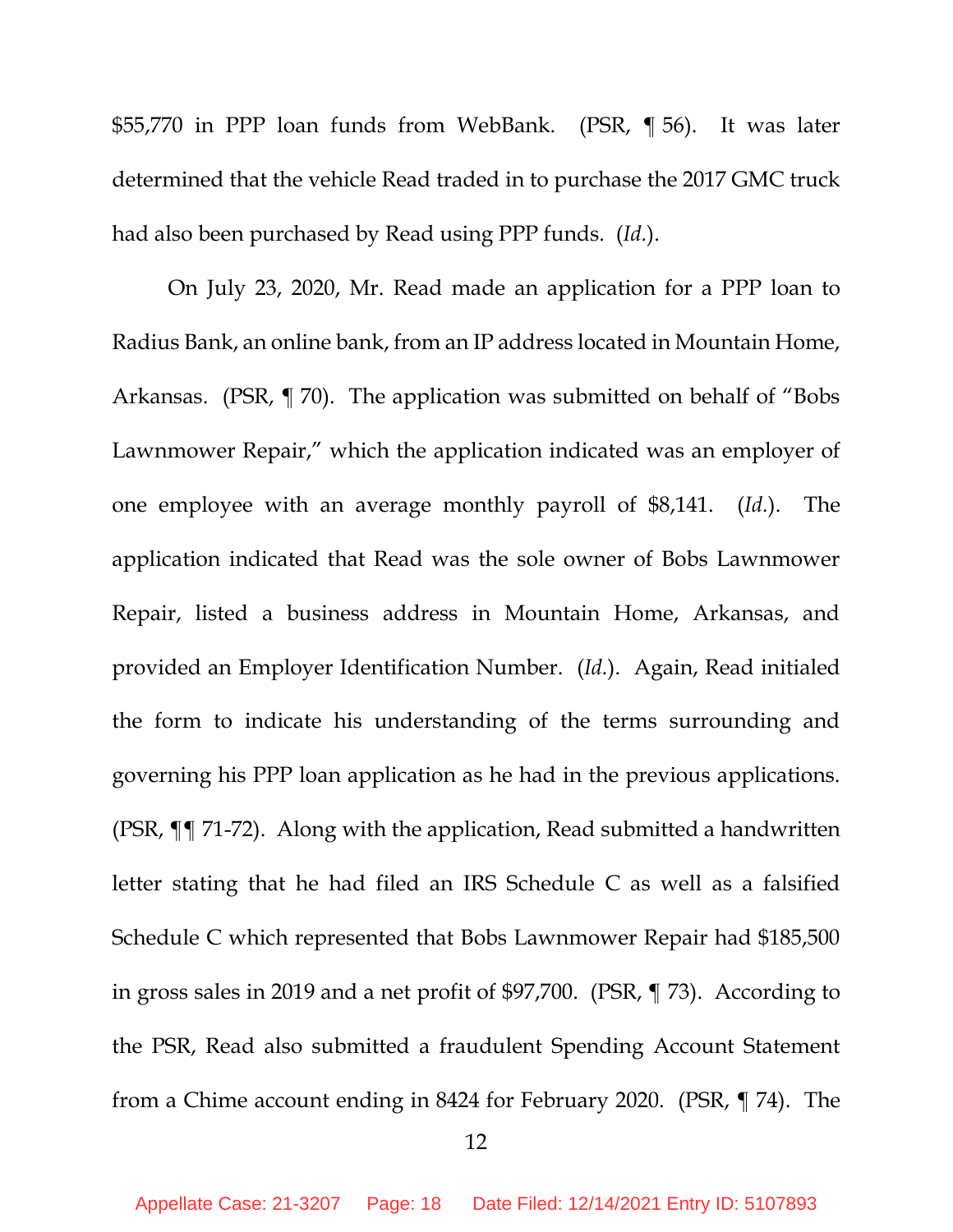statement reflected a beginning balance of \$0.78, purchases of \$346.55, transfers of \$346.57, and an ending balance of \$0.80. (*Id.*). Based on Read's representations, Radius Bank approved the loan application and wiretransferred \$20,354 to Read's Centennial Bank account ending in 8107 on August 27, 2020. (PSR, ¶ 75).

On August 20, 2020, Mr. Read made another application for a PPP loan to Meridian from an IP address located in Mountain Home, Arkansas. (PSR, ¶ 76). The application was submitted on behalf of "Snowbirdbob LLC," which the application indicated was an employer of four employees with an average monthly payroll of \$8,333. (*Id.*). Read noted in the application that he was the sole owner of Snowbirdbob LLC, and he applied for \$113,083 in PPP loan funds. (*Id.*). Again, Read initialed the form to indicate his understanding of the terms surrounding and governing his PPP loan application as he had in the previous applications. (PSR, ¶¶ 77-78). Along with the application, Read submitted a falsified Schedule C which represented that Snowbirdbob LLC had \$923,800 in gross sales in 2019 and a net profit of \$542,800. (PSR, ¶ 79). Read also submitted fraudulent Spending Account Statements from Centennial Bank for January through May 2020; the May statement reflected a beginning balance of \$460,537.92,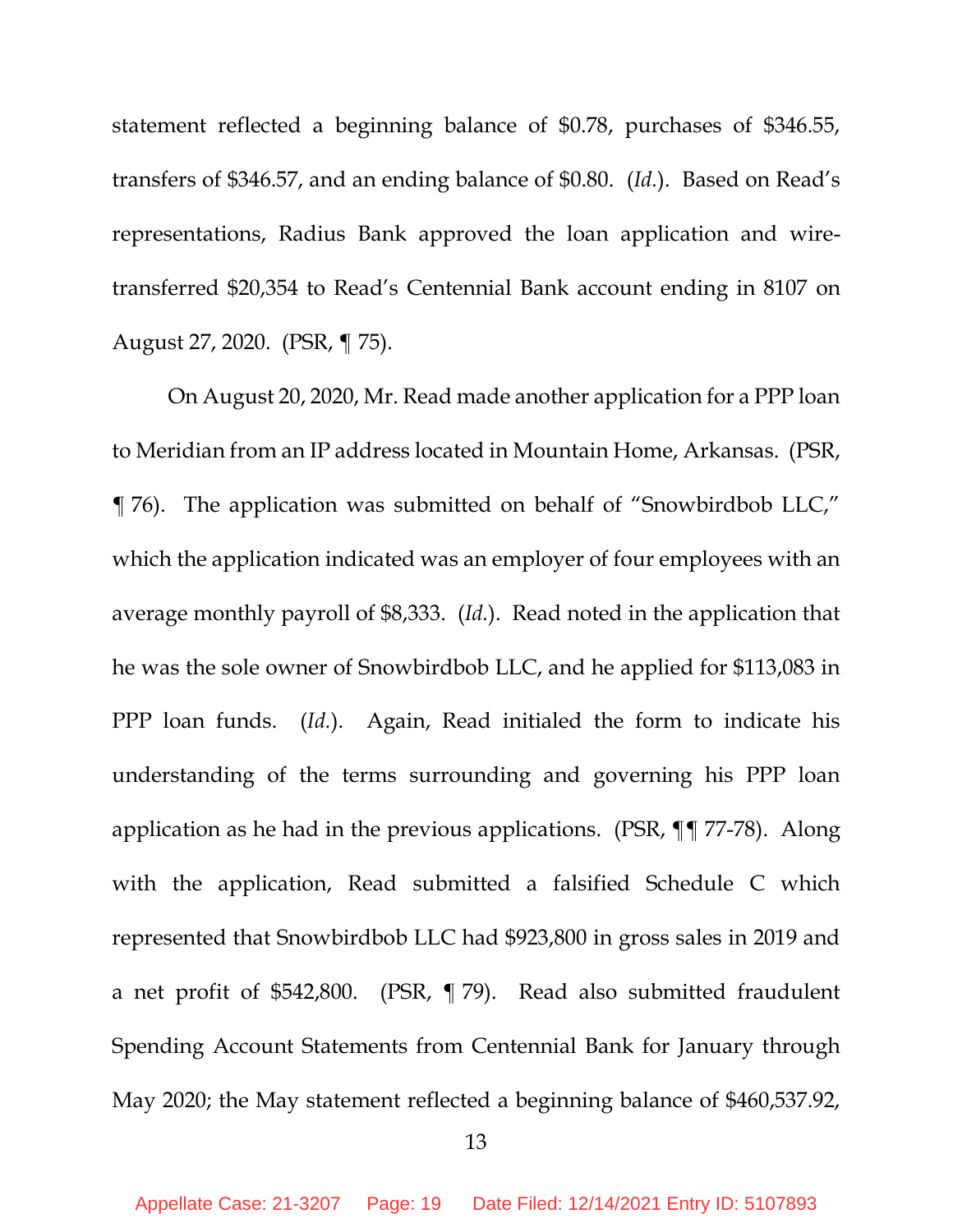with \$102,744.54 in deposits, purchases of \$94,355.10, and an ending balance of \$458,263.45. (PSR, ¶ 80). Based on Read's representations, MBE Capital Partners, a lender acting on behalf of Meridian, approved Read's application and wire-transferred \$20,832 to Read's Centennial Bank account ending in 3302 on August 20, 2020. (PSR, ¶ 81).

On January 21, 2021, after he had been made aware that an investigation was being conducted into the fraudulent PPP loans, Mr. Read applied for another PPP loan with Cross River Bank, an online bank. (PSR, ¶ 114). In the application, Read noted that the average monthly payroll for his self-employed business was \$3,583, and he requested \$8,957. (*Id.*). On the application, Read confirmed as follows: "I confirm that I have not applied for a PPP loan with another lender." (*Id.*). According to the PSR, Read submitted a falsified IRS Schedule C which represented that his business—identified as a weather forecasting business—had \$42,796 in gross sales in 2019, and a net profit of \$42,995. (PSR, ¶ 115). (Read later asserted that this was not a falsified Schedule C, and that it actually reflected accurate figures for his weather forecasting business). Based on Read's representations, Cross River Bank approved Read's application on March 4, 2021, for a loan in the amount of \$8,957; however, Read was notified that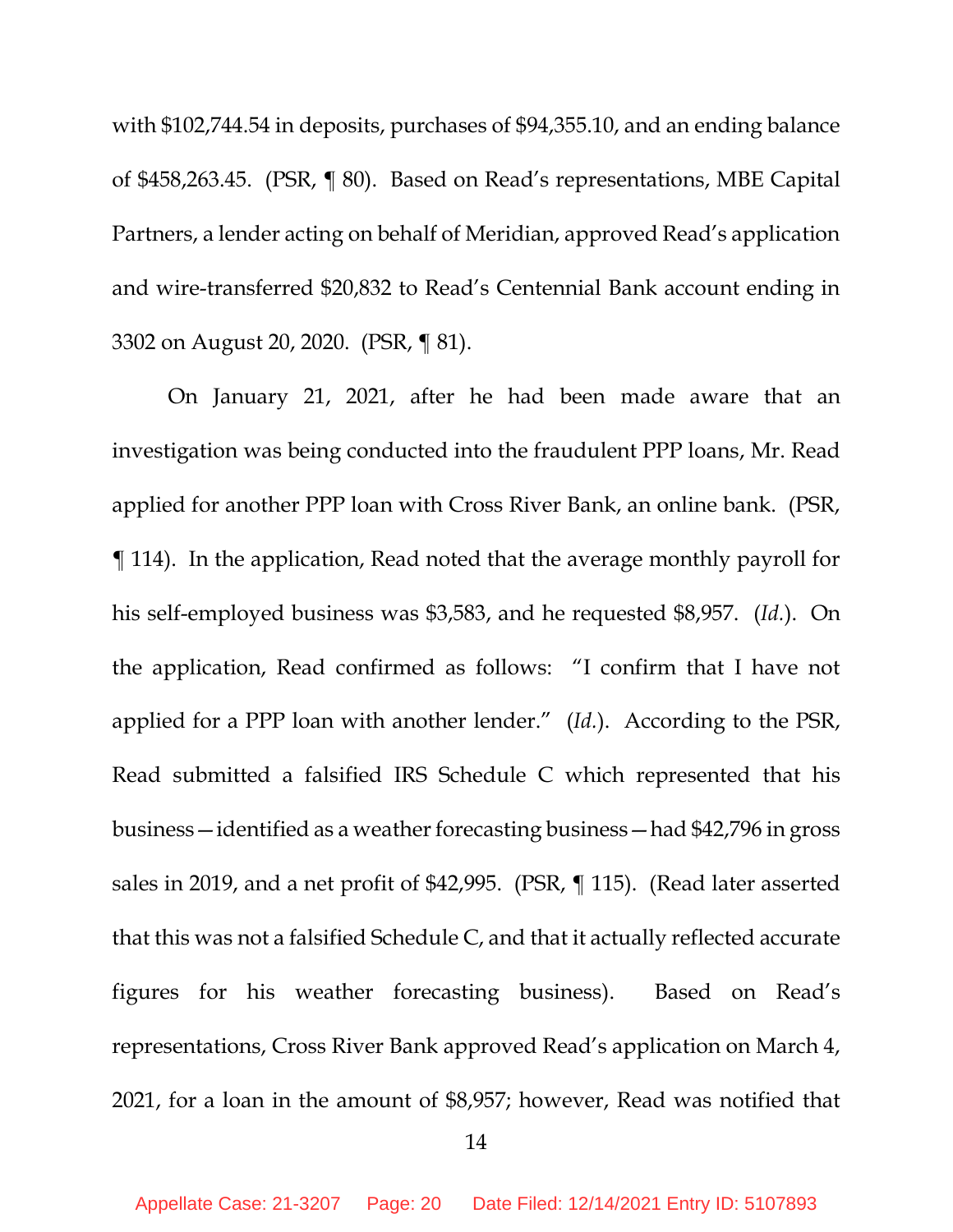additional documents were needed for his loan funds to be disbursed. (PSR, ¶ 117). On March 10, 2021, Read executed a Second Draw Borrower Application Loan, as well as IRS Form 4506-T, and the loan was funded by Cross River Bank on that same date. (PSR, ¶ 118).

A number of EIDL and PPP loan applications were also submitted on behalf of Mr. Read's wife, Crystal Payne, and his mother-in-law, Wanda Payne ("Wanda"). (*See* PSR, ¶¶ 16, 28, 35, 58, 64). These loan applications, like the ones submitted by Read, were also submitted along with certain falsified documents. Payne would later tell investigators that applying for PPP loans was Read's idea, and that he learned about the scheme by watching YouTube videos. (PSR, ¶ 110). She advised that she signed the applications in her name at Read's request without looking over them. (*Id.*). Read also admitted to investigators that he applied for PPP loans in Payne's and Wanda's names. (PSR, ¶ 105). In total, \$228,490 in PPP loans were disbursed to Read, Payne, and Wanda; Payne also received a \$10,000 EIDL advance, although the loan was later rejected. (PSR, ¶¶ 88, 119).

The investigation also revealed that Mr. Read, Ms. Payne, and Wanda received Pandemic Unemployment Assistance ("PUA") benefits pursuant to the CARES Act. (PSR, ¶ 89). Claimants are required to file PUA claims in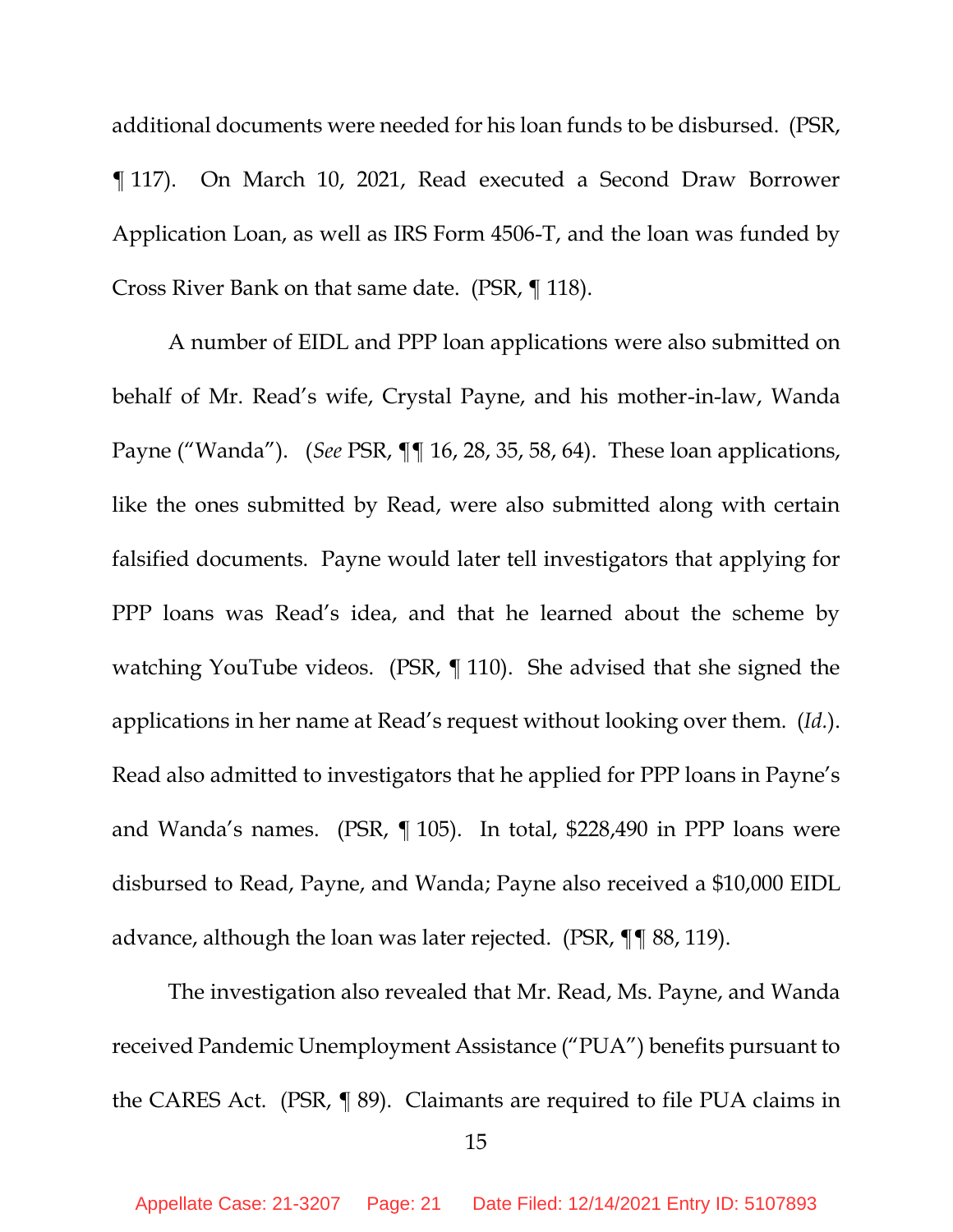the state where they were working at the time they became unemployed or unable to work due to a COVID-19-related reason listed under the CARES Act. (PSR, ¶ 90). If a claimant worked in more than one state prior to their unemployment, "they may file for PUA in any of those states, but they must pick one." (PSR, ¶ 91). Mr. Read applied for PUA benefits in Arkansas, Missouri, and Louisiana while he lived in Mountain Home, Arkansas. (PSR, ¶ 93). Read's application was processed by the Louisiana Workforce Commission ("LWC"); Read falsely informed the LWC that he lived at an address in West Monroe, Louisiana. (PSR, ¶ 94). Read also completed an application for PUA for Ms. Payne in which he gave the same West Monroe address. (*Id.*). Based on Read's claims, the LWC began sending monthly payments for both Read and Payne to Read's Bancorp Bank account via wire-transfer. (PSR, ¶ 95).

Mr. Read submitted a claim for PUA benefits to the State of Missouri on Ms. Payne's behalf on March 23, 2020; this claim was denied on April 22, 2020, and no PUA benefits were paid to Payne by the State of Missouri. (PSR, ¶ 96). On March 28, 2020, Read submitted a claim for PUA benefits to the LWC; he gave an address in West Monroe, Louisiana, although he was living in Mountain Home at that time. (PSR, ¶ 97). He provided a fraudulent IRS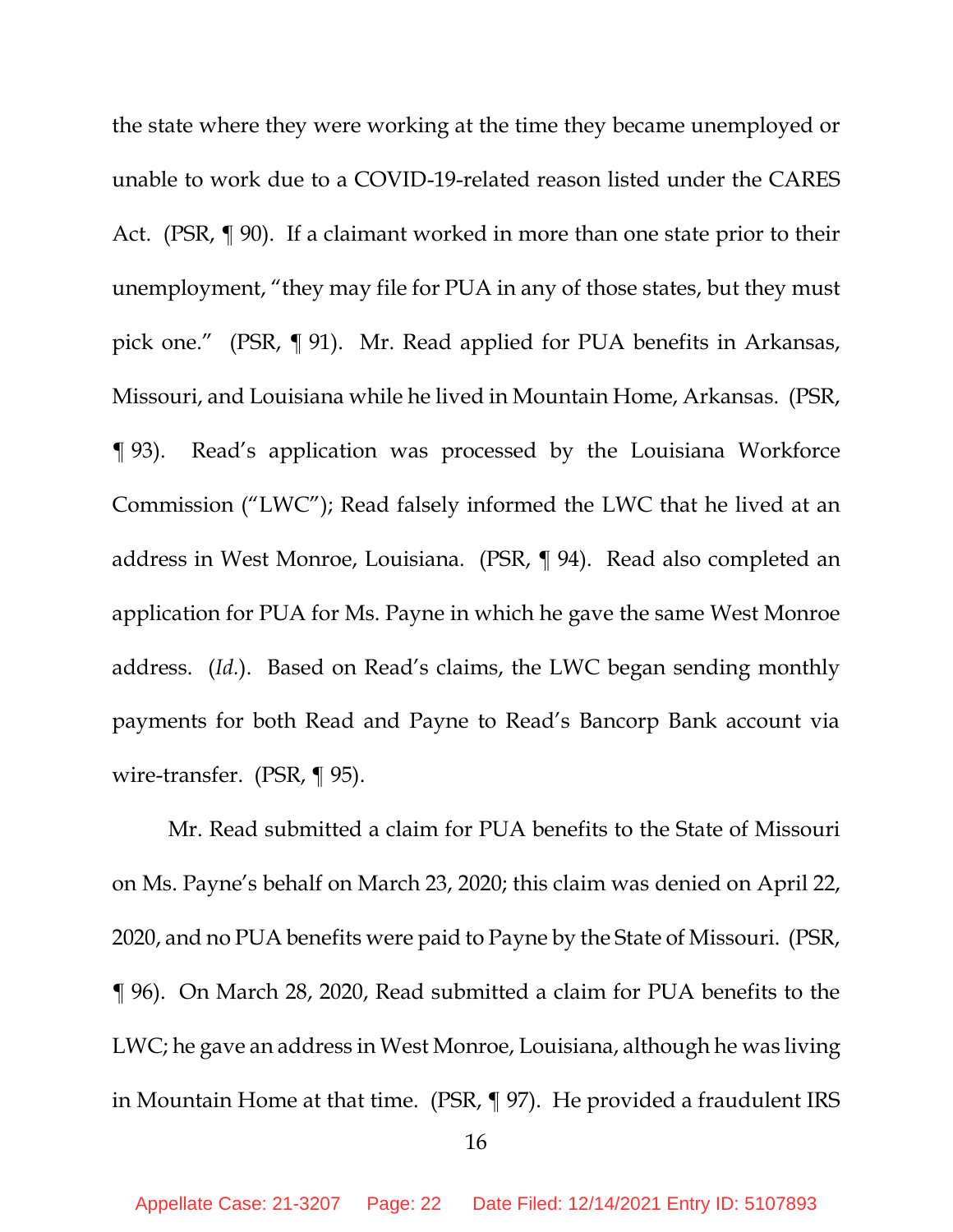Schedule C which reflected that his lawnmower repair business had gross sales of \$191,000 and a net profit of \$94,000; based on this reported net income, the LWC approved Read's PUA benefits. (*Id.*). On April 15, 2020, Read submitted a claim to the LWC on Wanda's behalf, again giving an address in West Monroe, Louisiana, despite the fact that Wanda was residing in Arkansas with him and Payne at that time. (PSR, ¶ 98). Based on fabricated information indicating she was self-employed from January through December 2019, with a net income of \$58,000, the LWC approved the application submitted on Wanda's behalf. (*Id.*). On April 18, 2020, Read submitted a claim for PUA benefits to the LWC on Payne's behalf. (PSR, ¶ 99). This claim was approved based on fabricated information that Payne had a "sowing [sic] and stitching services business" with gross sales of \$138,000 and net profit of \$90,000 in 2019. (*Id.*). Mr. Read ultimately received \$14,996 in PUA benefits; Ms. Payne received \$7,777 in PUA benefits; and Wanda received \$16,564 in PUA benefits. (PSR, ¶ 101). In total, the three received \$39,337 in PUA benefits. (*Id.*).

On December 11, 2020, a federal search and seizure warrant was executed at the home of Mr. Read and Ms. Payne. (PSR, ¶ 103). Several items and documents were seized, as was \$5,725 in U.S. currency and the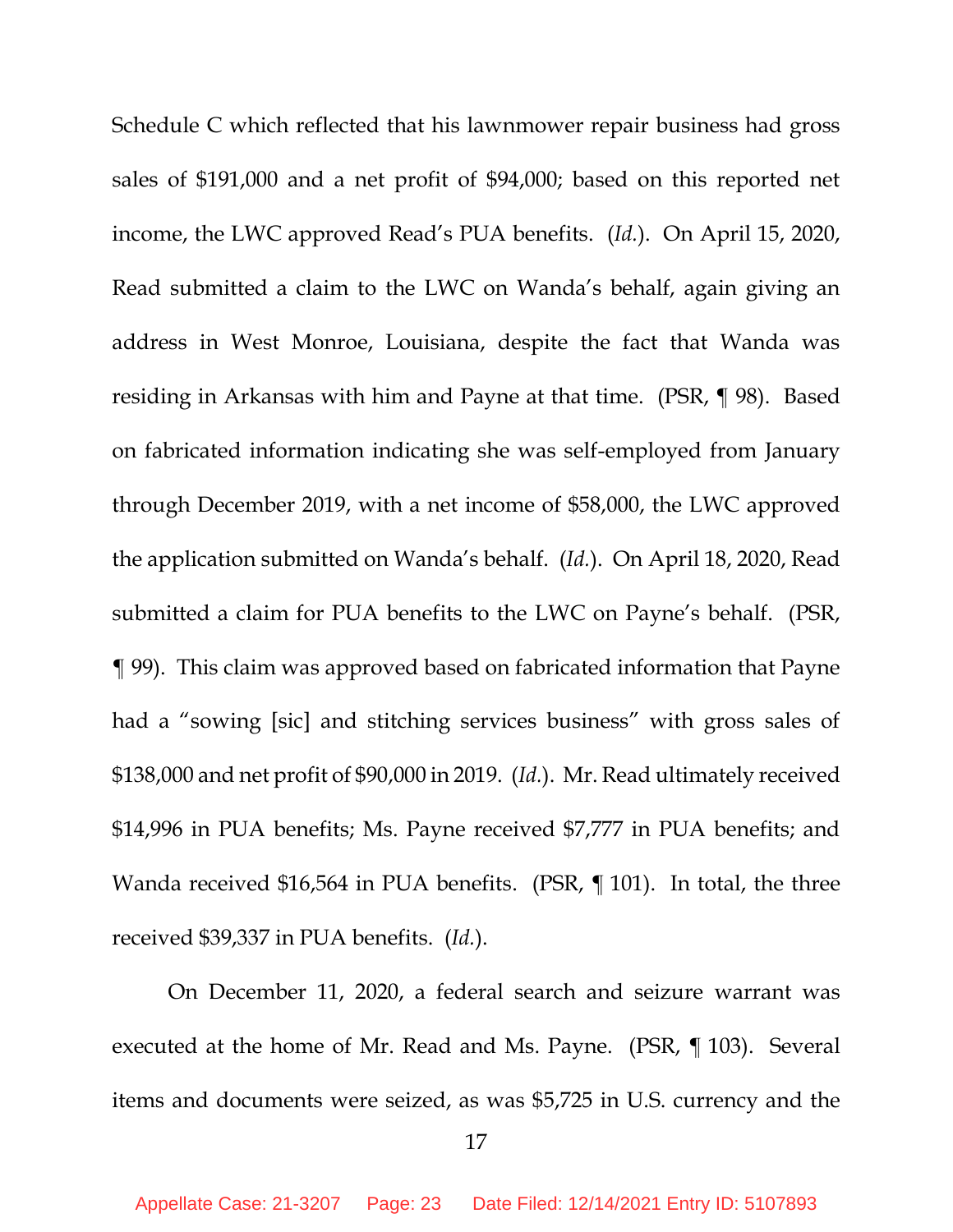2017 GMC Sierra truck that Read purchased with PPP loan funds. (*Id.*). That truck's vehicle title was also seized, as were vehicle titles to a 2014 Ford Fusion in Read's name and to a 2003 Chevrolet Trailblazer in Wanda's name. (*Id.*). That same day, Read consented to a noncustodial interview with investigators, wherein he admitted that he had fraudulently applied for PPP loans after learning how to do so from certain YouTube videos. (PSR, ¶ 105). He acknowledged that the numbers on the IRS Schedule C forms for all the loans had been fabricated and that he had also applied for PPP loans in Payne's and Wanda's names. (*Id.*). Read also acknowledged that he had received PUA funds to which he was not entitled; he admitted that he had applied for benefits in Louisiana despite residing in Arkansas, and that he had applied for benefits for Payne and Wanda even though he knew they were not residents of Louisiana, either. (PSR, ¶ 106). Read also admitted to applying for PUA benefits for Payne in Missouri, and for himself in Arkansas. (*Id.*).

Mr. Read told investigators that he had only earned \$50,000 per year repairing lawnmowers, but that he did not file a tax return on this income. (PSR, ¶ 108). Read and Payne were both unemployed, although Read did have a Facebook weather-forecasting business that had not been doing well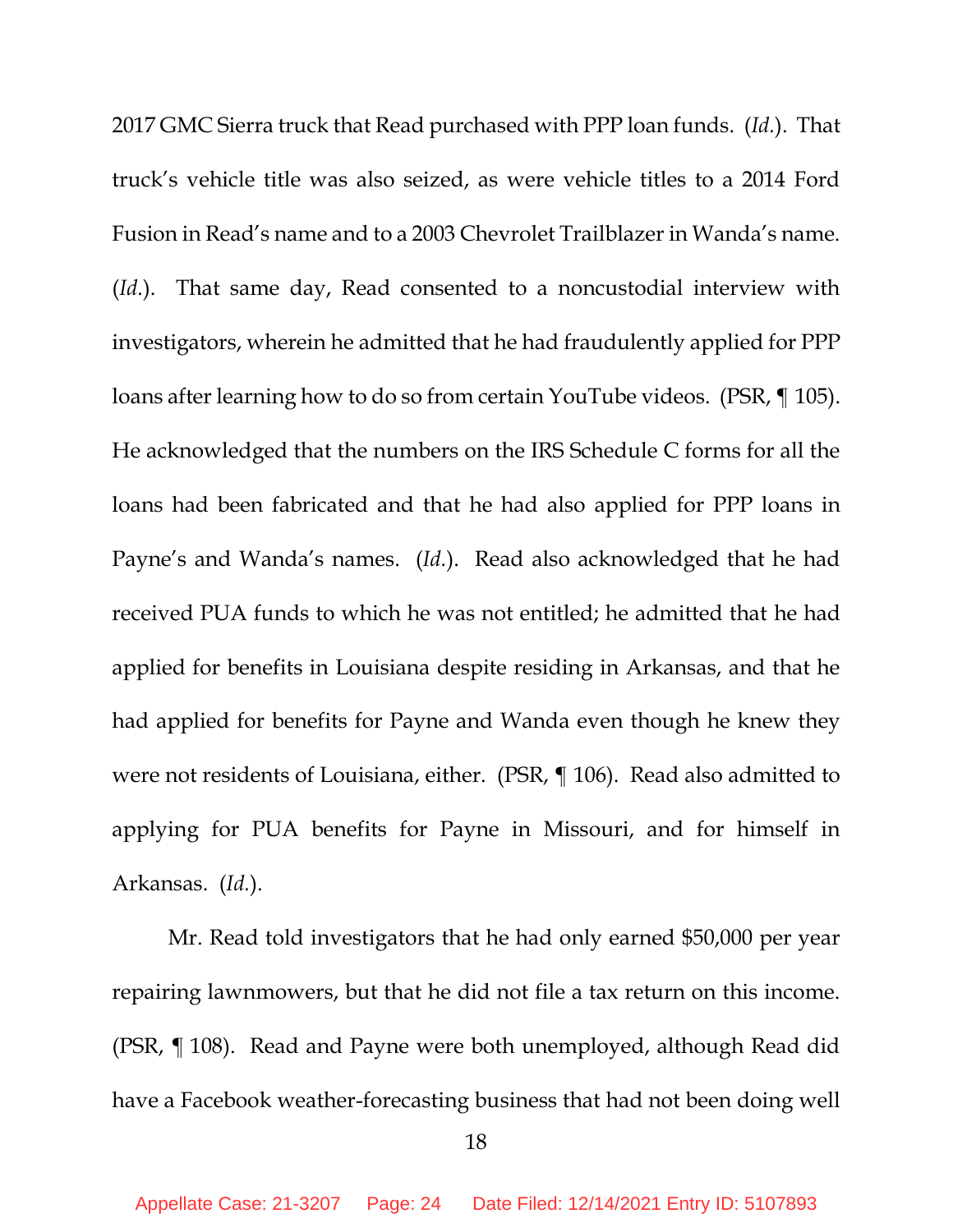financially during the pandemic. (*Id.*). Read admitted that he spent the funds he received on gambling, baseball cards, hobby shops, and the 2017 GMC Sierra pickup (and on the vehicle he traded in to purchase the Sierra). (PSR, ¶ 109). Read estimated that he spent approximately \$20,000 on baseball cards. (*Id.*). Read also stated that he had borrowed money from his landlord before receiving the PPP loans, and that when he received the loan funds he repaid this loan and also paid his rent for a year. (*Id.*). He also admitted that the Ford Fusion had been purchased using PPP loan funds. (*Id.*).

Ms. Payne also consented to a noncustodial interview on December 11, 2020. (PSR, ¶ 110). Payne advised that Mr. Read had completed the paperwork for her and her mother, Wanda, to receive the PPP loans and the PUA funds. (*Id.*). She confirmed that applying for the PPP loans had been Read's idea and that he learned how to do so by watching certain YouTube videos. (*Id.*). She acknowledged that her "BBird Stitching" business had not made any money, that she was the only employee, and that the numbers submitted on the forms for the PPP loans had been fabricated. (*Id.*). She estimated that approximately 70% of the funds received went to gambling and sports cards. (PSR, ¶ 111).

#### 19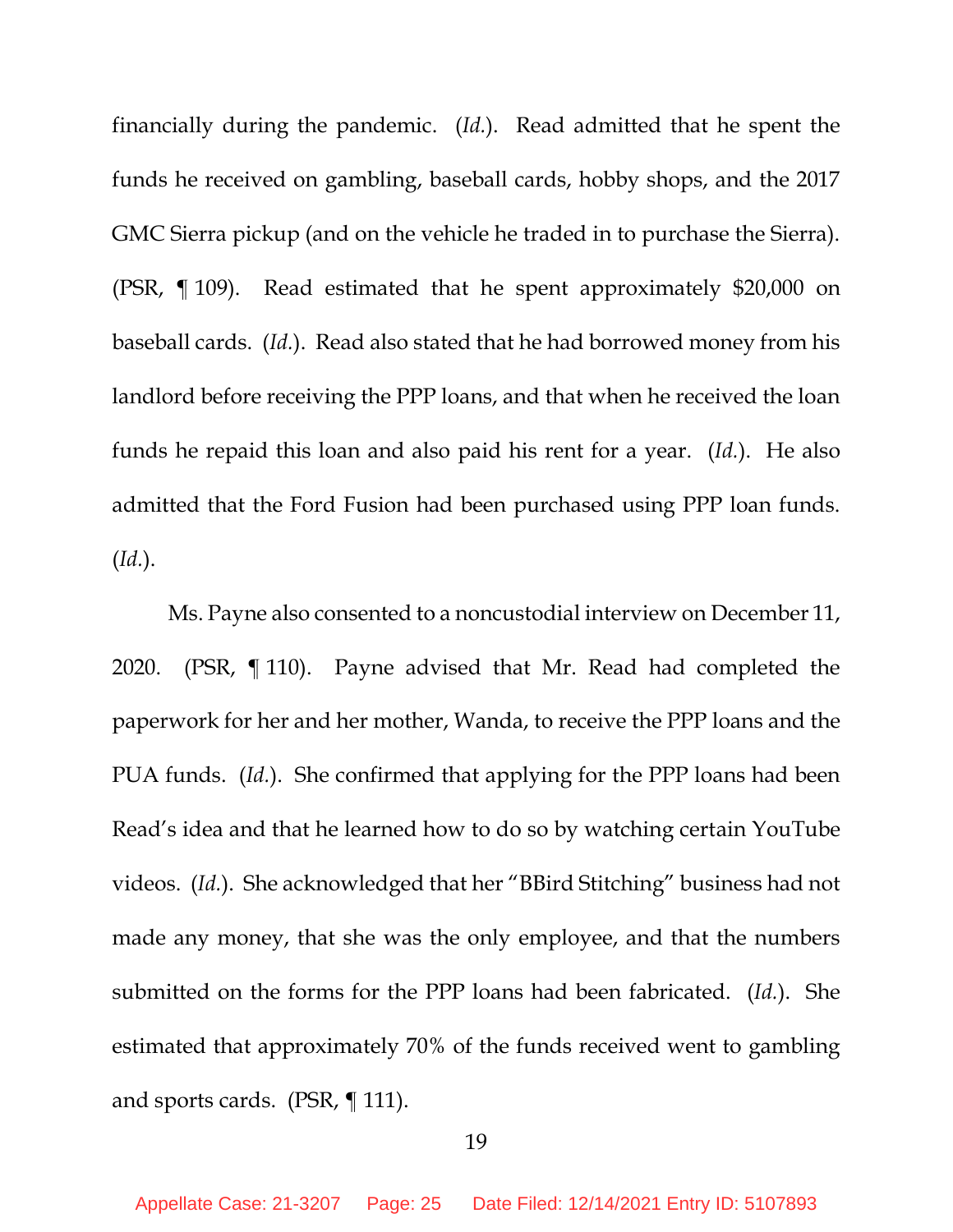The guideline range reflected in the initial PSR was calculated based upon the total amount of loan funds and PUA benefits disbursed to Mr. Read, Ms. Payne, and Wanda, which was \$277,827. (PSR, ¶¶ 119, 126). The Government objected to this portion of the PSR, pointing out that, under Application Note 3(A) to U.S.S.G. § 2B1.1, the greater of actual or intended loss should be used to calculate the applicable guideline range. (R. Doc. 15, at 1-2). In this case, the Government asserted, the intended loss amount should have been used, which it calculated to be \$589,350. (*Id.* at 2). The intended loss amount reflected several instances in which the loan amount requested was greater than the amount actually disbursed. (*Id.* at 1-2).

The PSR also indicated the belief of the probation officer that Mr. Read should not receive a downward adjustment for acceptance of responsibility. (PSR, ¶ 122). The probation officer's conclusion was based on the fact that, "after executing a written plea agreement on February 19, 2021, the defendant continued to apply for, and obtain, a PPP loan with fraudulent documents." (*Id.*). It was also noted that Read made a post to his Snowbirdbob Facebook page (where it could be seen by his 100,000+ followers) after his change-of-plea hearing that minimized certain aspects of his conduct and denied other aspects. (*Id.*).

#### 20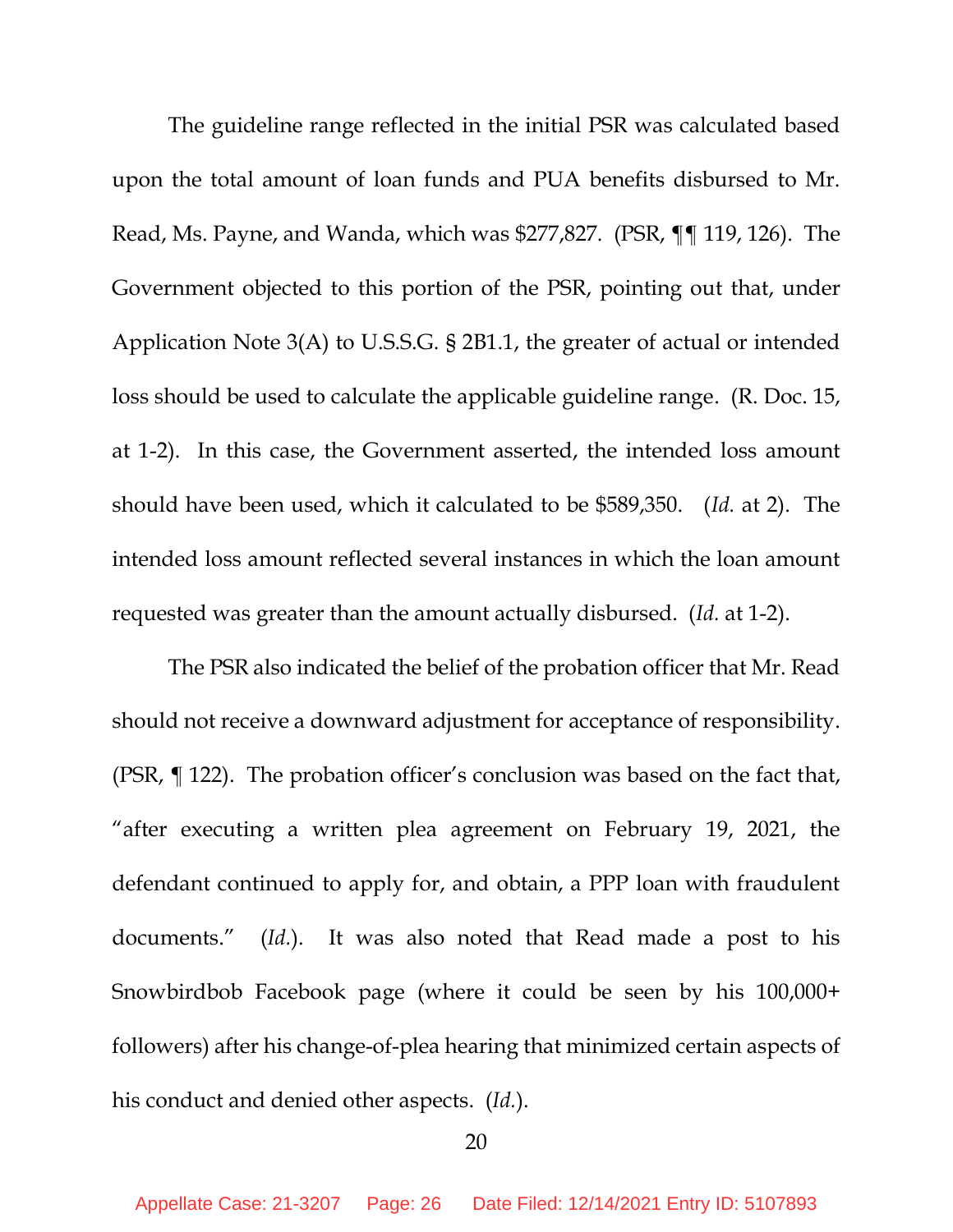On September 20, 2021, Mr. Read appeared with counsel before the court for sentencing via video conference. (R. Doc. 30). Before proceeding, the court found that holding the hearing remotely was necessary to avoid harm to the interests of justice, confirmed that Read had signed a written consent to proceed via video conference, and ensured that Read still wanted the court to conduct his sentencing hearing by video conference. (Sentencing Transcript ("Tr."), p. 2). The court reviewed the procedural history of the case and asked Read some preliminary questions. (Tr., pp. 3-4).

The court next turned to discussion of the parties' outstanding objections to the PSR. (Tr., p. 4). The court noted that Mr. Read had fourteen objections to the original PSR, while the Government had only one. (*Id.*). The court first addressed the Government's objection and found that the intended loss amount was the appropriate measure of loss for guidelinecalculation purposes; the court also found that the amount of intended loss reflected in the PSR was \$589,350. (Tr., pp. 5-6).

The court next indicated that it would group certain of Mr. Read's objections together for consideration. (Tr., p. 6). The court overruled Read's second and third objections which concerned his responsibility for the loans and PUA benefits received by Wanda, his mother-in-law. (Tr., pp. 6-7). The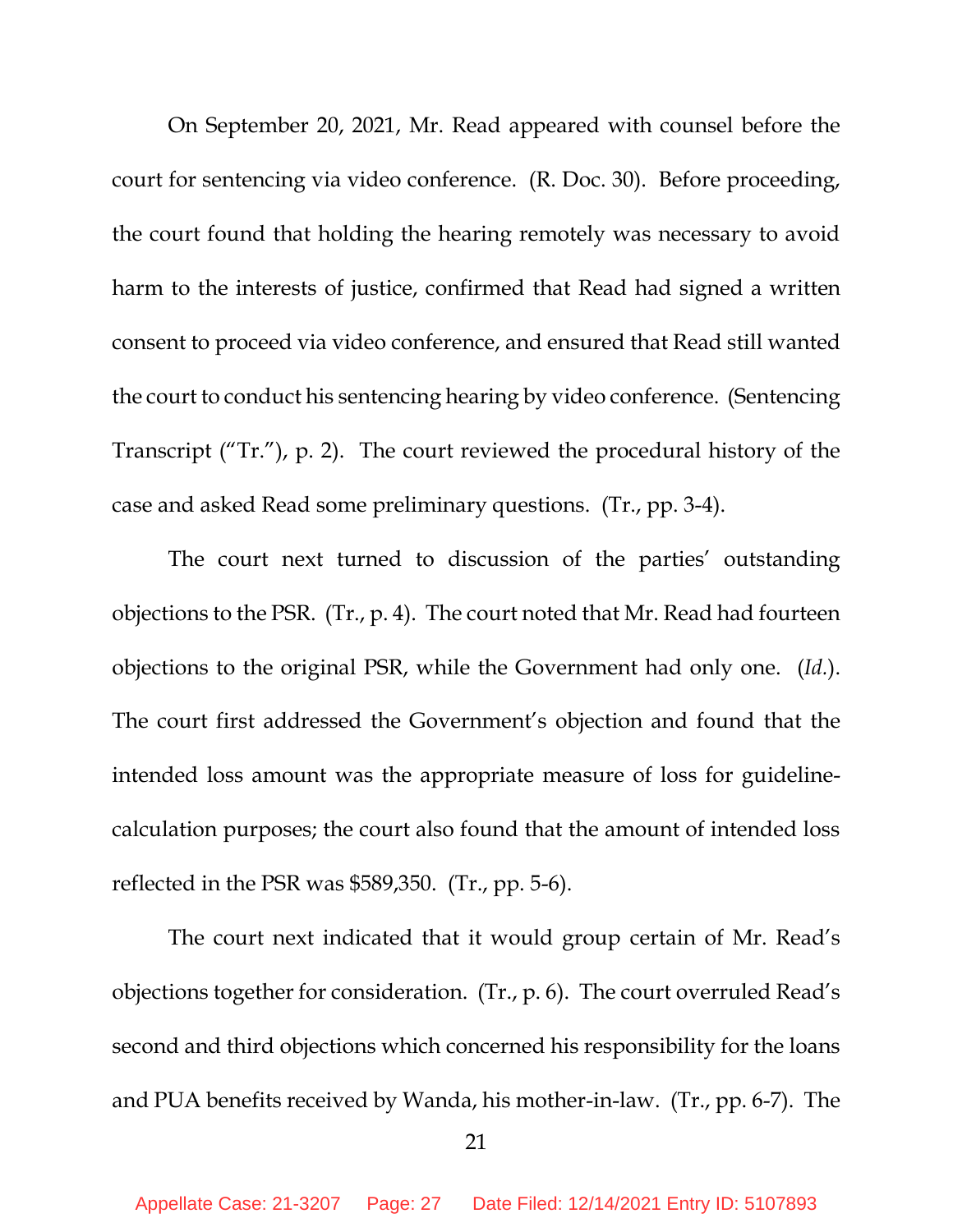court noted that the PSR reflected an admission by Read that he applied for PPP loans and PUA benefits in Wanda's name, and this fell under the definition of relevant conduct. (Tr., p. 7).

The court next addressed Mr. Read's objections concerning the PPP loan he received from Cross River Bank in 2021. (*Id.*). The Government put on evidence concerning the application Read submitted in connection with this loan. (Tr., pp. 8-17). The Government's witness, FBI Agent Chase Camp, noted that Read had completed a Second Draw Borrower Application; the loan application referenced a first-draw PPP loan that had previously been disbursed to Read. (Tr., pp. 10-11). The previous loan was one that Read had fraudulently obtained, and Agent Camp noted that Read had affirmed in the application that he received a first-draw PPP loan and, prior to the disbursement of the second-draw loan, that Read would have used the full amount of the first-draw loan "only for eligible expenses." (Tr., pp. 11-14). Agent Camp also testified that, as part of his investigation, he and the investigative team had sought out information concerning Read's tax filings. (Tr., p. 16). According to Agent Camp, as of the week prior to sentencing, there was no 2019 tax filing present for Read with the IRS. (*Id.*). Agent Camp testified that Ms. Payne had filed a 2019 tax return as head of household, but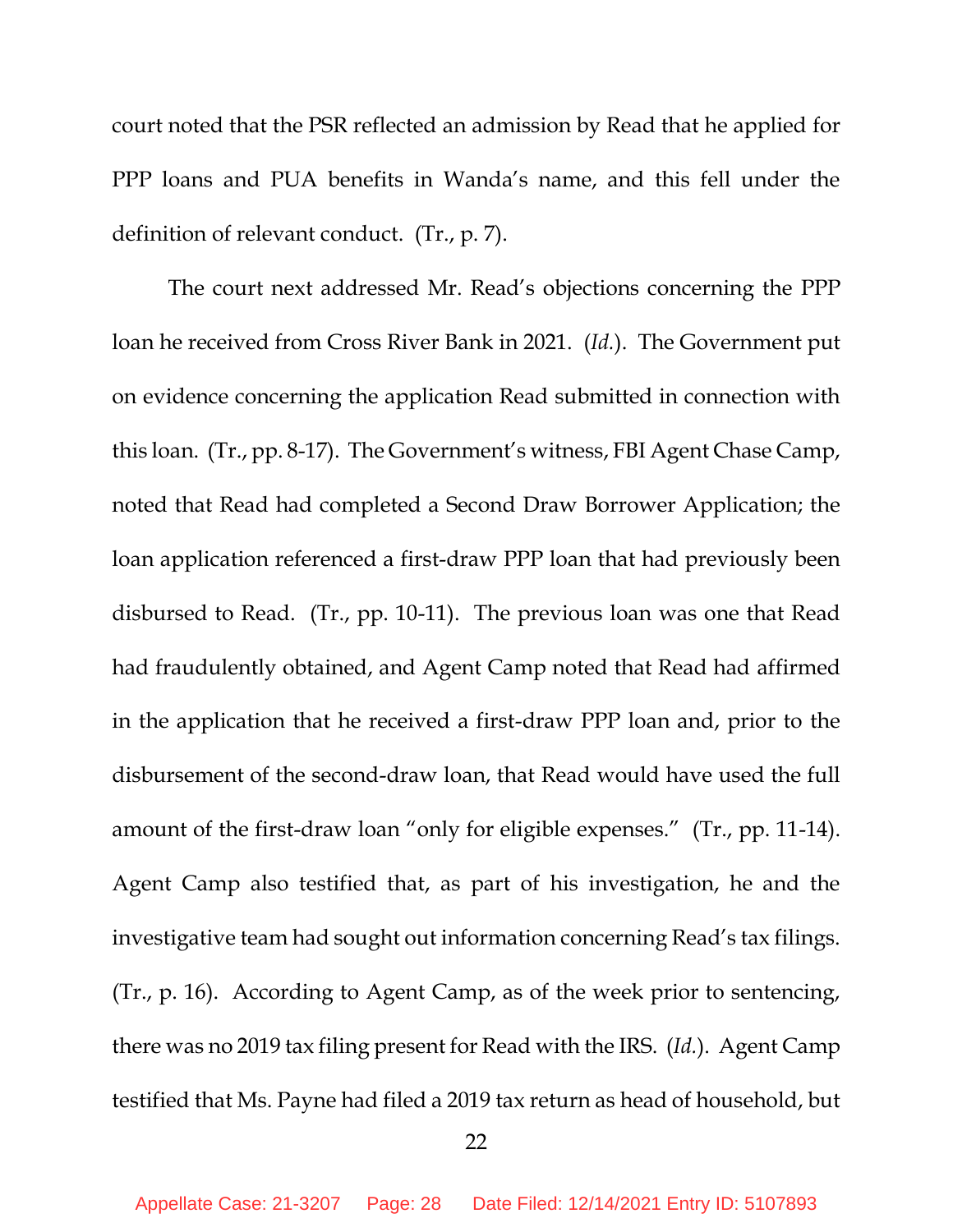that the Schedule C Read submitted in connection with his loan application to Cross River Bank was not included with that tax return or with Read's 2020 tax return. (Tr., pp. 16-17).

On cross-examination, Agent Camp was asked whether he was aware that there was a backlog of paper tax returns that had not yet been processed at the IRS, but he answered that he was not. (Tr., p. 23). While counsel's questions suggested the possibility that Mr. Read's 2019 return (along with the Schedule C) had been submitted but not yet "filed" due to a backlog, Agent Camp was not able to testify as to any backlog; he testified that the IRS representative that he talked with reviewed Read's files and did not have anything on file for 2019. (Tr., pp. 24-25).

The court noted that Mr. Read had admitted to investigators that the numbers on the Schedule C forms he submitted to obtain the loans had all been fabricated as he had not filed tax returns for his business. (Tr., p. 25). The court found by a preponderance of the evidence that the Schedule C he submitted in connection with the loan application to Cross River Bank was a fraudulent document. (*Id.*). The court also noted that Read may have made a truthful representation that he had not applied for any other second-draw loans, the second-draw application was still made on the basis of a first-draw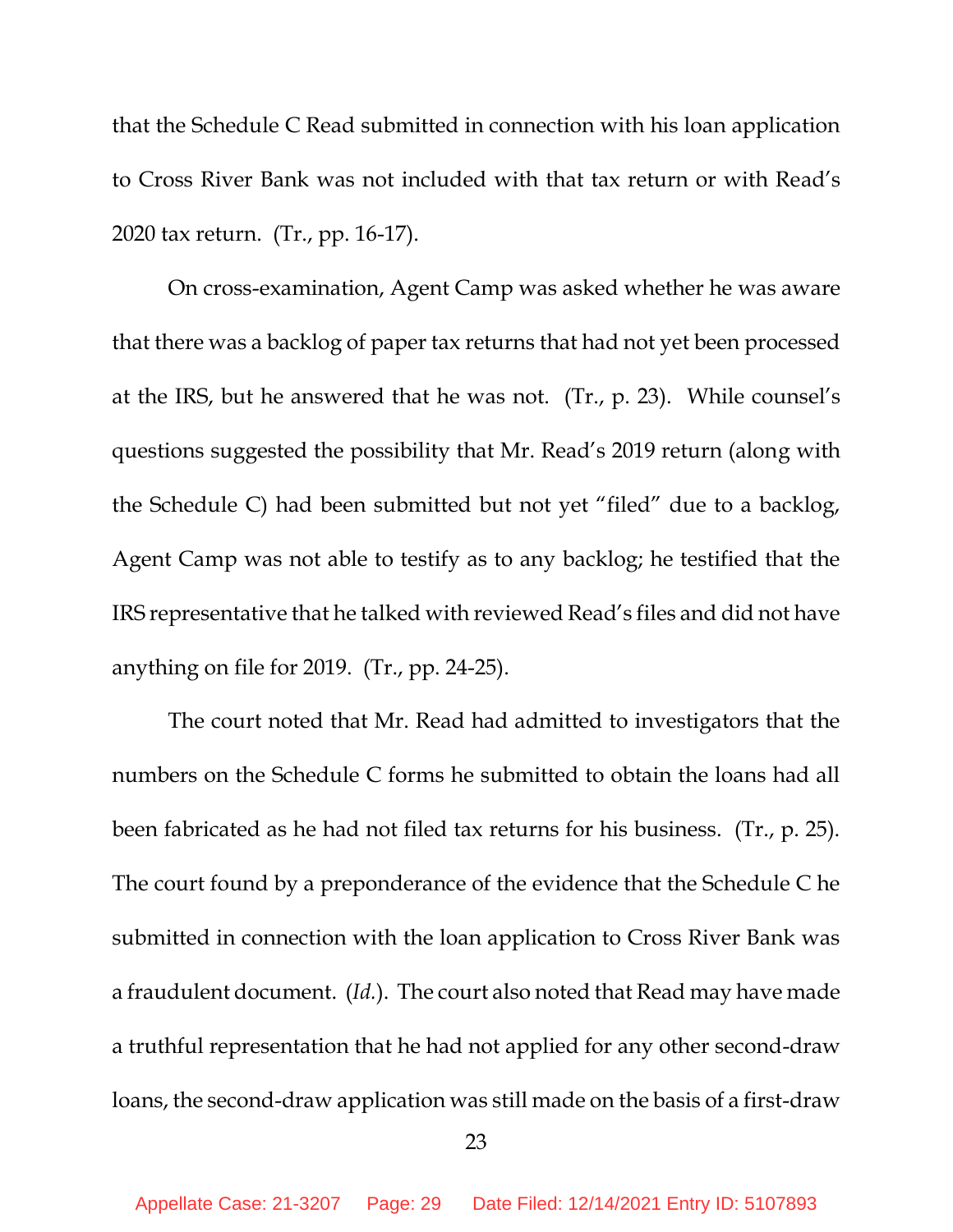loan that was fraudulent. (Tr., p. 26). The court overruled Read's objections that the amount of the loan from Cross River Bank should not be used to calculate restitution or loss amount. (*Id.*).

The court next addressed Mr. Read's objection that he should have been given credit for acceptance of responsibility. (Tr., p. 27). The court overruled the objection based on the fact that Read sought and obtained another PPP loan from Cross River Bank after having been interviewed by the FBI and after having signed a plea agreement on February 19, 2021, whereby he agreed to plead guilty to the three-count information. (*Id.*). The court also noted its previous finding that the Cross River Bank loan application was based on a fraudulent Schedule C and on a fraudulent first loan that was the predicate for the second draw. (*Id.*). The court asked whether it had addressed all the parties' objections; the Government responded in the affirmative, and Read's attorney responded that he believed any remaining objections had no impact on the calculation of the guideline range. (Tr., p. 28).

The court discussed the calculation of Mr. Read's guideline range, noting that the range would differ from the one reflected in the PSR due to its rulings on the parties' objections. (Tr., pp. 29-30). Under U.S.S.G.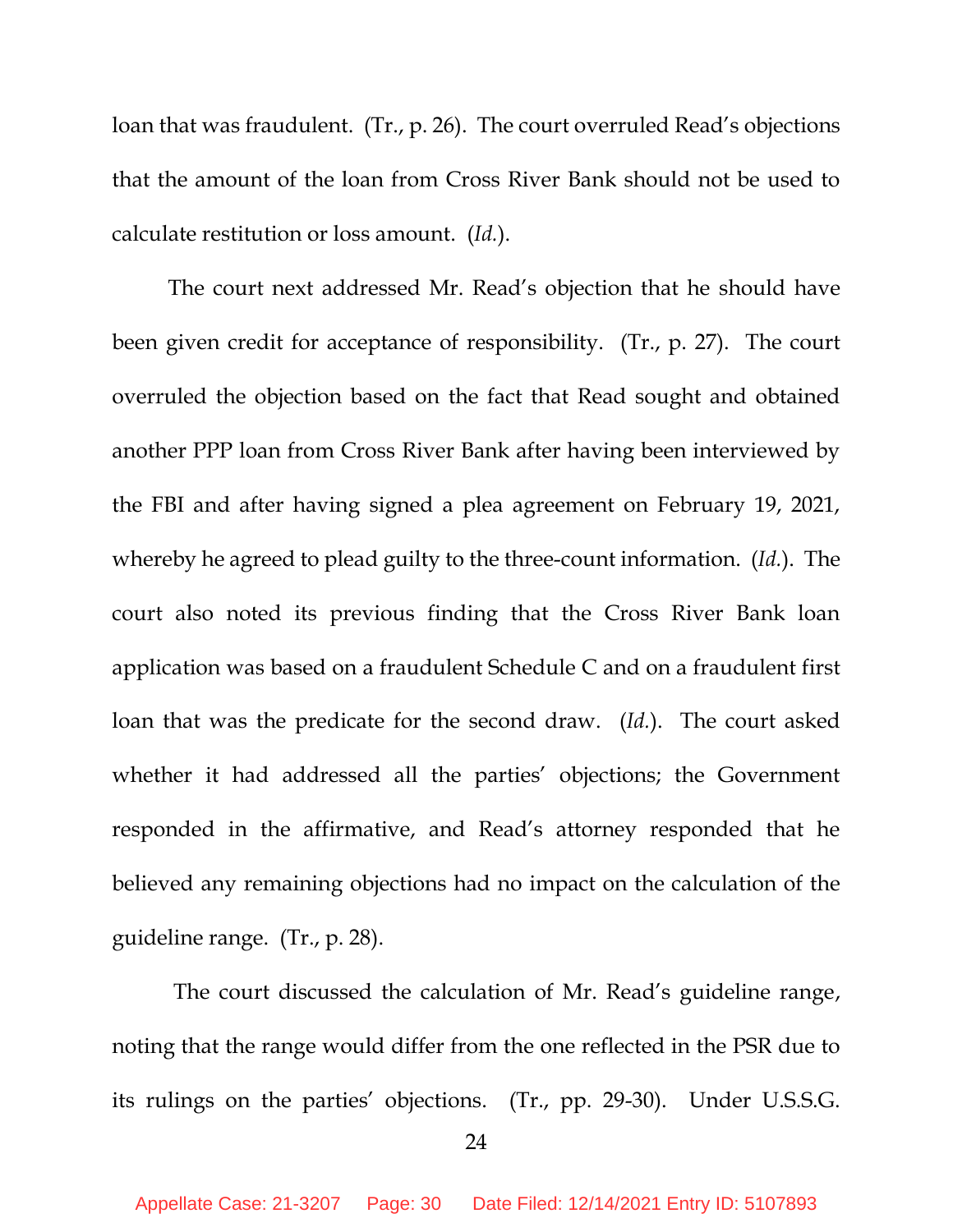§§ 2S1.1(a)(1) and 2B1.1(a)(1), the base offense level was 7; a 14-level increase was applied under U.S.S.G. § 2B1.1(b)(1)(H) because the intended loss amount was more than \$550,000 but less than \$1,500,000. (Tr., p. 29). A 1 level increase was applied pursuant to U.S.S.G. § 2S1.1(b)(2)(A) because the defendant was convicted of a money laundering offense, and a 2-level enhancement was applied under U.S.S.G. § 2B1.1(b)(10)(C) because Read intentionally engaged in conduct constituting sophisticated means. (*Id.*). A 2-level increase was applied under U.S.S.G. § 3B1.1(c) because Read was an organizer, leader, manager, or supervisor of the criminal activity. (Tr., pp. 29-30). This resulted in a total offense level of 26 and, because Read was in criminal history category I (with zero criminal history points), a guideline range of 63 to 78 months imprisonment; 1 to 3 years of supervised release on Counts One and Two, and 2 to 5 years of supervised release on Count III; a fine in the range of \$25,000 to \$1,500,000; restitution in the amount of \$277,827; and a mandatory special assessment of \$100 per count. (Tr., p. 30).

The court next discussed its obligation to apply the 18 U.S.C. § 3553(a) factors in determining an appropriate sentence, and it listed several of those factors. (Tr., p. 30). The court stated that it had read and taken into account the sentencing memorandum submitted on behalf of Mr. Read, and noted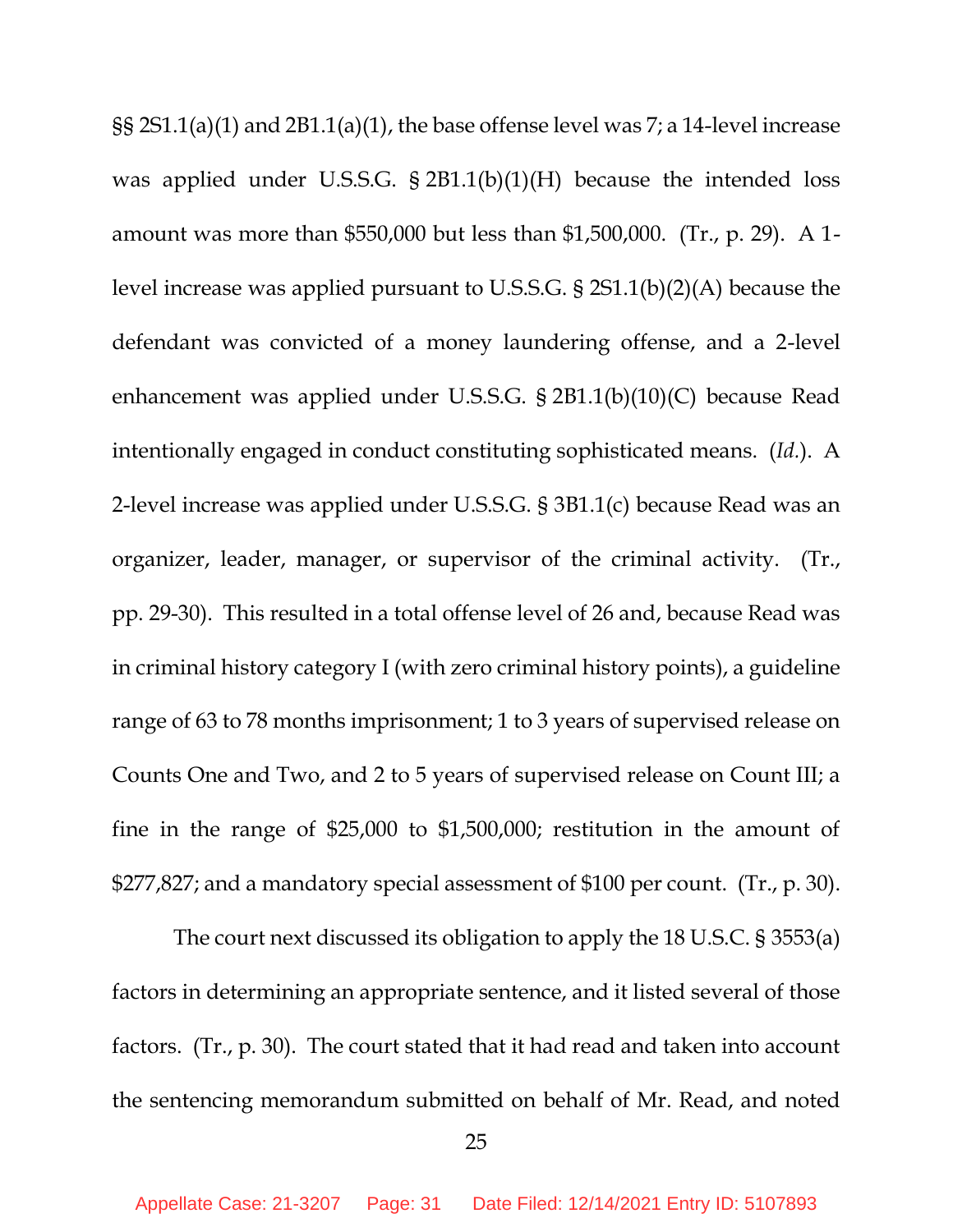that a downward variance had been requested in that memo. (Tr., pp. 30- 31). The court also indicated that it had read and taken into account the letters of support that had been submitted on Read's behalf. (Tr., p. 31).

The court next heard arguments of counsel. (*Id.*). The Government opposed Mr. Read's request for a downward variance, arguing that the nature and circumstances of the offense were aggravating. (Tr., pp. 31-33). The Government did acknowledge as mitigating the fact that Read pleaded guilty to an information and did not require the Government to secure an indictment, as well as Read's lack of criminal history, but asserted that the aggravating factors outnumbered the mitigating. (Tr., p. 33).

 Mr. Read's attorney discussed Read's background and characteristics, noting that he is 44 years old, attended some college, and is married with one dependent daughter (who had been having some problems that were discussed during Ms. Payne's sentencing). 1 (Tr., p. 34). Counsel also discussed Read's gambling addiction and quoted from an article regarding the psychology of such an addiction. (Tr., pp. 34-35). As counsel explained, the "reward uncertainty" of gambling leads to a release

<sup>&</sup>lt;sup>1</sup> According to the PSR, Read's daughter has been diagnosed with bipolar disorder. (PSR, ¶ 154).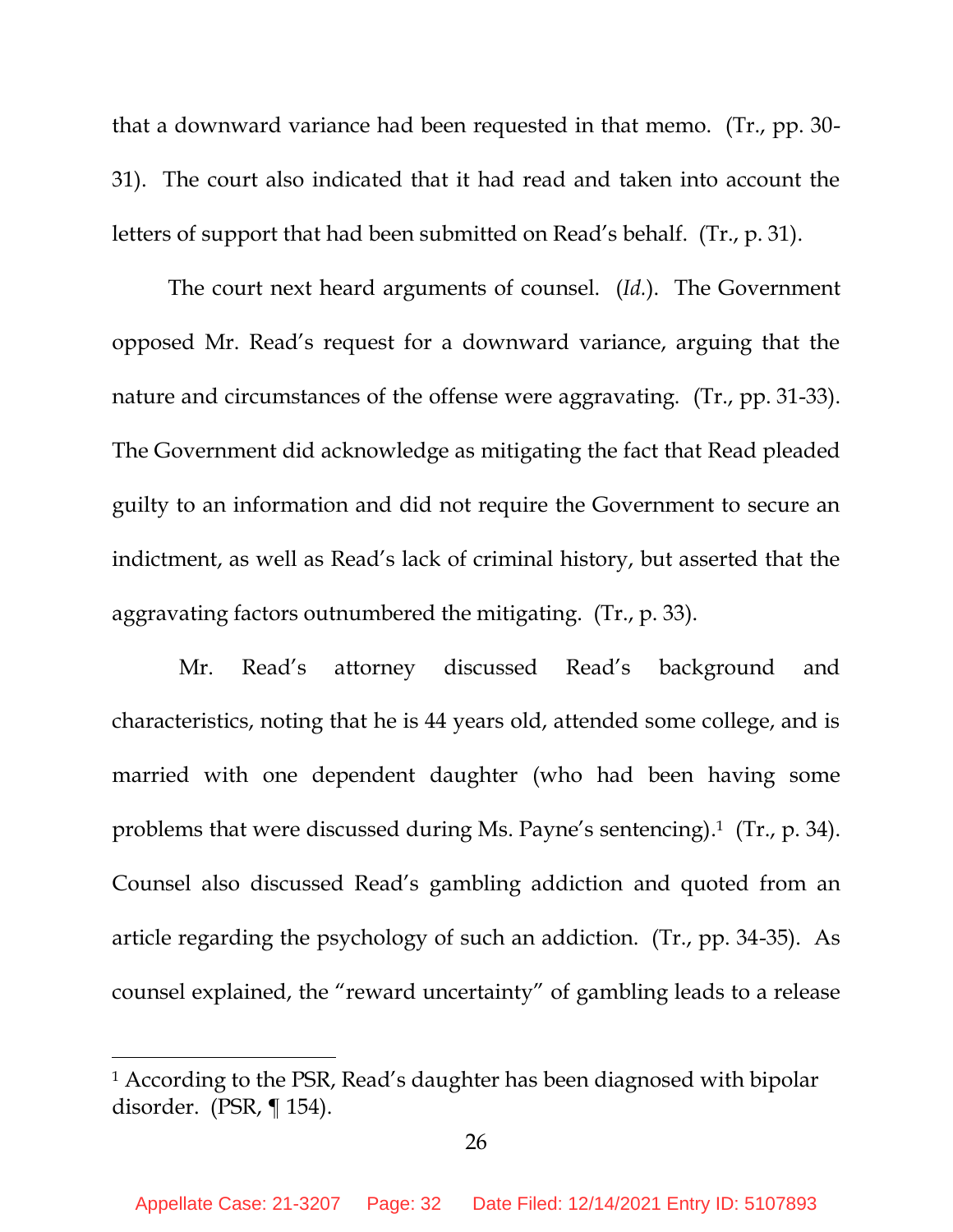of dopamine in the brain, particularly during the moments leading up to a potential reward. (Tr., p. 35). This "anticipation effect" likely plays a role in reinforcing risk-taking behavior. (Tr., p. 35-36). For someone with a gambling problem, losing eventually comes to trigger the rewarding release of dopamine almost to the same degree that winning does, which means that losing sets off the urge to keep playing—a phenomenon known as "chasing losses." (Tr., pp. 36-37). Counsel suggested that, to someone with a gambling addiction like Read, applying for PPP loans was like playing a slot machine. (Tr., p. 36). Counsel suggested that, while Read's gambling addiction did not excuse his crimes, it appeared to be one of the underlying reasons why Read behaved as he did. (*Id.*). Counsel requested a downward variance to a sentence of 12 months and a day in prison, suggesting that such a sentence would be appropriate in light of Read's gambling addiction, his lack of criminal history, the issues with his daughter, and Read's own mental and physical health concerns. 2 (Tr., p. 37).

<sup>2</sup> As indicated in the PSR, Read suffers from severe panic attacks, anxiety, depression, and bipolar episodes. (PSR, ¶ 163). He began seeing a mental health counselor at age 16 due to childhood abuse inflicted by his father. (*Id.*). Read was under the care of a doctor (who he visited monthly) at Baxter Regional Medical Center ("BRMC") in Mountain Home, and he had been prescribed and taking Klonopin and Prozac for the past 17 years as of the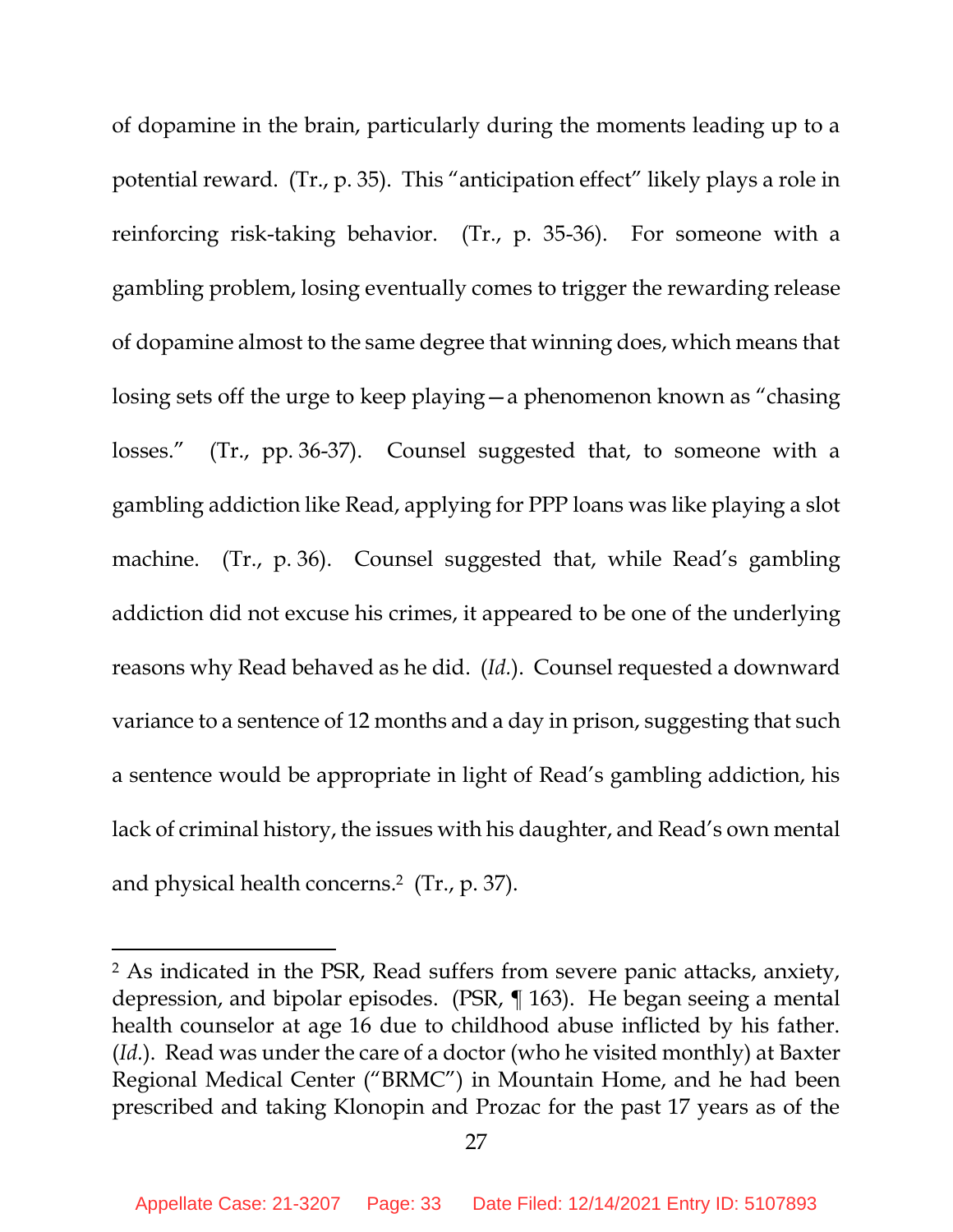Counsel also stated that Mr. Read had pre-recorded an allocution video, seven minutes in length, that he wished to present to the court. (Tr., pp. 37-38). Counsel noted that Read "has an awful lot of anxiety," and that it may be difficult for him "to provide much of an allocution today" other than via the video. (Tr., p. 38). The court stated, "I do not want to listen to the video for seven minutes of allocution. I will give him an opportunity to speak just like I do every other defendant." (*Id.*). The court gave Read the opportunity to speak, and he apologized and accepted responsibility for his conduct. (Tr., p. 39). After he received the first loan, Read stated that he "paid some bills, and then [he] gambled most of it." (*Id.*). At that point, the

time of the presentence investigation. (*Id.*). Read also suffers from a number of physical ailments, including carpal tunnel syndrome, degenerative disc disease in his back, and stomach issues. (PSR, ¶ 160). Records from Interventional Pain Management show that Read was being treated for chronic pain syndrome. (PSR, ¶ 161). Read's medical records "reflect evidence of moderate spinal stenosis at C5-C6 due to degenerative cervical spondylosis noted also at C4-C5, moderate bilateral foraminal stenosis also noted at those two levels, and results of the lumber spine noted mild degenerative concentric disc bulging at L4-L5 with mild bilateral facet degenerative changes from L4-S1." (*Id.*). Read has been officially diagnosed with: "degenerative disc disease; radiculopathy, cervical region; intervertebral disc disorder with radiculopathy of lumbosacral region; radiculopathy, lumbosacral region; [and] sacroiliitis . . . ." (*Id.*). BRMC records also show that Read was being treated for hypertension, diabetes mellitus, gastroesophageal reflux disease without esophagitis, low back pain without sciatica, and asthma. (Tr., ¶ 162).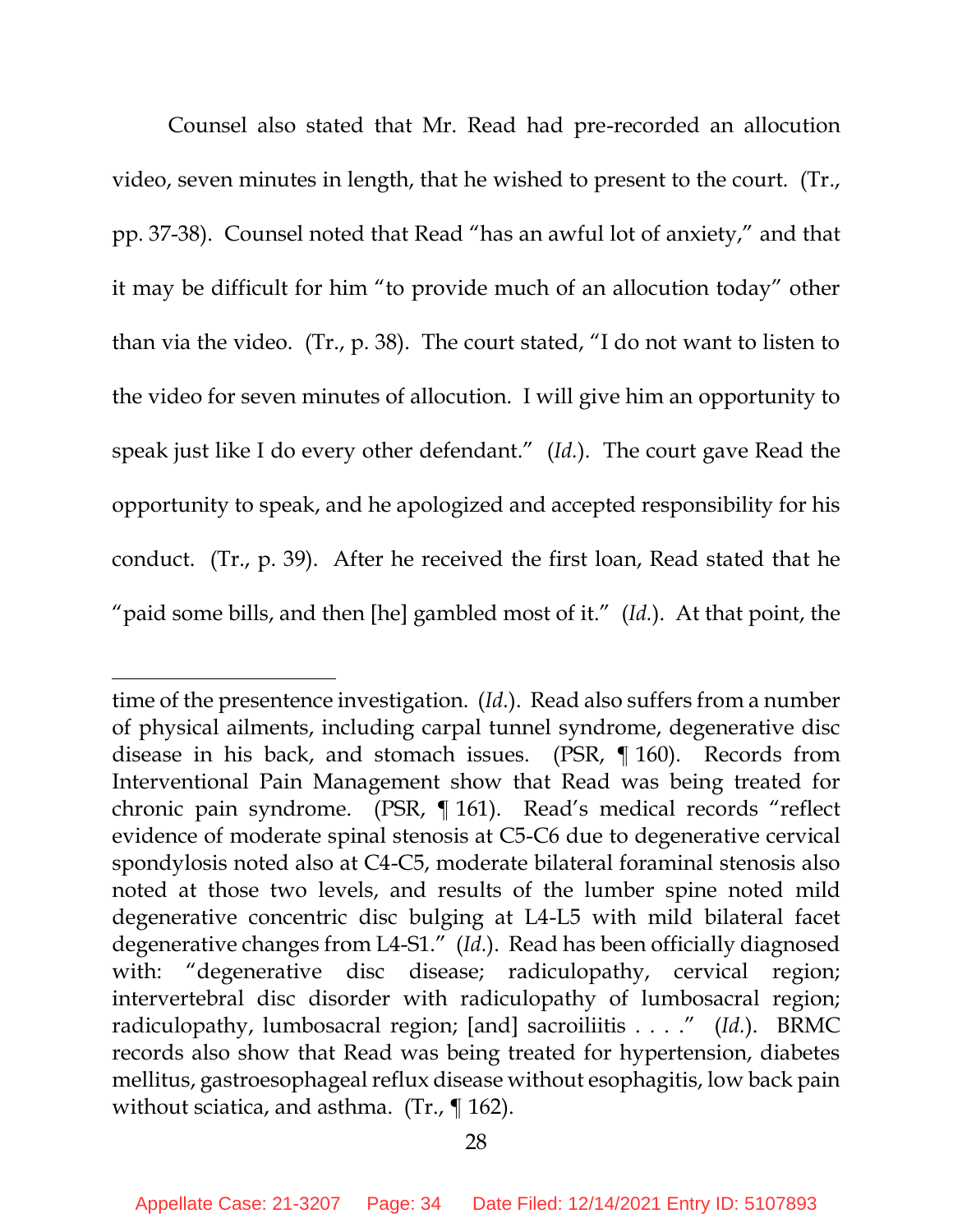transcript reflects that Read was "([u]nintelligible, sobbing)" and that he then said, "I just couldn't stop." (*Id.*). Read said he has had "a bad addiction for 24 years," but that he had finally realized that he needed to get help and that he had "signed [his] gambling rights away in a lot of states." (*Id.*). Read continued to apologize and acknowledged that the court had to punish him for his crimes. (Tr., pp. 39-40). Read stated that he tries to be a good person, but acknowledged that he had "made some bad, bad decisions" that led him to where he was. (Tr., p. 40). Read continued:

I know I'm probably missing a lot, Your Honor, because my mind is scattered right now. That's why I put the video together. But I—that's all I can, that's all I can think of, Your Honor. I'm sorry. I'm a mess to everybody watching this and everything. That's why I did the video.

(*Id.*). The court responded, "Okay. Thank you, Mr. Read." (*Id.*).

Turning to its evaluation of the § 3553(a) factors, the court stated that "this was an extensive scheme to defraud a program that was designed, intended to help businesses that were failing . . . during the pandemic, during the year 2020 and then into 2021." (*Id.*). The court discussed the falsification of documents by Mr. Read and the large amount of planning that was required to carry out the fraud. (Tr., p. 41). The court noted that Read had applied for loans in excess of \$589,000 and then concluded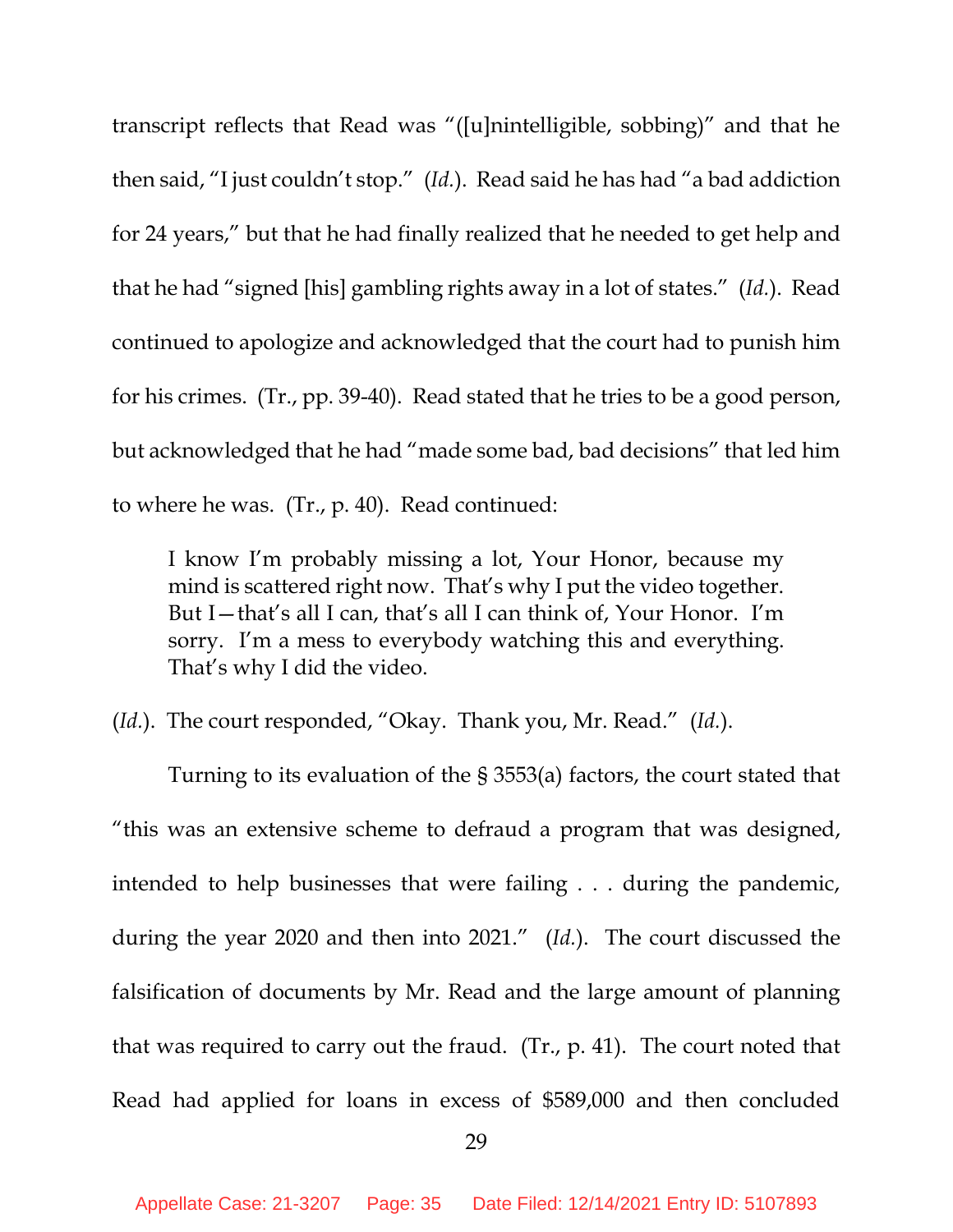(incorrectly) that "he received over half of that." (*Id.*). The court said that "what really makes this offense egregious is how he got his wife involved in it, how he got his mother-in-law involved in it . . . ." (*Id.*). The court noted that it had just sentenced Read's wife to a term of probation "because I'm aware of the daughter and her needs, and the mother has the ability to take care of her." (*Id.*). But Read's case was different, according to the court, because "[h]e is the one who did all the planning. He is the one who carried out all the fraudulent acts. He's the one who prepared all the fraudulent documents . . . ." (Tr., pp. 41-42). The court noted that Read had applied for the Cross River Loan even after he was aware of the investigation into his fraud. (Tr., p. 42). The court opined, "[T]his is one of the more egregious fraud cases that I've seen." (*Id.*). The court went on:

I think that the reason his counsel gives for this is a gambling addiction. That may have been one of his needs for money, but this case is not analogous to a drug case where someone has a methamphetamine addiction, because they are—even in those, in those particular cases, those individuals are often sent to long terms of imprisonment.

(*Id.*).

The court acknowledged that Mr. Read had a gambling addiction, and noted that "he has had some health issues as well, but, you know, he did, in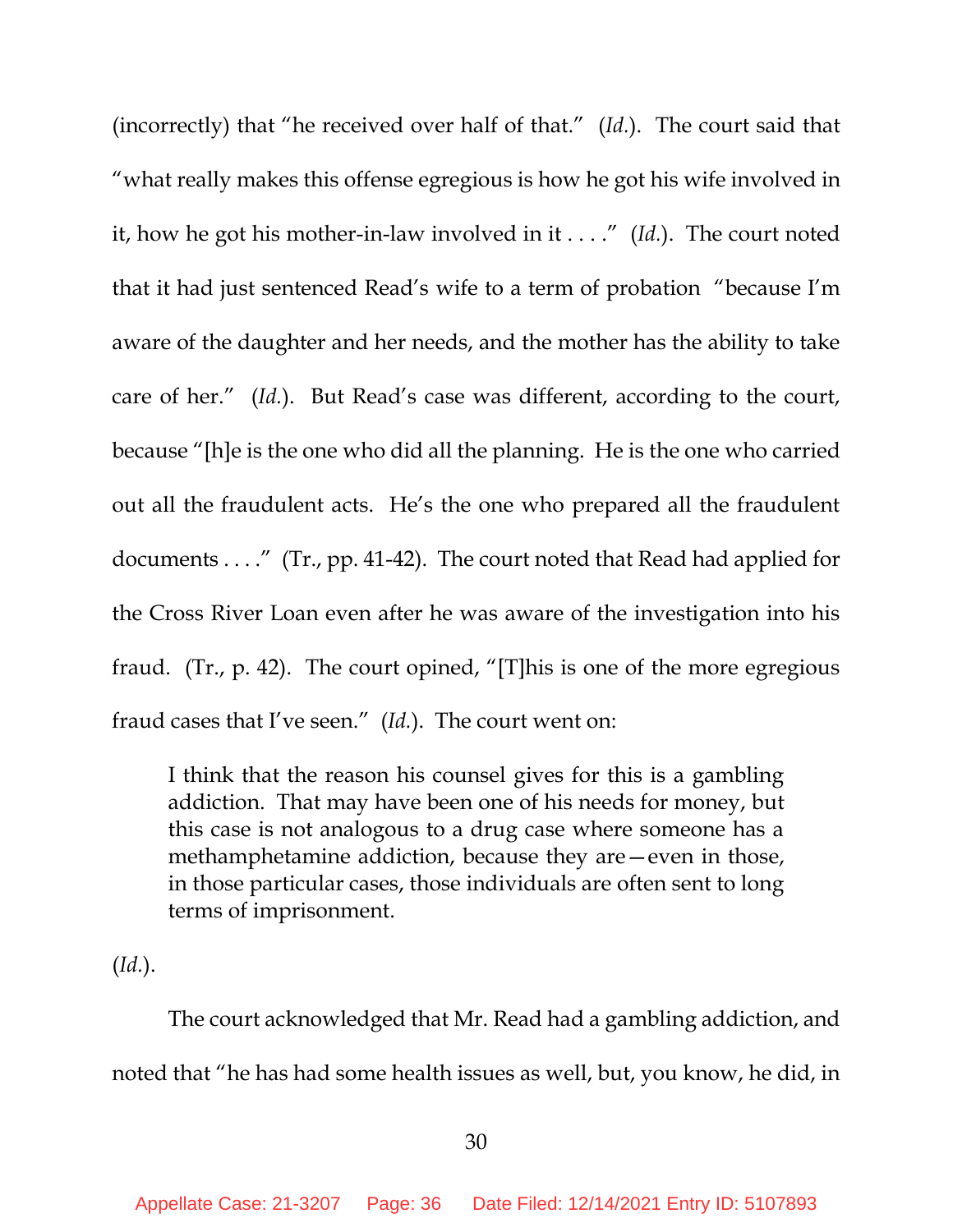fact, have a business, a weather-forecasting business for which he had a large number of . . . subscribers to his business, so he did have a legitimate way to make business . . . ." (Tr., pp. 42-43). The court also noted that Read "previously operated a business in Louisiana at which he was able to provide income for his family." (Tr., p. 43). The court found that Read had committed a "very serious offense" that "calls for a sentence that shows the seriousness of the offense and the need to provide just punishment." (*Id.*).

The court mentioned the need to avoid unwarranted sentence disparities and stated that it had looked at some other cases and found that "there's a wide range of cases that are out there where people have defrauded the government for much less than this and even in some cases a lot more than this." (*Id.*). The court announced its intention to impose a sentence of 63 months imprisonment on each count, to run concurrently, at the bottom of the guideline range. (Tr., pp. 43-44). The court also stated its intention to impose a term of supervised release of 3 years per count, to run concurrently. (*Id.*). The court listed the special conditions of supervised release it intended to impose, and stated that it would order restitution in the total amount of \$277,827. (Tr., p. 44). Because of the large amount of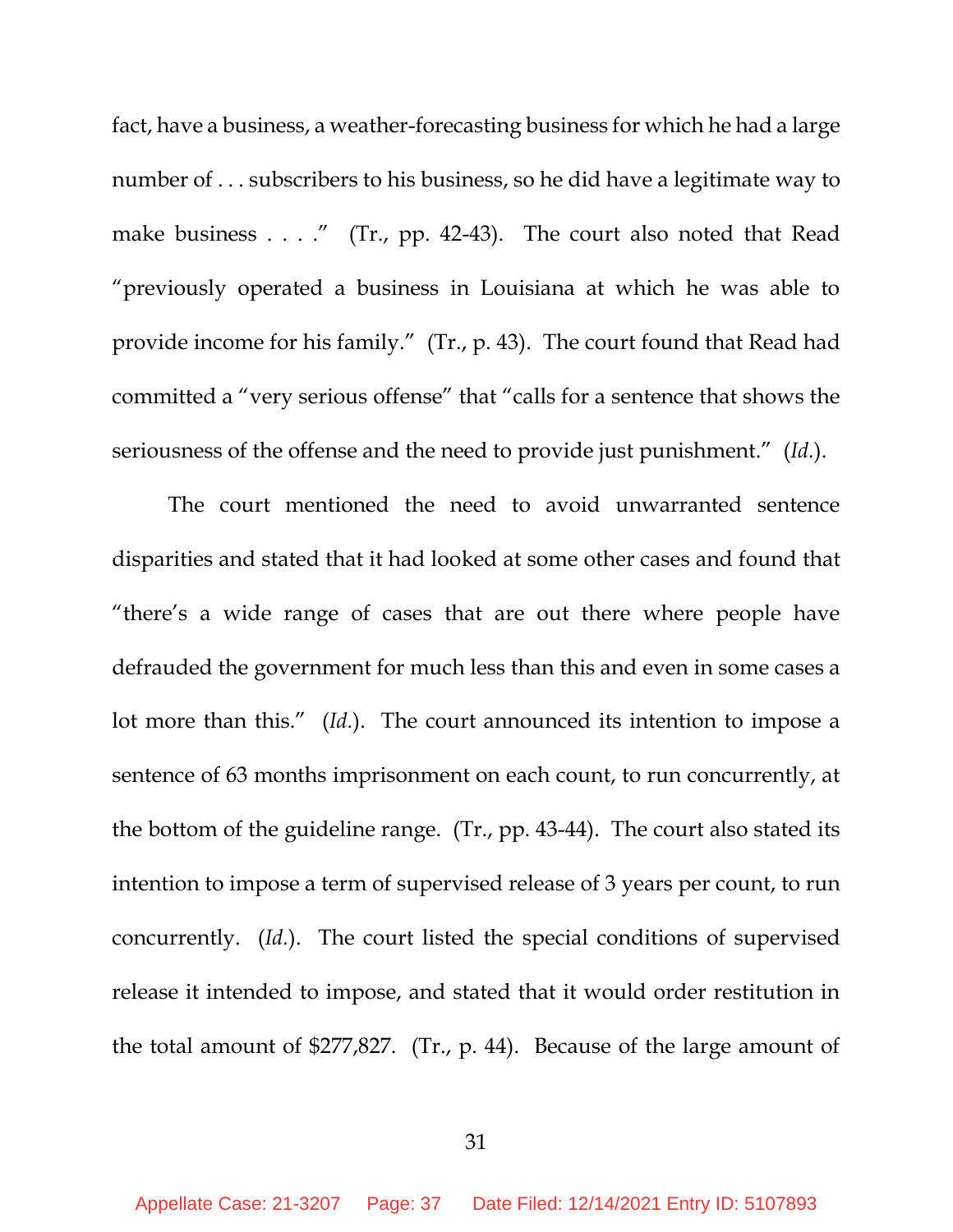restitution, the court declined to impose a fine, but announced that the mandatory special assessment would be imposed. (Tr., p. 45).

The court asked the parties if they knew of any legal reason why the sentence should not be imposed and, when they responded in the negative, imposed the sentence as stated. (Tr., p. 46). The court explained Mr. Read's appeal rights to him. (Tr., pp. 46-47). The court found that Read had complied with all of his conditions of release, that he was not likely to flee or pose a danger to the safety of another person or the community, and that detention pending execution of sentence was not mandatory; therefore, Read was permitted to self-report to his designated facility by November 4, 2021. (Tr., p. 47). The court indicated its understanding that the parties had agreed to administrative forfeiture of the GMC Sierra that was seized from Read's residence on December 11, 2020, and the Government confirmed this to be correct. (Tr., p. 48). When the court asked the parties if there was anything further, Read's attorney asked if the court would recommend designation to either FPC Yankton in South Dakota or MCFP Springfield; the court indicated that it would include such a recommendation in the judgment. (Tr., pp. 48-49). The court then recessed the hearing. (Tr., p. 49).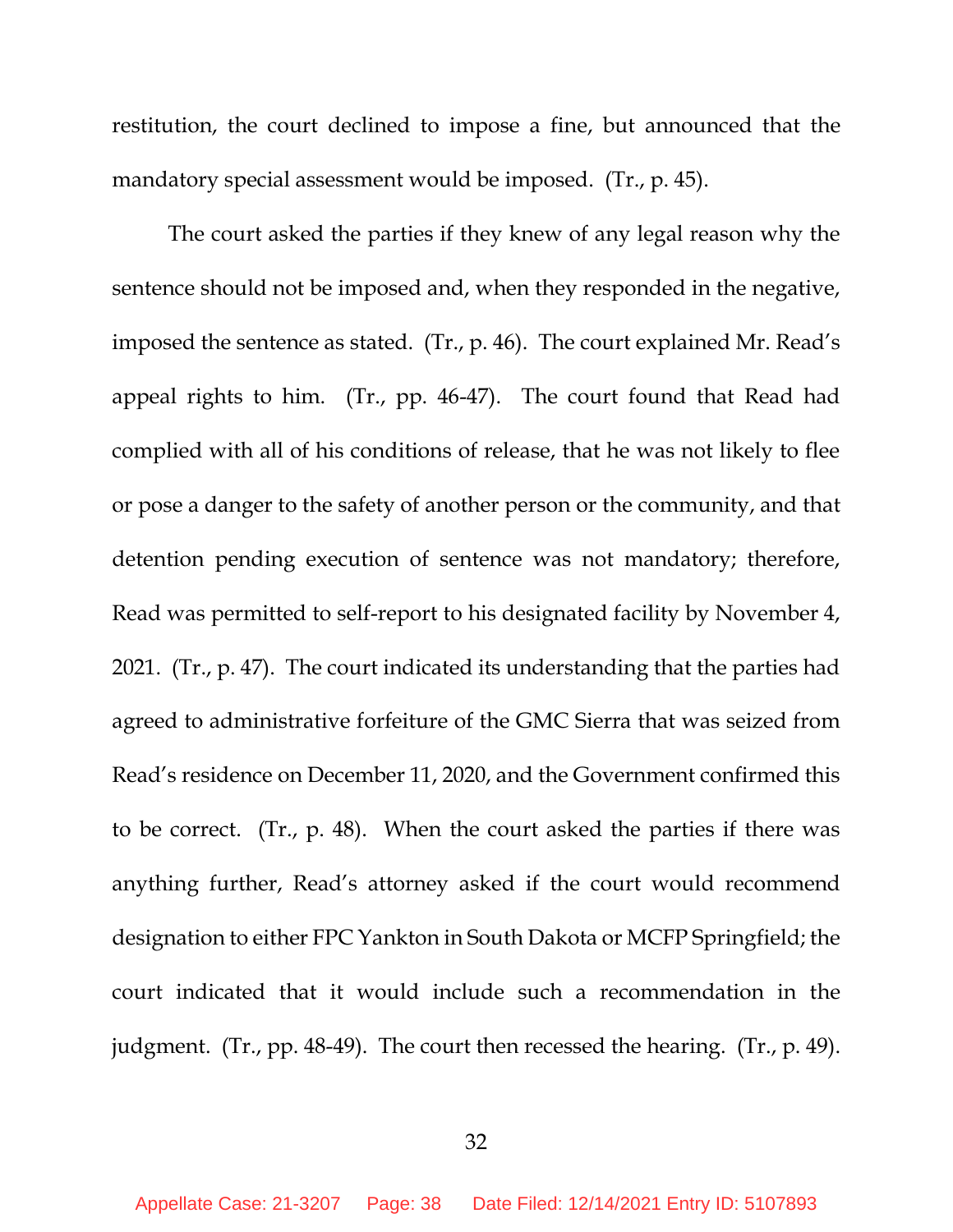Mr. Read directed counsel to file a notice of appeal. A timely notice of appeal was filed on October 4, 2021. (R. Doc. 35). Read reported as directed to the Bureau of Prisons facility to which he was designated.

#### **SUMMARY OF THE ARGUMENT**

Mr. Read first argues on appeal that the district court denied him his right to presentence allocution by refusing to view a 7-minute-long prerecorded allocution video he prepared. Although the court allowed Read to address the court, his mental health issues did not permit him to allocute effectively. The court should have made a reasonable accommodation for someone such as Read who has suffered for years from severe anxiety and panic attacks and viewed the allocution video rather than putting Read on the spot and requiring that he address the court live.

Second, Mr. Read argues that the district court abused its discretion by imposing a substantively unreasonable sentence. The court overstated the seriousness of Read's offenses and failed to properly credit certain mitigating factors, such as Read's gambling addiction and myriad health problems. The court also failed to properly consider the need to avoid unwarranted sentence disparities. A review of the sentences imposed in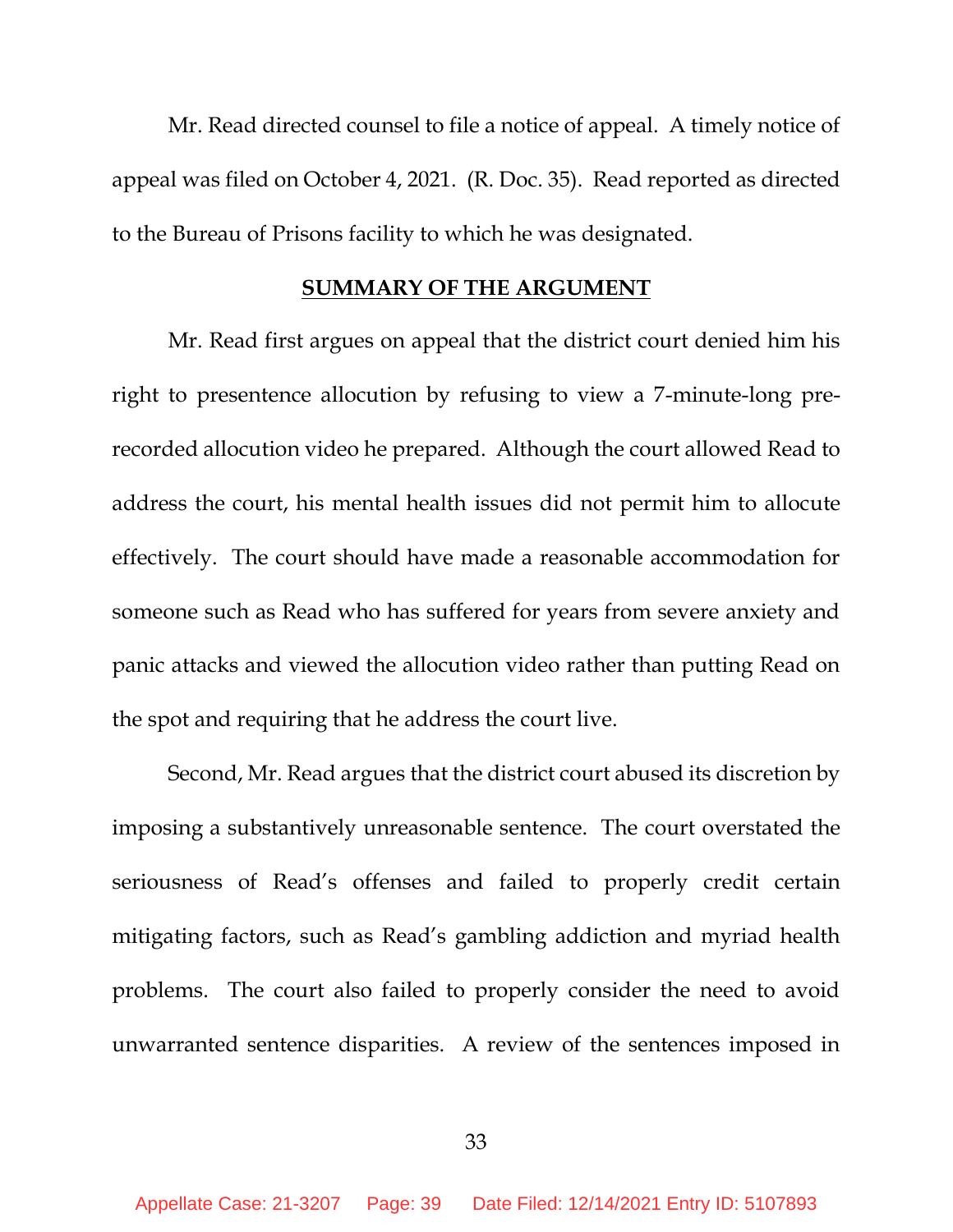numerous cases involving fraudulently obtained PPP loans shows that Read's 63-month prison sentence is overly harsh.

Finally, Mr. Read argues that the district court plainly erred when it imposed a sentence in excess of the statutory maximum in connection with his conviction for making a false statement in violation of 18 U.S.C. § 1001, and he requests that the Court exercise its discretion to correct this mistake if the case is not otherwise remanded for resentencing.

#### **ARGUMENT**

### **I. The district court erred by refusing to permit Mr. Read to allocute via pre-recorded video.**

#### **Standard of Review**

The denial of a defendant's right to presentence allocution is a "significant procedural error" that is reviewed de novo. *United States v. Thurmond*, 914 F.3d 612, 614 (8th Cir. 2019).

#### **Discussion**

While a defendant's right to presentencing allocution is "a matter of criminal procedure and not a constitutional right, it is nonetheless considered an 'absolute right' in the federal courts." *United States v. Li*, 115 F.3d 125, 132-33 (2d Cir. 1997) (citing *Hill v. United States*, 368 U.S. 424, 428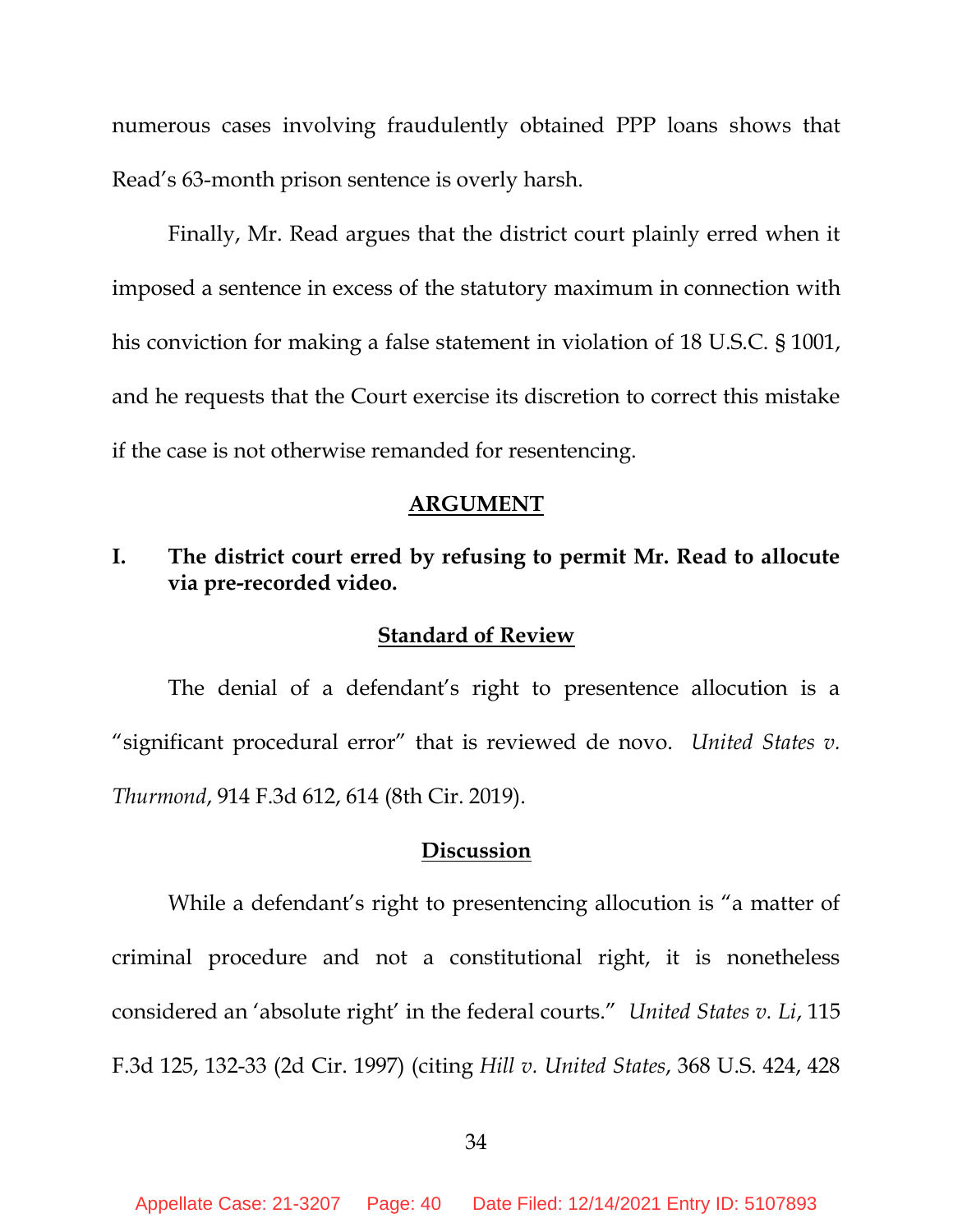(1962); *United States v. Sparrow*, 673 F.2d 862, 865 (5th Cir. 1982)) (internal citations omitted). Federal Rule of Criminal Procedure 32(i)(4)(A)(ii) requires that a district court "address the defendant personally in order to permit the defendant to speak or present any information to mitigate the sentence . . . ." A sentencing judge must not comply with the Rule "merely in form". *Li*, 115 F.3d at 133. The Rule "denies any judge the discretion to reduce the hearing on sentence to a meaningless formality." *Sparrow*, 673 F.2d at 865 (quoting *United States v. Long*, 656 F.2d 1162, 1165 (5th Cir. 1981)). "Instead the Rule demands that each defendant be allowed a meaningful right to express relevant mitigating information before an attentive and receptive district judge." *Li*, 115 F.3d at 133. While "a defendant's right to allocution is not unlimited in terms of either time or content[,] a 15 to 20 minute allocution is most often ample to satisfy a defendant's Rule 32[] rights." *Id.* at 133-34.

In the "more typical situation" in which a defendant is denied the right of allocution, "a sentencing judge has simply failed to allow the defendant *any* opportunity to address the court before sentence was imposed." *Id.* But under certain circumstances, a defendant's allocution may be "sufficiently limited to require resentencing." *Id.* While Mr. Read was permitted an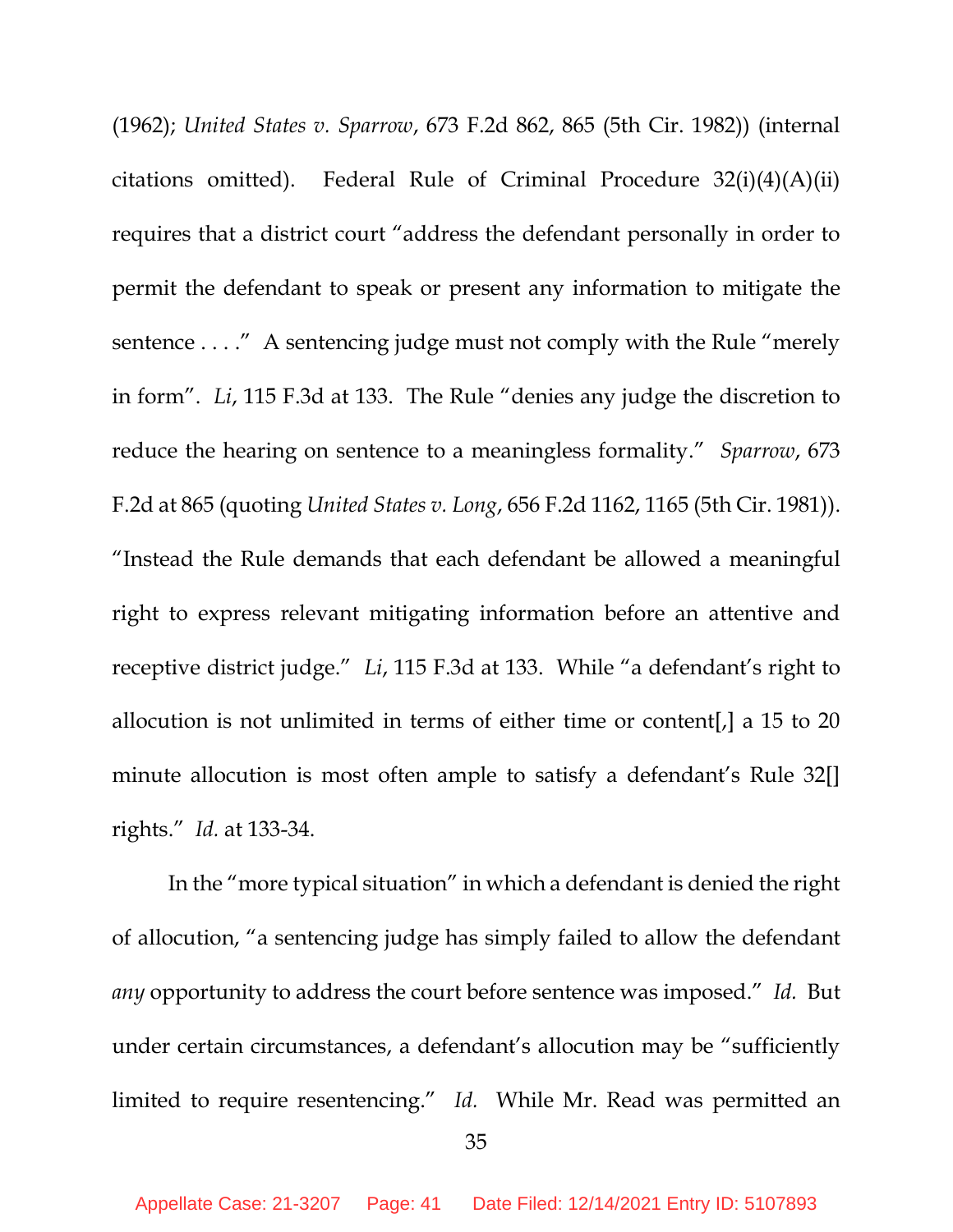opportunity to allocute, the court's refusal to view his pre-recorded allocution video denied him the right of effective allocution under the circumstances of the instant case.

As Mr. Read's counsel indicated at sentencing, he gave notice to the court prior to the first sentencing setting that Read had recorded a 7-minutelong allocution video that he wished to play for the court. (Tr., pp. 37-38). Counsel specified that the reason Read wished to present a video to the court was because of his anxiety; counsel expressed concern that Read would have a hard time trying to allocute on-the-spot. (Tr., p. 38). Indeed, as reflected in numerous sections of the PSR, Read has a well-documented history of severe anxiety and panic attacks stretching back decades. (PSR, ¶¶ 163-65). Read first began experiencing anxiety toward the end of his high school years. (PSR, ¶ 152). His anxiety worsened during his third year of college, and was a major factor that contributed to his decision to drop out before completing his meteorology degree. (PSR, ¶¶ 153, 171). Read's anxiety caused problems at his job that led him to begin his weather-forecasting business on Facebook. (PSR, ¶ 163). Despite having ample notice of the state of Read's mental health from the PSR, the court responded that it "d[id] not want to listen to the video for seven minutes of allocution" - apparently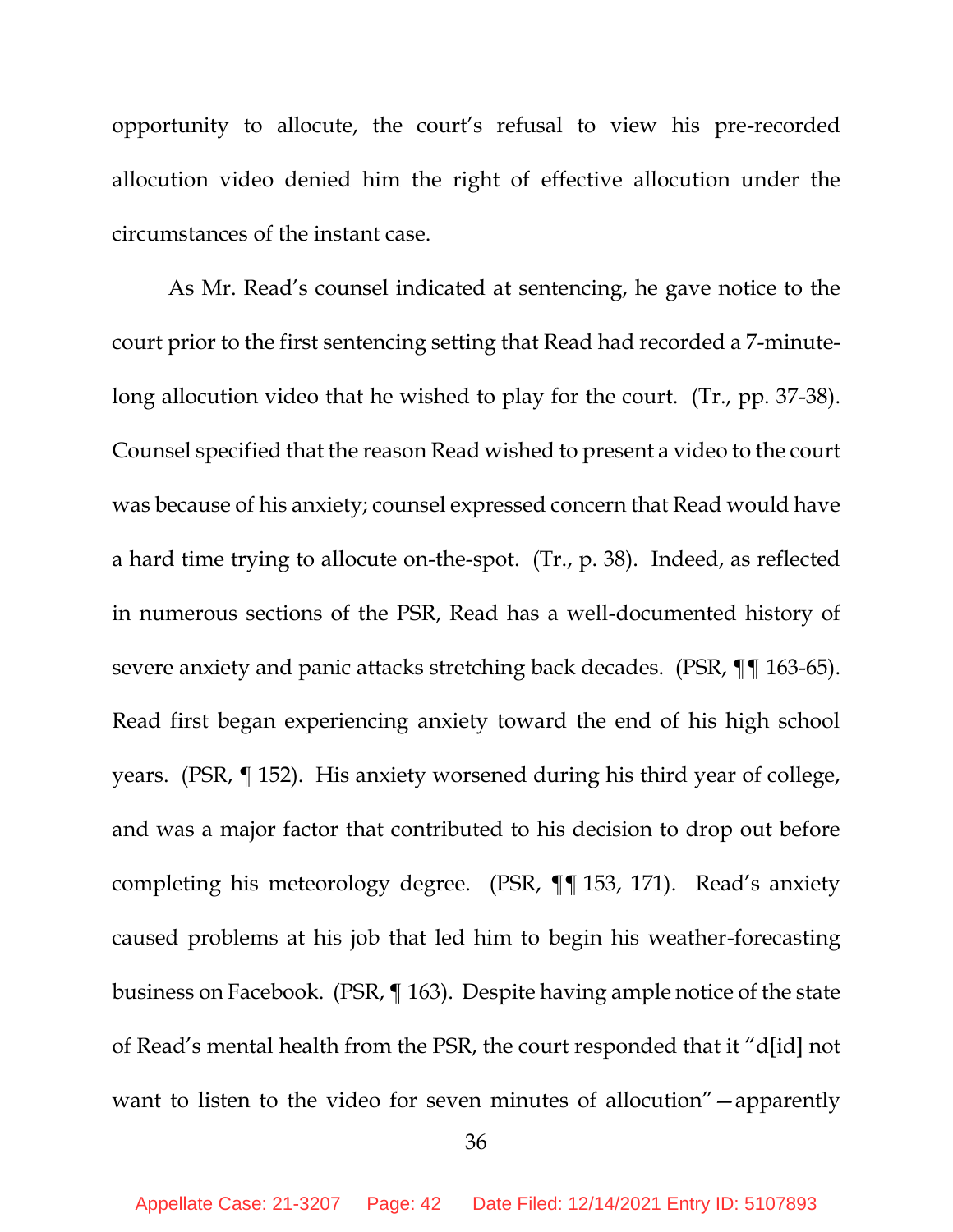indicating by its emphasis on video's length that the court believed it to be too long. (Tr., p. 38).

Indeed, Mr. Read, who had expected that he would be allowed to present his pre-recorded video to the court, had difficulty expressing himself during his allocution due to his anxiety. (Tr., pp. 39-40). The transcript reflects that portions of Read's allocution were "[u]nintelligible," due in part to his "sobbing." (Tr., p. 39). Read indicated that there were other things he wished to say to the court, but he could not recall them. (*Id.*). As Read stated at the conclusion of his allocution:

I know I'm probably missing a lot, Your Honor, because my mind is scattered right now. That's why I put the video together. But I – that's all I can, that's all I can think of, Your Honor. I'm a mess to everyone watching this and everything. That's why I did the video.

(Tr., p. 40).

Especially at the point at which Mr. Read informed the court about the trouble he was having remembering what he intended to say, the court should have taken 7 additional minutes to view Read's allocution video. Instead, it simply responded, "Okay. Thank you, Mr. Read," and then moved on. (Tr., p. 40). This gives the strong impression that the court considered Read's allocution a "meaningless formality," and that it was not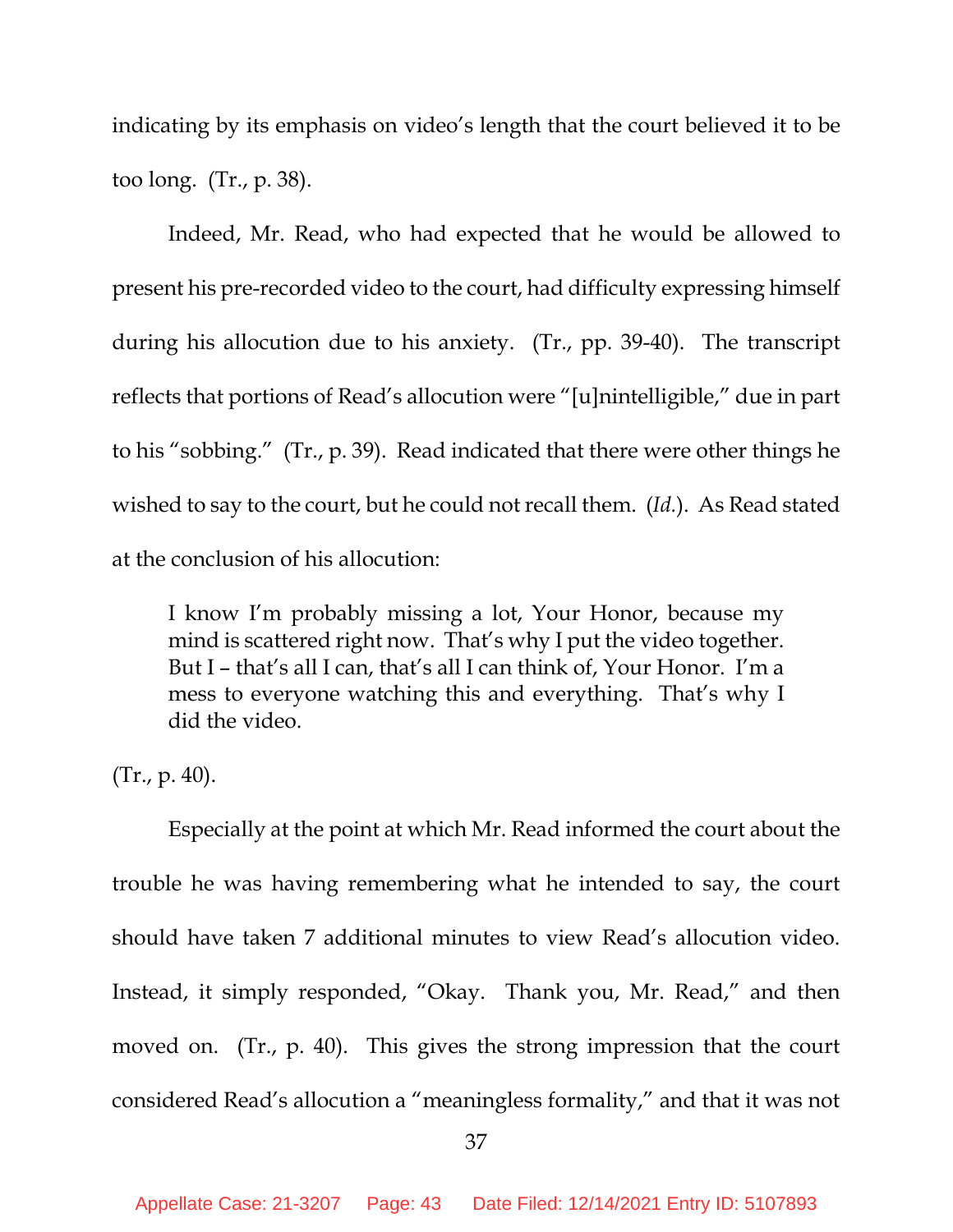concerned with actually listening to what Read wished to express prior to being sentenced. As the Seventh Circuit has warned, "Because the sentencing decision is a weighty responsibility, the defendant's right to be heard must never be reduced to a formality. . . . [C]ourts must continue to be cautious to avoid the appearance of dispensing assembly-line justice." *United States v. Barnes*, 948 F.2d 325, 331 (7th Cir. 1991). Unfortunately, the court was not careful enough to avoid giving such an appearance in its treatment of Read's allocution in the instant case.

Mr. Read has a diagnosed and documented mental illness that interfered with his ability to effectively allocute. It was error for the court to fail to provide reasonable accommodation for Read's condition at sentencing, which it could have done by simply taking 7 minutes to view his pre-recorded allocution video. Read's sentence should be vacated and the matter remanded for resentencing.

## **II. The district court abused its discretion by imposing a substantively unreasonable sentence.**

### **Standard of Review**

This Court "review[s] all sentences, whether inside or outside the Guidelines range, under a deferential abuse of discretion standard." *United*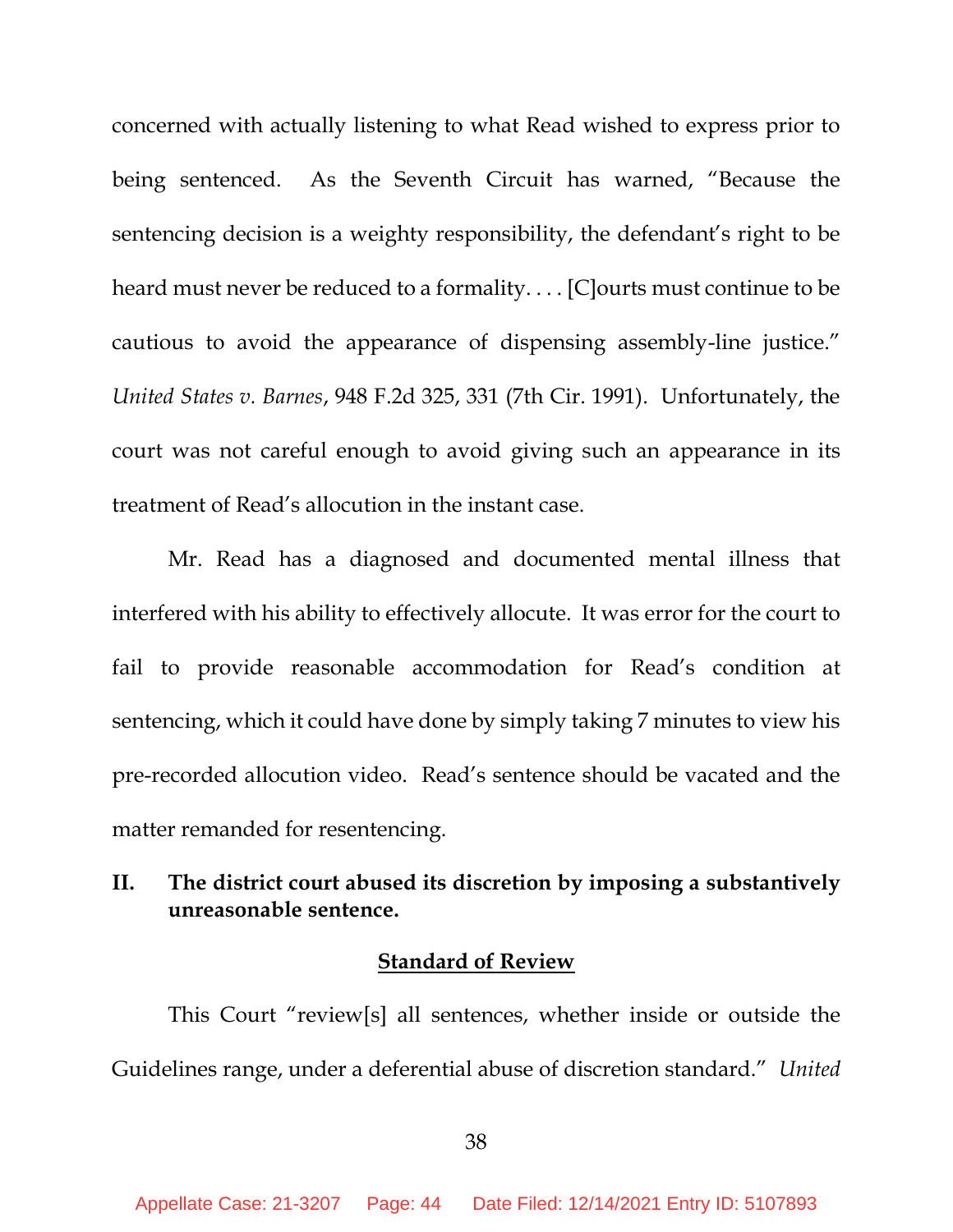*States v. Martinez*, 557 F.3d 597, 599-600 (8th Cir. 2009) (citing *Gall v. United States*, 552 U.S. 38, 51 (2007)). "On appeal, [this Court] may consider both the procedural soundness of the district court's decision and the substantive reasonableness of the sentence imposed." *United States v. Merrival*, 521 F.3d 889, 890 (8th Cir. 2008).

If this Court is "certain that the district court's decision is 'procedurally sound' [it] is to 'then consider the substantive reasonableness of the sentence imposed under an abuse-of-discretion standard.'" *United States v. Washington*, 515 F.3d 861, 865 (8th Cir. 2008) (quoting *Gall*, 552 U.S. at 51). A district court commits an abuse of discretion and imposes a substantively unreasonable sentence when "it fails to consider a relevant factor, gives significant weight to an irrelevant or improper factor, or considers only appropriate factors but nevertheless commits a clear error of judgment by arriving at a sentence that lies outside the limited range of choice dictated by the facts of the case." *United States v. Jones*, 509 F.3d 911, 913 (8th Cir. 2007) (citing *United States v. Haack*, 403 F.3d 997, 1004 (8th Cir. 2005)). The defendant "bears the burden of proving that his sentence is unreasonable." *United States v. Luleff*, 574 F.3d 566, 569 (8th Cir. 2009).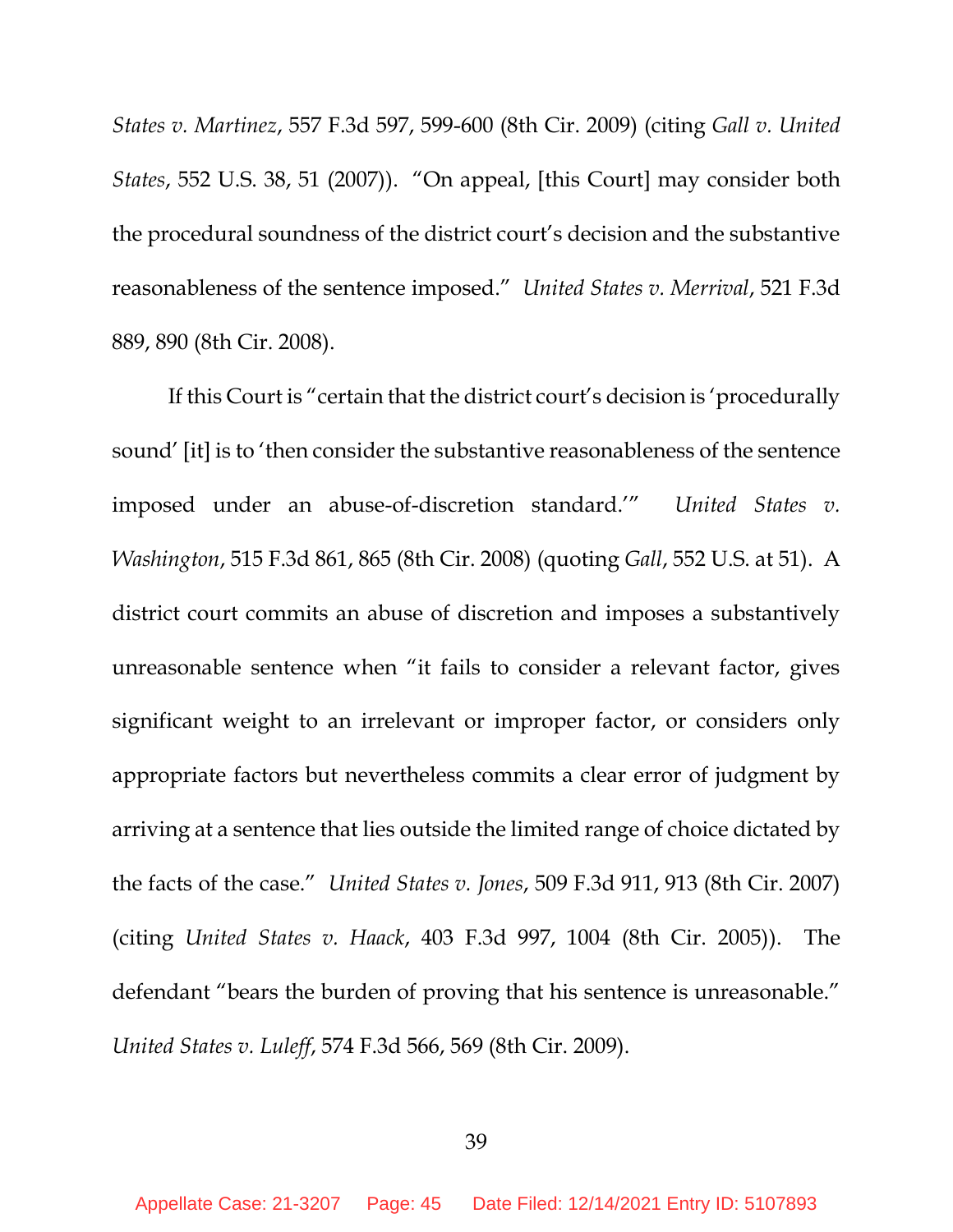### **Discussion**

In sentencing Mr. Read to 63 months imprisonment, the district court failed to properly consider certain relevant factors and failed to properly weigh certain other relevant factors. First, the court found the offense itself to be more serious than the record actually indicated that it was. The court spent quite a bit of time discussing the nature of the PPP and how it was designed to help keep people employed and businesses running during the pandemic. (Tr., pp. 40-41). The court's implication was that Read's fraud hurt the legitimate businesses that needed PPP funds to continue operations, and their employees. There is no indication in the record, however, that the PPP ever ran out of money or that any legitimate businesses were denied needed funds due to the fraud perpetrated by Read. None of the banks to which Read made loan applications suffered any lasting harm, either, as the loans were 100% guaranteed by the SBA. A federal government entity was the victim of Read's offenses, and any loss that is not ultimately recovered from Read through restitution and forfeiture will be borne by the entire base of U.S. taxpayers rather than any particular smaller group of vulnerable victims. While Read has acknowledged responsibility for committing multiple federal felonies, these crimes were purely financial in nature.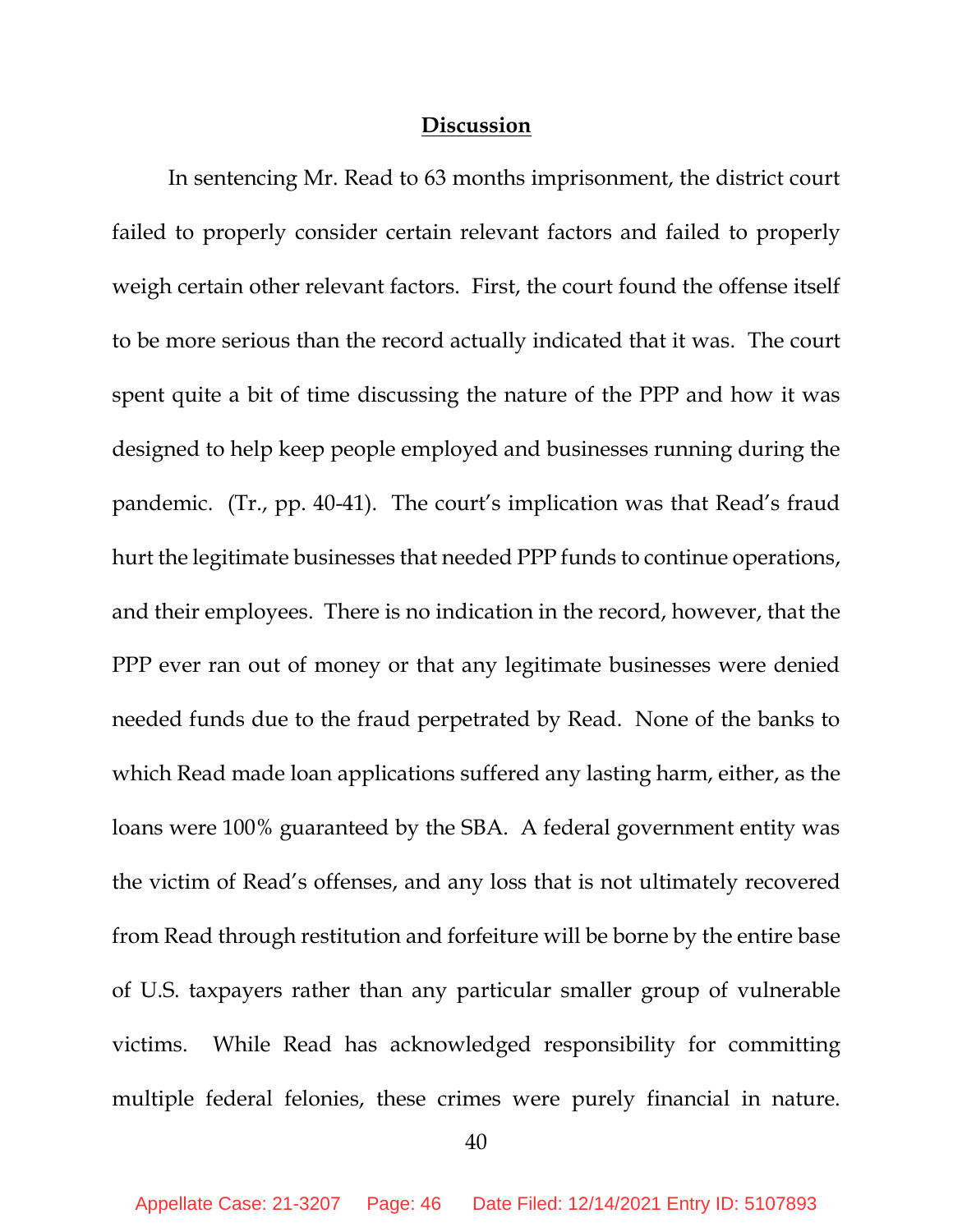Read's offenses involved no element of violence or threat of violence; Read committed no sexual offenses or offenses involving the abuse or exploitation of children; Read did not traffic controlled substances or illegally possess or distribute firearms or other dangerous weapons. On the wide spectrum of federal offenses, Read's crimes decidedly fall toward the less serious end. Even the amount of loss caused (a little over a quarter of a million dollars) and intended (somewhat over half a million dollars), while not insignificant, is less than in many similar cases involving defendants who have defrauded the government. The court's statement that "this is one of the more egregious fraud causes that I've seen" (Tr., p. 42) is an overstatement of the severity of the offense.

At sentencing, the court briefly acknowledged and dismissed important aspects of Mr. Read's history and characteristics that should have been given significant mitigating weight. The court appeared to misunderstand the argument put forward by Read's counsel concerning his gambling addiction. Counsel suggested that Read's gambling addiction helped explain why he continued to apply for so many loans because of the manner in which an addict's brain becomes "rewired" by the cycle of addiction. As counsel analogized, the process of applying for loans, for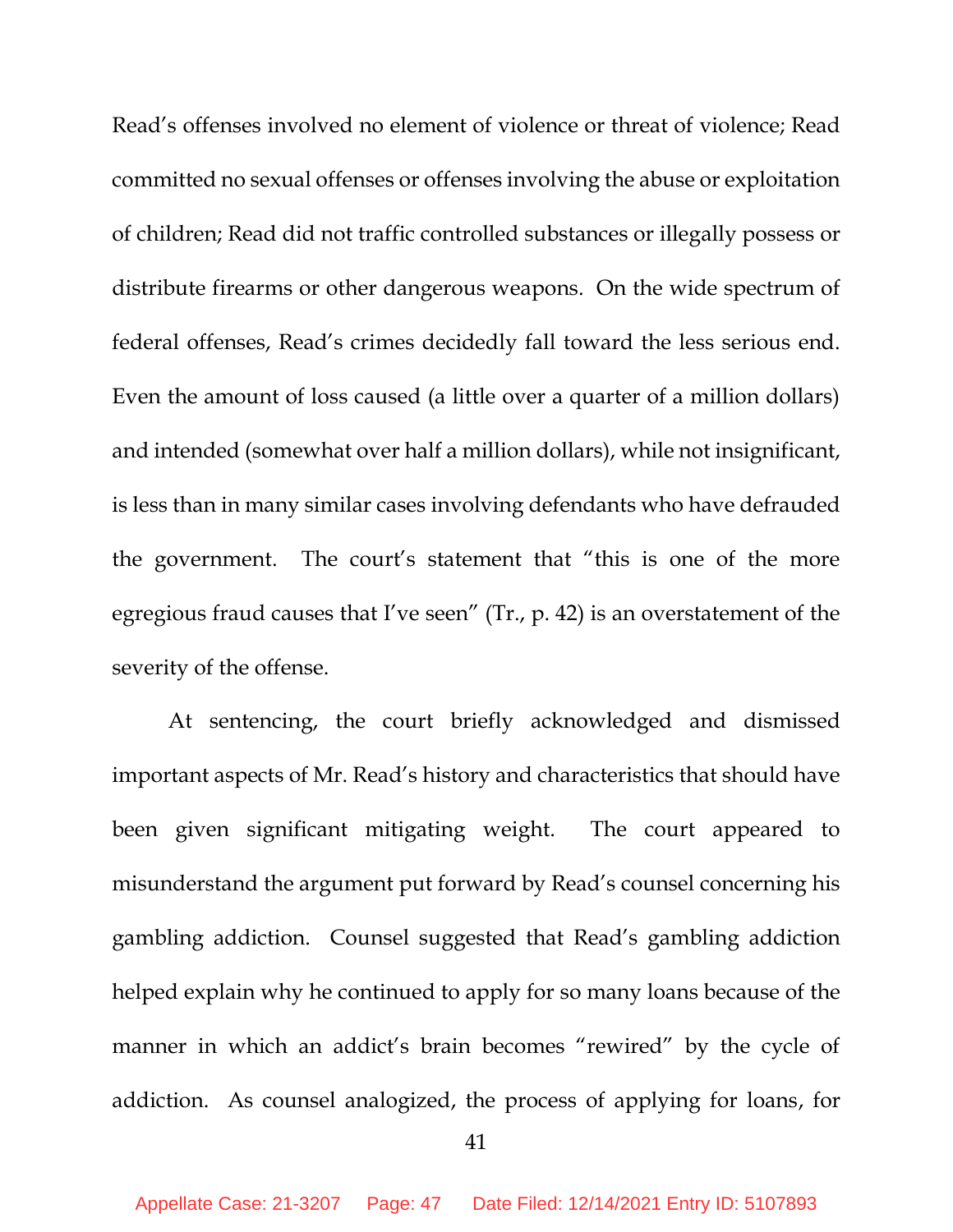Read, became like playing a slot machine, and he was compelled to continue applying for loans by the same mechanism that compelled him to continue to gamble. In addressing this argument, the court stated, "I think the reason his counsel gives for this is a gambling addiction. That may have been one of his needs for money, but this case is not analogous to a drug case where someone has a methamphetamine addiction  $\dots$ ." (Tr., p. 42). The court only recognized Read's gambling addiction to be a reason he needed money, not as an underlying cause that contributed to his overall conduct. It also appears that the court may have discounted the seriousness of a gambling addiction by suggesting that it is not the same as a drug addiction. Read's gambling addiction should have been given significant mitigating weight, but instead the court appeared to dismiss it out of hand.

The court also failed to recognize the mitigating nature of Mr. Read's physical and mental health issues, although these were clearly and extensively documented in the PSR. *See* footnote 2, *supra*. The court noted that Read "has had some health issues as well," but quickly concluded that these did not really affect his ability to earn an income: "[Y]ou know he did, in fact, have a . . . weather-forecasting business for which he had a large number of . . . subscribers . . ., so he did have a legitimate way to make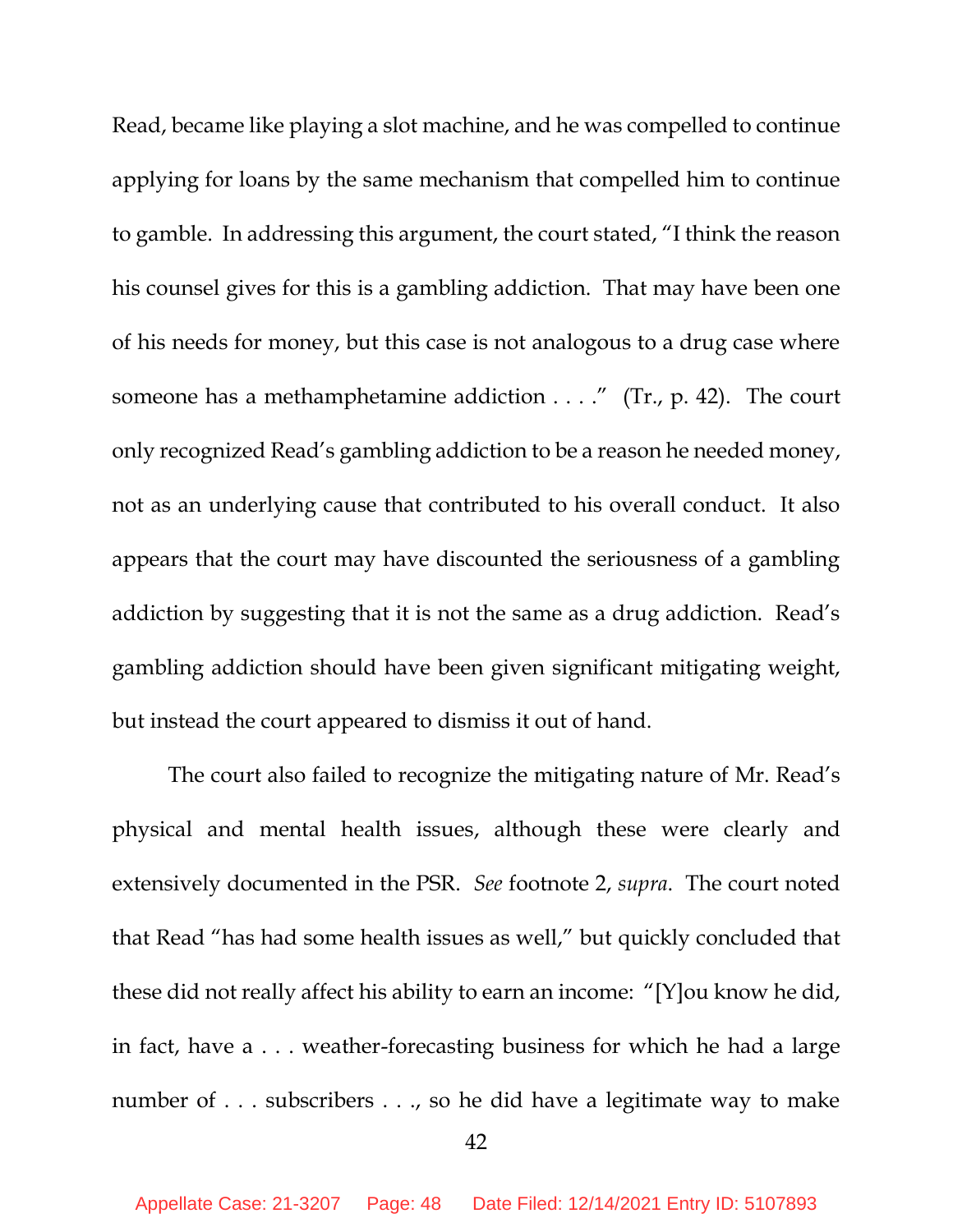business . . . ." (Tr., pp. 42-43). The court failed to acknowledge that the pandemic caused Read to lose somewhere around 65-75% of his income from these subscribers—Read's income from his weather-forecasting business dropped from around \$60,000 per year before the pandemic to around \$15,000 to \$20,000 per year during the pandemic. (PSR, ¶ 172). The court further remarked that Read "also previously operated a business in Louisiana at which he was able to provide income for his family." (Tr., p. 43). As reflected in the PSR, Read did own and operate an automotive repair shop in Louisiana from 2003 to 2015. (PSR, ¶ 174). As the PSR also indicates—but as the court again failed to acknowledge—Read's "declining physical and mental health forced him to leave this employment." (*Id.*). Read has a good work history, but as he has aged and his overall health condition has worsened, his employment options have narrowed. Although he had been enjoying a reasonable degree of success with his weatherforecasting business, a sudden pandemic-related drop in that income caused him to panic. He could not go back to work operating an automotive repair shop, and problems with his back, neck, wrists, and hands rule out almost any other job with even moderate physical demands. His severe anxiety, panic attacks, depression, and bipolar episodes also lessened his prospects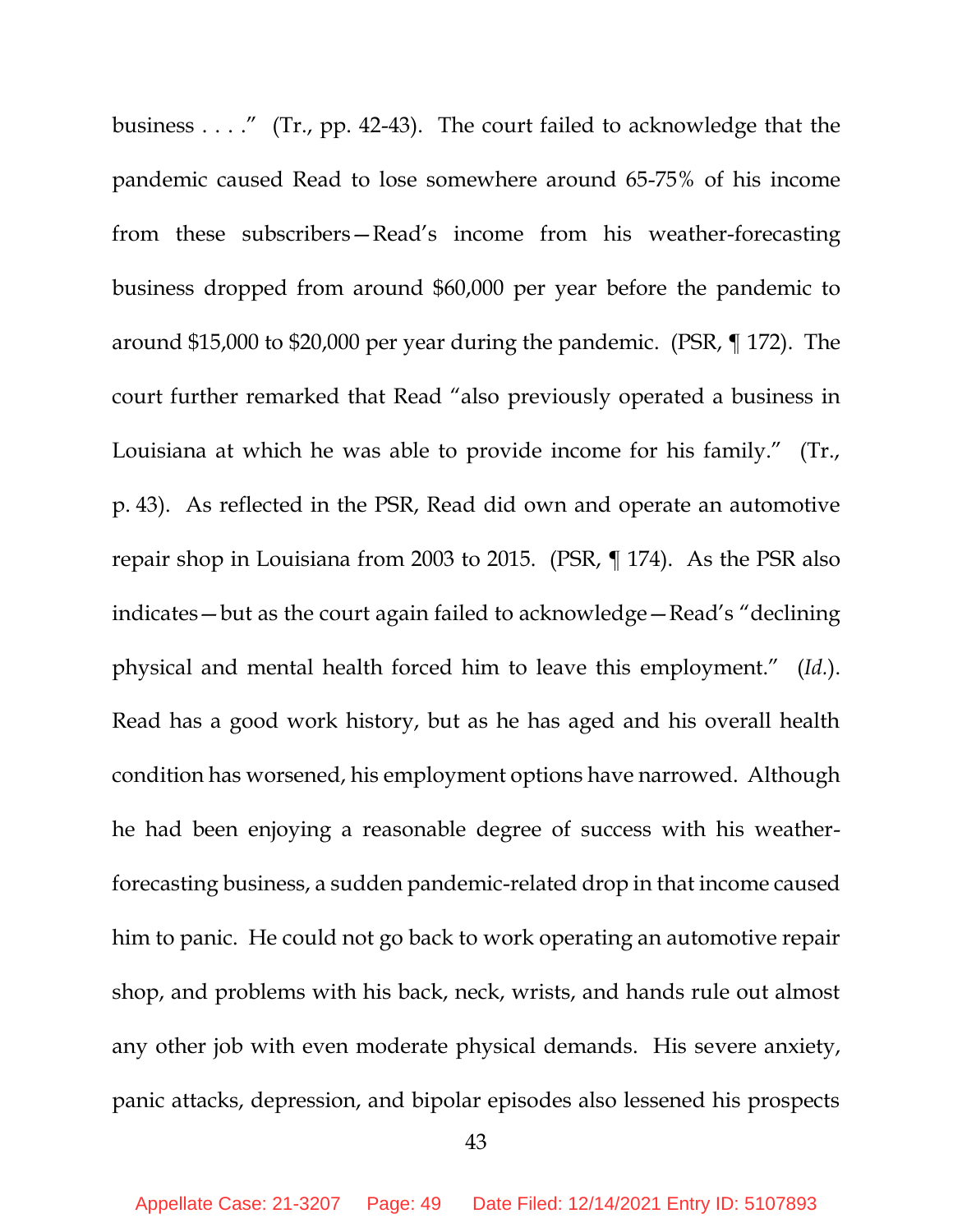for securing and retaining other outside employment. The court ignored all this mitigating context surrounding Read's unfortunate decision to apply for PPP loans to which he was not entitled.

Although the court briefly mentioned that it had "looked at some other cases" (without naming any specific ones) (Tr., p. 43), it also failed to properly consider the need to avoid unwarranted sentence disparities. The sentence imposed is out of proportion to the loss intended and actually caused by Read. As the court recognized, "there's a wide ranges of cases that are out there where people have defrauded the government for much less than this and even in some cases a lot more than this." (*Id.*). In a case involving a similar loss amount, the defendant pleaded guilty to conspiracy to commit wire fraud after fraudulently obtaining a PPP loan in the amount of \$285,742; he was sentenced to 18 months in prison and ordered to pay \$285,742 in restitution. *See* Factual Proffer Statement, *United States v. Garcia*, No. 0:21-CR-60146-RKA-1 (S.D. Fla. July 6, 2021), ECF No. 24; Amended Judgment, *id.* (S.D. Fla. October 19, 2021), ECF No. 45. Another defendant prosecuted in Florida falsified bank statements and payroll tax forms in connection with a PPP loan application and fraudulently obtained a loan in the amount of \$491,310; she waived indictment and pleaded guilty to an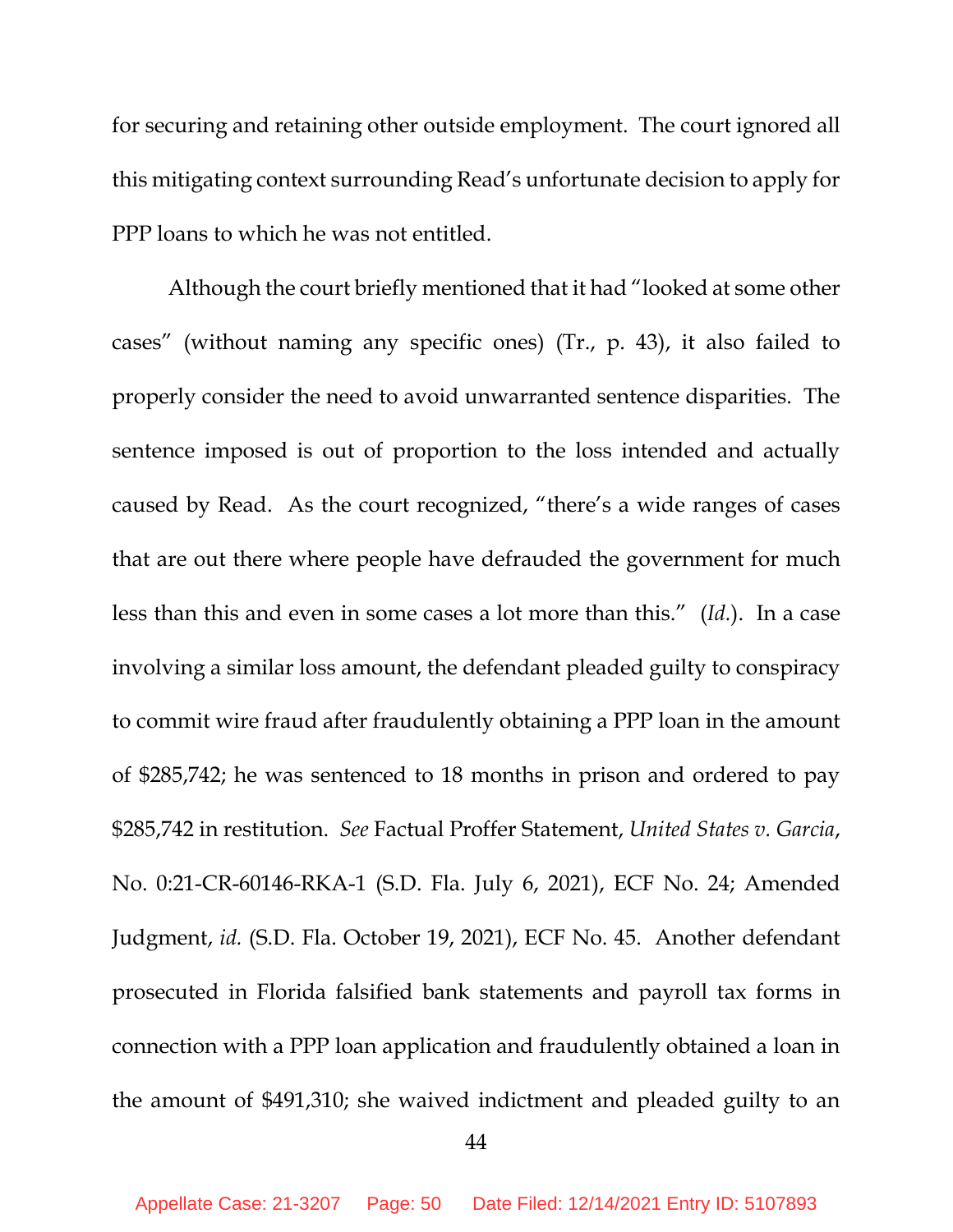information charging her with conspiracy to commit wire fraud. *See* Information, *United States v. Denton*, No. 0:21-CR-60171-RS-1 (S.D. Fla. June 21, 2021), ECF No. 20. She was sentenced to 6 months in prison and 12 months of home confinement and ordered to pay restitution in the amount of \$377,883.91. *See* Amended Judgment, *id.* (S.D. Fla. Oct. 11, 2021), ECF No. 53, pp. 2, 5, 6.

David T. Hines waived indictment and pleaded guilty to an information charging him with wire fraud after he fraudulently obtained approximately \$3.9 million in PPP loans; he used the funds for his own personal purposes, including the purchase of a Lamborghini automobile using \$318,000 in PPP funds. *See* Information, *United States v. Hines*, No. 1:21- CR-20011-MGC-1 (S.D. Fla. Jan. 8, 2021), ECF No. 29, p. 3; Factual Proffer Statement, *id.* (S.D. Fla. Feb. 10, 2021), ECF No. 41, p. 3. Hines also assisted other individuals in obtaining fraudulent PPP loans. Factual Proffer Statement, pp. 3-4. He was sentenced to 78 months in prison and ordered to pay restitution in the total amount of \$4,809,307. Amended Judgment, *id.* (S.D. Fla. May 17, 2021), ECF No. 62, pp. 2, 5.

Tarik Jafaar conspired with his wife, Monika Jaworska, to submit 18 fraudulent PPP loan applications to 12 different financial institutions on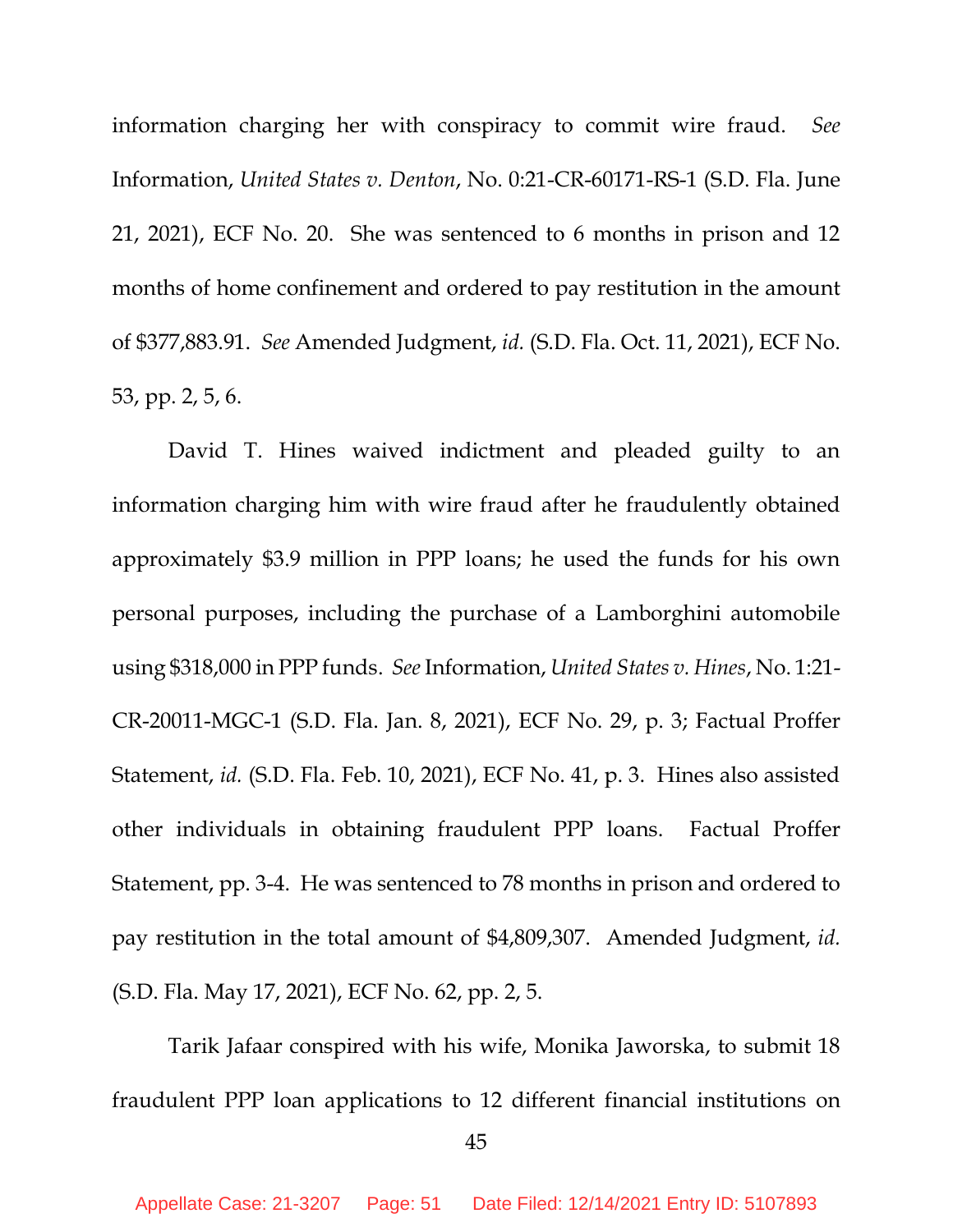behalf of four shell companies; the loan applications sought a total of \$6,640,200 in loan funds, and a total of \$1,438,500 in loan funds were disbursed to them. *See* Information, *United States v. Jafaar*, No. 1:20-CR-00185-CMH-1 (E.D. Va. Aug. 25, 2020), ECF No. 33, pp. 6-8. Jafaar pleaded guilty to conspiracy to commit bank fraud and to defraud the United States and was sentenced to 12 months in prison and ordered to pay \$220,573 in restitution. Judgment, *id.* (E.D. Va. Nov. 18, 2020), ECF No. 67, pp. 2, 4.

Shashank Rai filed two fraudulent PPP loan applications seeking more than \$13 million in loan funds. *See* Factual Basis, *United States v. Rai*, No. 1:21-CR-00009-MAC-CLS (E.D. Tex. Feb. 9, 2021), ECF No. 28, at pp. 3-4. Rai pleaded guilty to a one-count information charging him with making false statements to a bank and was sentenced to 24 months in prison. Judgment, *id.* (E.D. Tex. June 23, 2021), ECF No. 44, pp. 1-2.

Benjamin Hayford, a resident of Centerton, Arkansas, was charged with fraudulently seeking loans in the amount of \$4,472,468 from two different financial institutions in April 2020. *See* Indictment, *United States v. Hayford*, No. 4:20-CR-00088-CVE-1 (N.D. Okla. July 7, 2020), ECF No. 15, pp. 5-6. He pleaded guilty to one count of bank fraud and four counts of making false statements to a financial institution and was given a total sentence of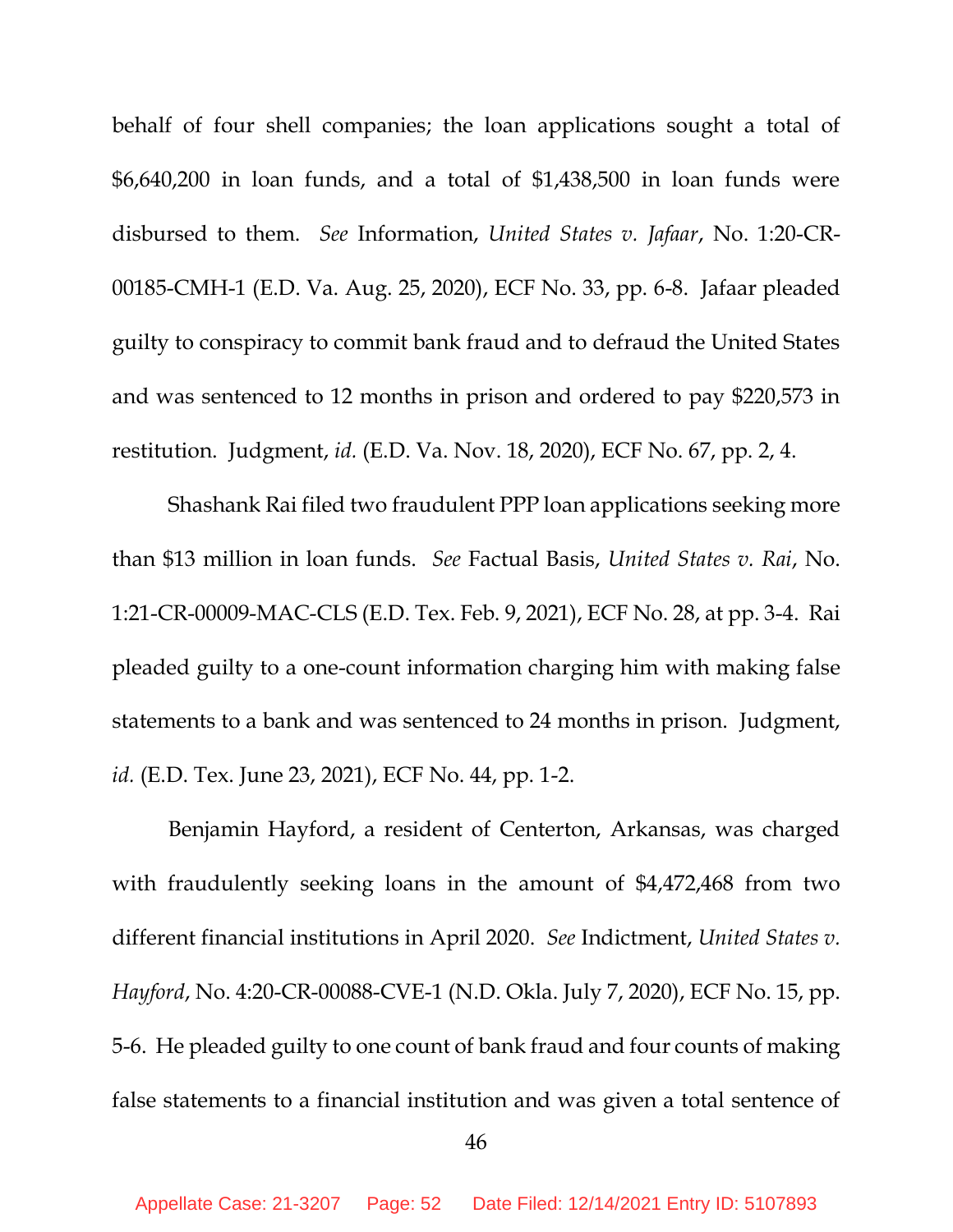24 months in prison. Judgment and Commitment, *id.* (N.D. Okla. Dec. 9, 2020), ECF No. 38, pp. 1-2.

When Mr. Read's case is viewed in light of the cases listed above, it is evident that the sentence imposed upon him is substantively unreasonable. Defendants who sought PPP loans in amounts similar to and often much greater than the amounts sought by Mr. Read have regularly received sentences only a fraction as long as that imposed upon him. The only defendant listed above who was sentenced in the same general range as Read was Mr. Hines, who received around \$3.9 million in loan funds and spent over \$300,0000 of those funds—an amount greater than the total PPP, EIDL, and PUA funds received by Read, Ms. Payne, and Wanda combined on a Lamborghini. For a defendant such as Read, who is in criminal history category I and who waived indictment to plead guilty to an information, a 63-month sentence is simply unreasonable under all the circumstances of the case. The court erred in its weighing of the sentencing factors and committed a clear error of judgment in imposing a sentence that was greater than necessary to accomplish the purposes of sentencing.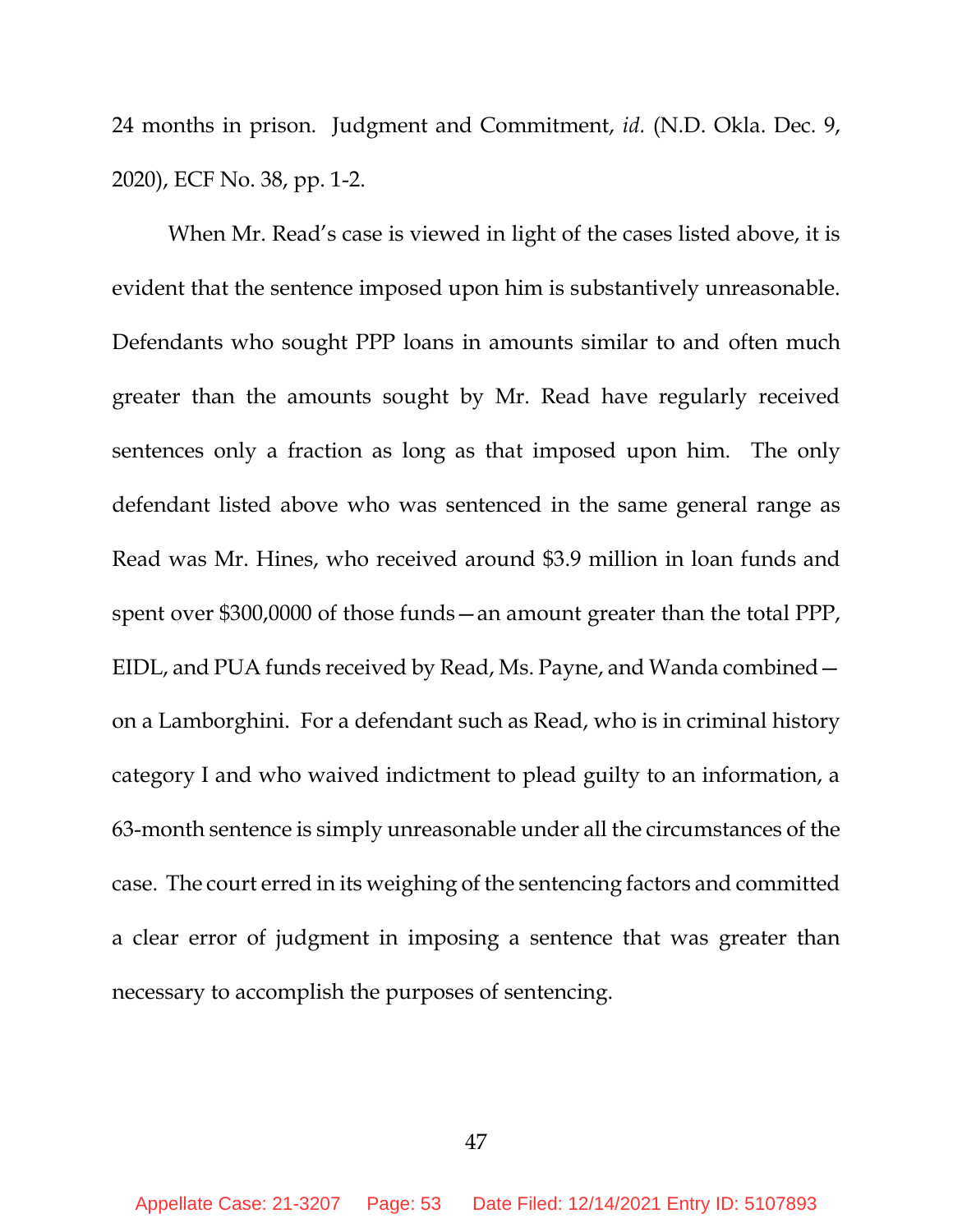**III. The district court imposed a sentence in excess of the statutory maximum on Mr. Read's conviction for making a false statement in violation of 18 U.S.C. § 1001(a)(3).**

#### **Standard of Review**

When a defendant fails to raise an objection at sentencing, this Court reviews for plain error. *See United States v. House*, 923 F.3d 512, 514 (8th Cir. 2019). To obtain reversal on plain error review, a defendant must show (1) an error; (2) that is plain; (3) that affects his substantial rights; and (4) that seriously affects the fairness, integrity, or public reputation of judicial proceedings. *Id.* (citing *United States v. Boman*, 873 F.3d 1035, 1040 (8th Cir. 2017)).

### **Discussion**

Mr. Read was sentenced to a term of 63 months imprisonment on each count of conviction, to run concurrently. (R. Doc. 31, at 2 ; Add. 5). Read's conviction on Count One was for making a false statement in violation of 18 U.S.C. § 1001(a)(3). (*Id.* at 1; Add. 4). The maximum penalty for that offense is generally 5 years (or 60 months) imprisonment under the statute.<sup>3</sup> It was

<sup>3</sup> Section 1001(a) provides for a maximum sentence of 8 years imprisonment if the offense involves international or domestic terrorism or relates to a specified sex offense, but this provision of the statute is not applicable in the instant case.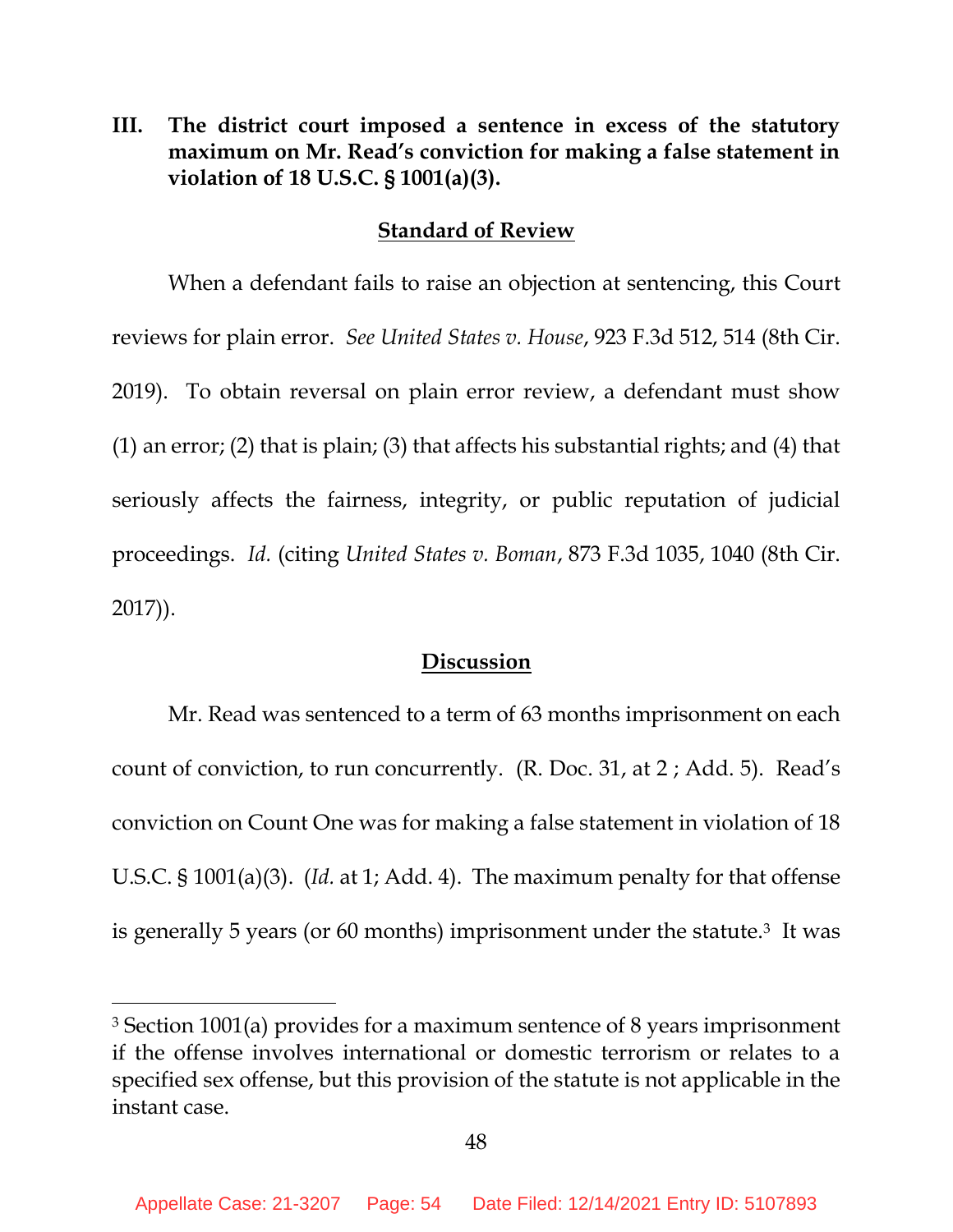noted in the PSR that the maximum term of imprisonment that could be imposed in connection with Read's conviction on Count One was 5 years. (PSR, ¶ 182). The district court imposed a sentence in excess of the statutory maximum on Count One.

Mr. Read suggests that the court likely overlooked the PSR and the statutory limitation on the maximum sentence that could be imposed on Count One in light of the fact the Read was subject to up to 10 years imprisonment in connection with his conviction on Count Two and up to 30 years on Count Three. *See* 18 U.S.C. § 1957; 18 U.S.C. § 1343. Read submits that this mistake constituted an error that was plain. *Cf. United States v. Gifford*, 991 F.3d 944, 948 (8th Cir. 2021) (finding that the district court plainly erred in imposing a term of supervised release in excess of the statutory maximum). This error affected Read's substantial rights, because he would have been sentenced to a term of imprisonment for no more than 5 years on Count One if not for the error. *See Rosales-Mireles v. United States*, 138 S. Ct. 1897, 1904-05 (2018) ("To satisfy [the] third condition [i.e., that the defendant's substantial rights were affected], the defendant must show a reasonable probability that, but for the error, the outcome of the proceeding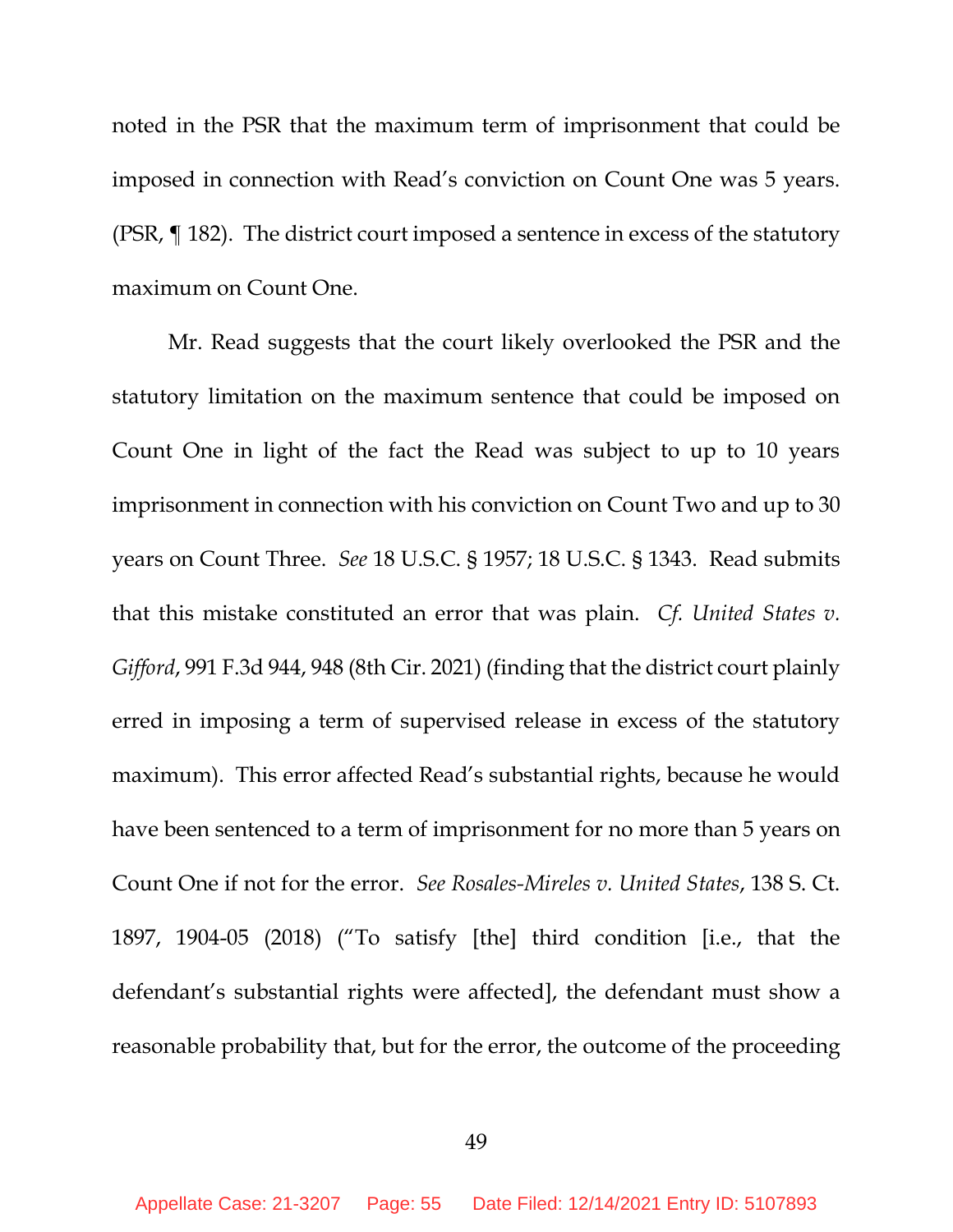would have been different.") (cleaned up).<sup>4</sup> Finally, Read contends that this error seriously affects the fairness, integrity, or public reputation of judicial proceedings, as a punishment in excess of that authorized by statute was imposed upon him. The Supreme Court recently noted that it "repeatedly has reversed judgments for plain error on the basis of inadvertent or unintentional errors of the court or the parties below." *Rosales-Mireles*, 138 S. Ct. at 1906. Read suggests that this is such a case, and respectfully requests that this Court exercise its discretion to correct this error. If the Court does not remand for resentencing on either of the first two points on appeal, it should reduce the term of imprisonment on Count One to 60 months.

<sup>4</sup> Read recognizes that this Court has previously held that a defendant's substantial rights were not affected when a sentence in excess of the statutory maximum was imposed on one count because he was still subject to the same total sentence due to his conviction on another count. *See Gifford*, 991 F.3d at 948. Read suggests that such a view does not account for the very real possibility that a defendant's other convictions may be vacated (or sentences reduced) at some point in the future such that he ends up being subject to an erroneously imposed, illegal sentence with no recourse. When the correction of a plain error such as this requires the expending of virtually no additional judicial resources, Read suggests that the court should exercise its discretion to correct the error.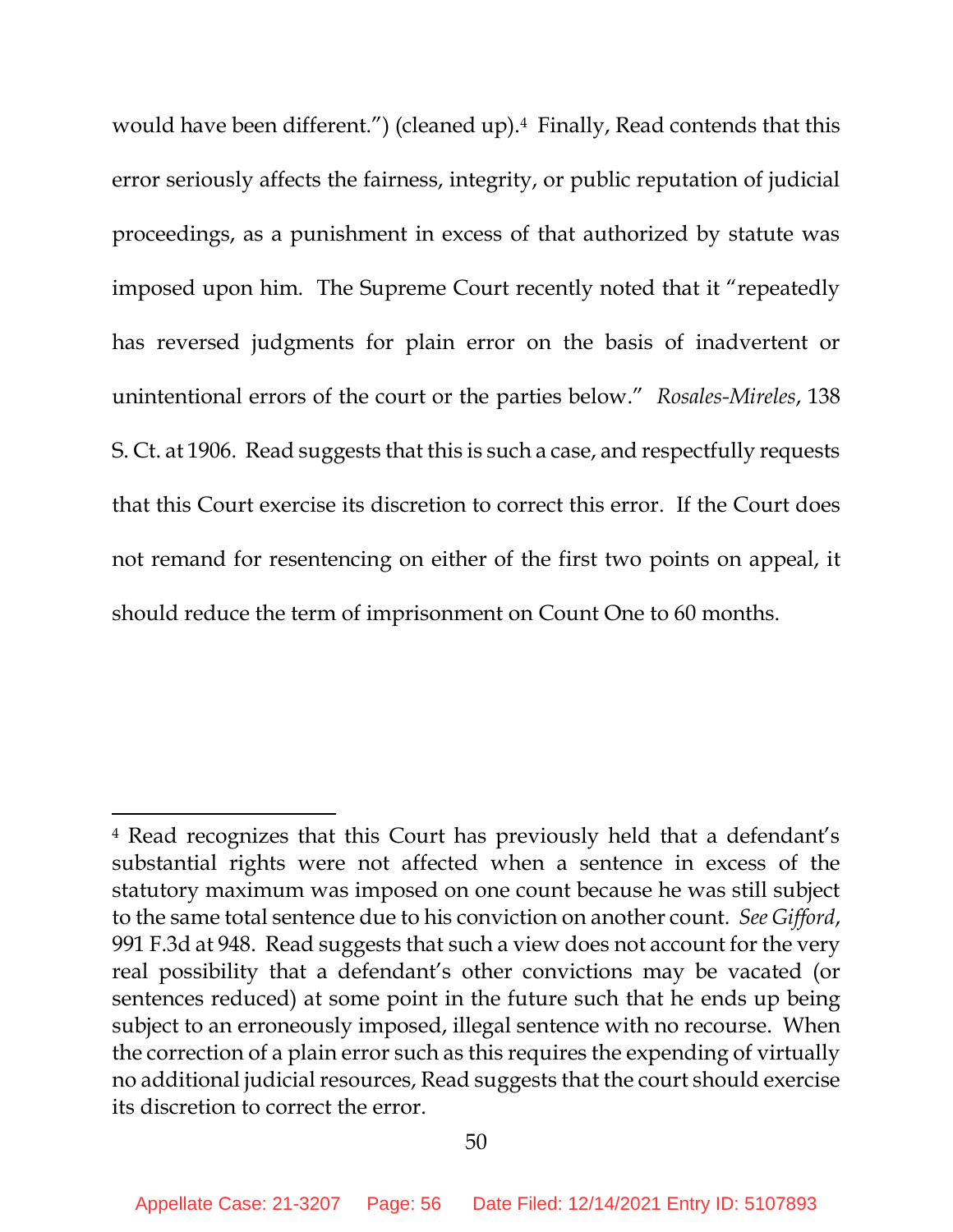#### **CONCLUSION**

The district court erred by refusing to allow Mr. Read to allocute via pre-recorded video at sentencing, and also abused its discretion by imposing a substantively unreasonable sentence. These errors require that Read's sentence be vacated and that this case be remanded for resentencing. The district court also erred by imposing a sentence in excess of the statutory maximum on Read's conviction on Count One of the Information for making a false statement. If the case is not remanded for resentencing on either of the first two points on appeal, this Court should order the sentence on Count One reduced to 60 months, the statutory maximum for that offense.